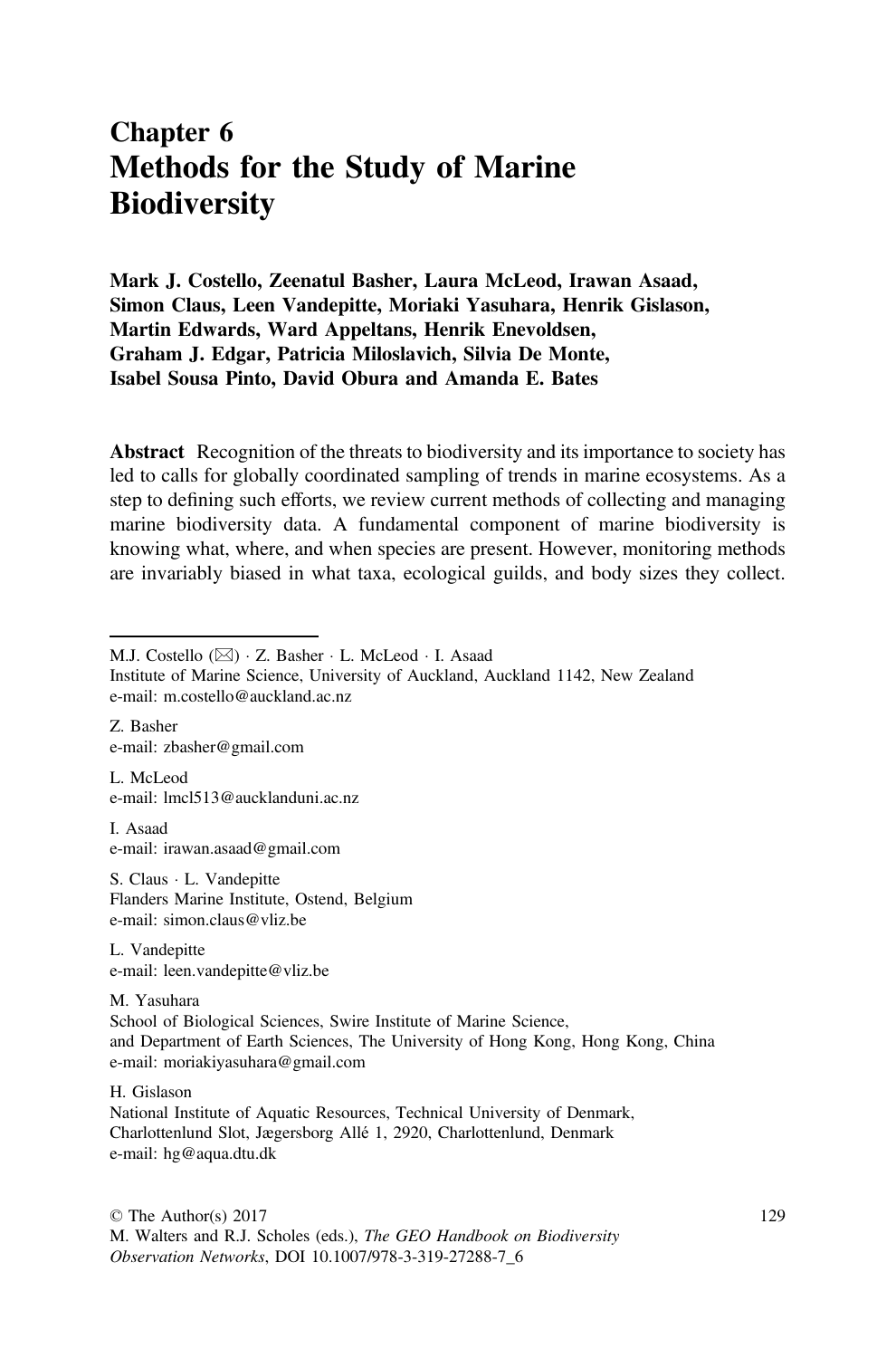In addition, the data need to be placed, and/or mapped, into an environmental context. Thus a suite of methods will be needed to encompass representative components of biodiversity in an ecosystem. Some sampling methods can damage habitat and kill species, including unnecessary bycatch. Less destructive alternatives are preferable, especially in conservation areas, such as photography, hydrophones, tagging, acoustics, artificial substrata, light-traps, hook and line, and live-traps. Here we highlight examples of operational international sampling programmes and data management infrastructures, notably the Continuous Plankton Recorder, Reef Life Survey, and detection of Harmful Algal Blooms and MarineGEO. Data management infrastructures include the World Register of Marine Species for species nomenclature and attributes, the Ocean Biogeographic Information System for distribution

M. Edwards

Sir Alister Hardy Foundation for Ocean Science, Marine Institute, Plymouth University, Plymouth, UK e-mail: maed@sahfos.ac.uk

W. Appeltans Ocean Biogeographic Information System, IODE, Intergovernmental Oceanographic Commission of UNESCO, Ostend, Belgium e-mail: w.appeltans@unesco.org

H. Enevoldsen

Intergovernmental Oceanographic Commission of UNESCO, IOC Science and Communication Centre on Harmful Algae at University of Copenhagen, Copenhagen, Denmark

e-mail: h.enevoldsen@bio.ku.dk

G.J. Edgar

Institute for Marine and Antarctic Studies, University of Tasmania, Hobart, Australia e-mail: g.edgar@utas.edu.au

P. Miloslavich Departamento de Estudios Ambientales, Universidad Simon Bolivar, Caracas, Venezuela e-mail: pmilos@usb.ve

S. De Monte Institut de Biologie de l'Ecole Normale Supérieure, Ecole Normale Supérieure, PSL Research University, Paris, France e-mail: demonte@biologie.ens.fr

I.S. Pinto Centre for Marine and Environmental Research Ciimar, University of Porto, R. Dos Bragas, 289, 4050-123 Porto, Portugal e-mail: isabel.sousa.pinto@gmail.com

D. Obura CORDIO East Africa, P.O. BOX 10135, 80101 Mombasa, Kenya e-mail: davidobura@gmail.com

A.E. Bates Ocean and Earth Science, National Oceanography Centre Southampton, University of Southampton, SO14 3ZH Southampton, UK e-mail: A.E.Bates@soton.ac.uk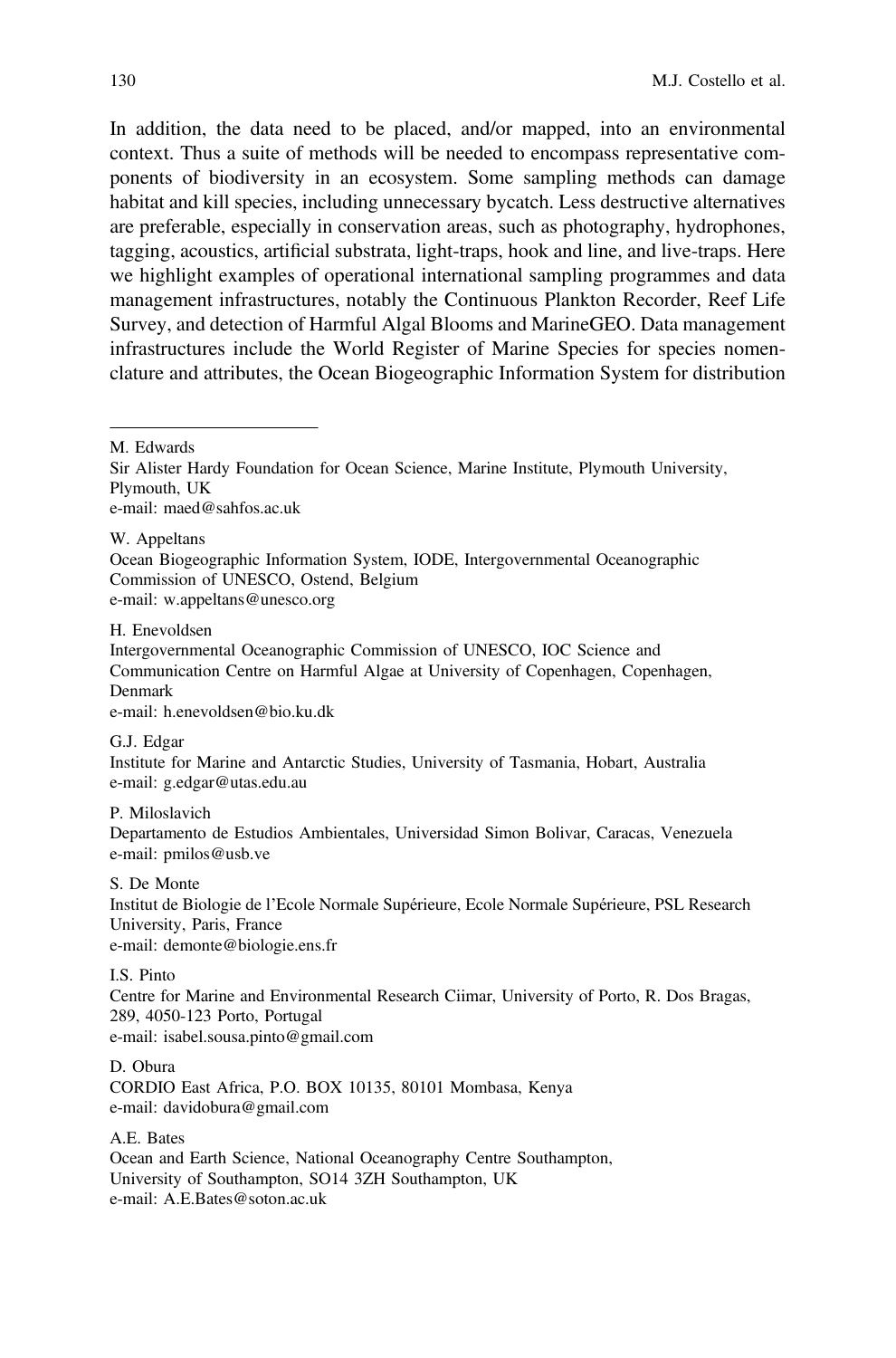data, Marine Regions for maps, and Global Marine Environmental Datasets for global environmental data. Existing national sampling programmes, such as fishery trawl surveys and intertidal surveys, may provide a global perspective if their data can be integrated to provide useful information. Less utilised and emerging sampling methods, such as artificial substrata, light-traps, microfossils and eDNA also hold promise for sampling the less studied components of biodiversity. All of these initiatives need to develop international standards and protocols, and long-term plans for their governance and support.

Keywords Marine · Sampling · Methods · Biodiversity · Monitoring

#### 6.1 Introduction

Current concerns about the Earth's ecosystems and the loss of biodiversity drives the need to measure spatial and temporal variation in biodiversity from local to global scales (Costello [2001](#page-28-0); Andréfouët et al. [2008a;](#page-26-0) Ash et al. [2009\)](#page-27-0). In the ocean, over-fishing and other threats to species' populations reduce resources for society, have altered ecosystems, and put many mammals, birds, reptiles, and fish in danger of extinction (e.g., Costello and Baker [2011;](#page-28-0) Hiscock [2014;](#page-31-0) Costello [2015;](#page-28-0) Webb and Mindel [2015\)](#page-34-0). Global and regional scale assessments need data that are either collected by similar methods and procedures, or produce variables that can be integrated for analyses (Pereira et al. [2013\)](#page-32-0). For example the EU Marine Strategy Framework Directive (MSFD) requires extensive measures of biodiversity and ecosystem functioning to monitor the health of European marine waters and to guide measures that ensure that they achieve a Good Environmental Status by 2021 (Boero et al. [2015](#page-28-0)). The World Ocean Assessment will emphasise the need for more standardised reporting of information (Inniss et al. [2016\)](#page-31-0). To that end, variables that are 'essential' for the monitoring of biodiversity and understanding ecosystem change are being developed (Box 6.1). As yet, how to measure these variables, and manage and analyse the data, has not been elaborated. Here, we review methods used for field observations and sampling marine biodiversity, provide examples of methods and operational global monitoring programmes, and how data systems have emerged to assist in data publication and analysis. It cannot be assumed that established or popular methods are the most cost-effective and suitable for monitoring biodiversity. Thus we outline the potential of less prominent methods as well as those considered more conventional. This synthesis thus provides an introduction to how marine biodiversity may be monitored and assessed into the future.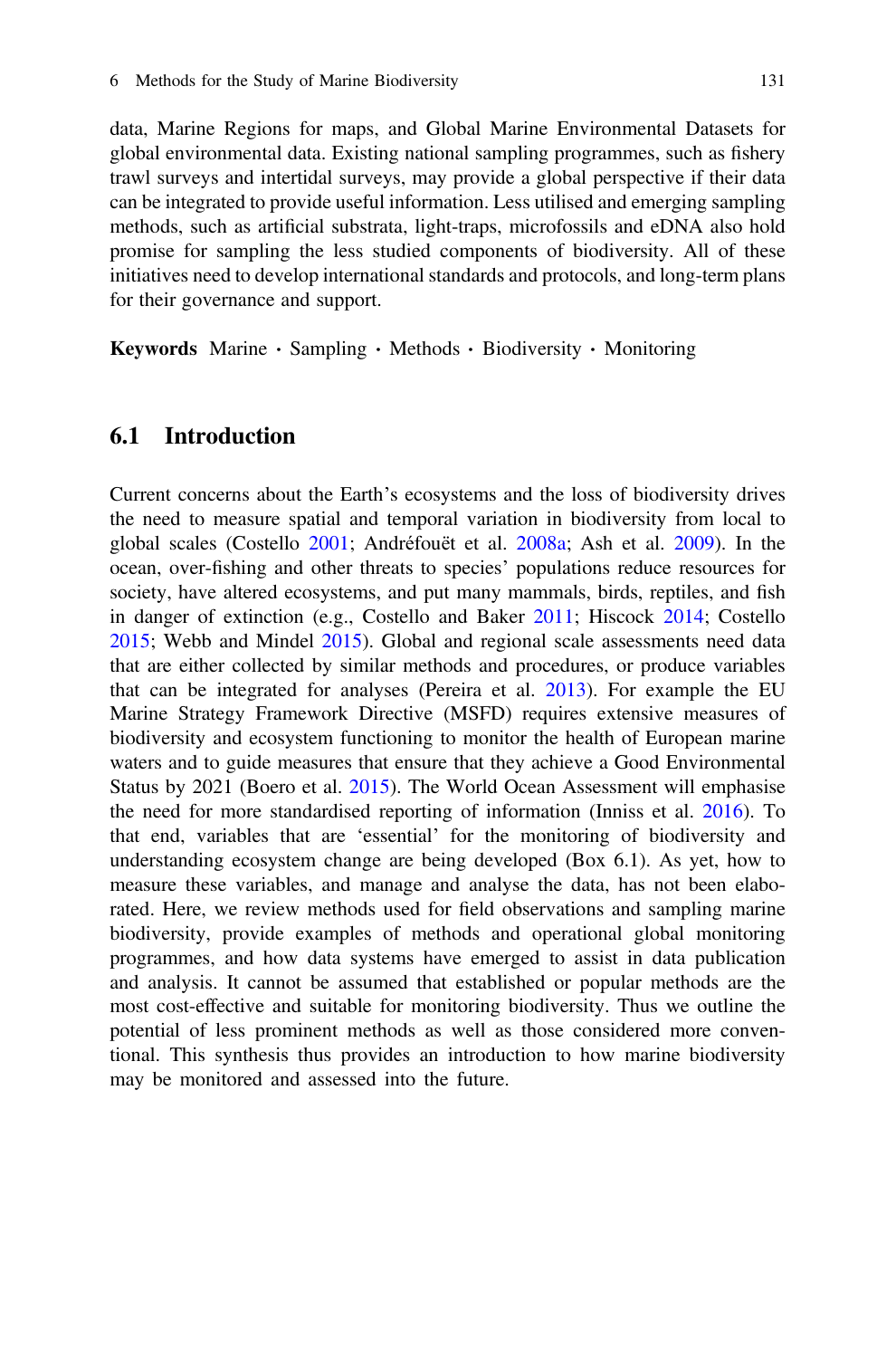#### Box 6.1. Essential Ocean Variables (EOVs)

Under the leadership of the Intergovernmental Oceanographic Commission (IOC) of UNESCO, the Global Ocean Observing System (GOOS) has proposed to develop an integrated framework for sustained ocean observing based on Essential Ocean Variables (EOVs). An EOV, should have by definition, a high impact in responding to scientific and societal issues and a high feasibility of sustained observation. These will include biogeochemical and biological variables (ecosystem EOVs), to help understand marine ecosystems, in addition to the existing physical ocean variables. At the same time GEO BON has been developing the Essential Biodiversity Variables (Pereira et al. [2013\)](#page-32-0). GOOS in collaboration with GEO BON, has established the GOOS Panel on Biology and Ecosystems (GOOS BioEco), which is responsible for the development and assessment of ecosystem EOVs. This includes documentation, best practice, readiness, implementation strategies, coordination of activities, and fitness-of-purpose of data and information streams resulting from observations to improve their recommendations to policy-making. GOOS BioEco is also considering societal needs and human pressures affecting marine biodiversity and ecosystems to identify the EOVs. The first GOOS Biology technical expert workshop in Townsville, Australia in November 2013, resulted in a preliminary list of 42 candidate ecosystem EOVs. From these, 10 were selected for high impact and feasibility within four major areas identified as key for a healthy and productive ocean: (1) Productivity, (2) Biodiversity, (3) Ecosystem Services, and (4) Human activities and pressures. Some of the candidate EOVs that meet these requirements were chlorophyll, harmful algal blooms (HAB), zooplankton biomass and abundance, and the extent and live cover of marine communities such as coral reefs, mangroves, seagrasses, and salt marshes.

#### 6.2 Sampling Methods

An impressive variety of methods have been used to sample marine species, including observations, nets, hooks, traps, grabs, sediment collection, sound, chemicals and electricity (Table [6.1](#page-4-0)) (e.g., Santhanam and Srinivasan [1994;](#page-33-0) Kingsford and Battershill [1998](#page-31-0); Tait and Dipper [1998;](#page-33-0) Elliott and Hemingway [2002;](#page-30-0) Eleftheriou [2013](#page-30-0); Hiscock [2014\)](#page-31-0). All methods are selective, at least for body size by excluding smaller and/or larger organisms. Such bias should be explicitly recognised in the design and interpretation of field data. Because of methodological biases a comprehensive sampling of marine biodiversity across habitats, body sizes and trophic levels would need to use a variety of complementary methods. Such a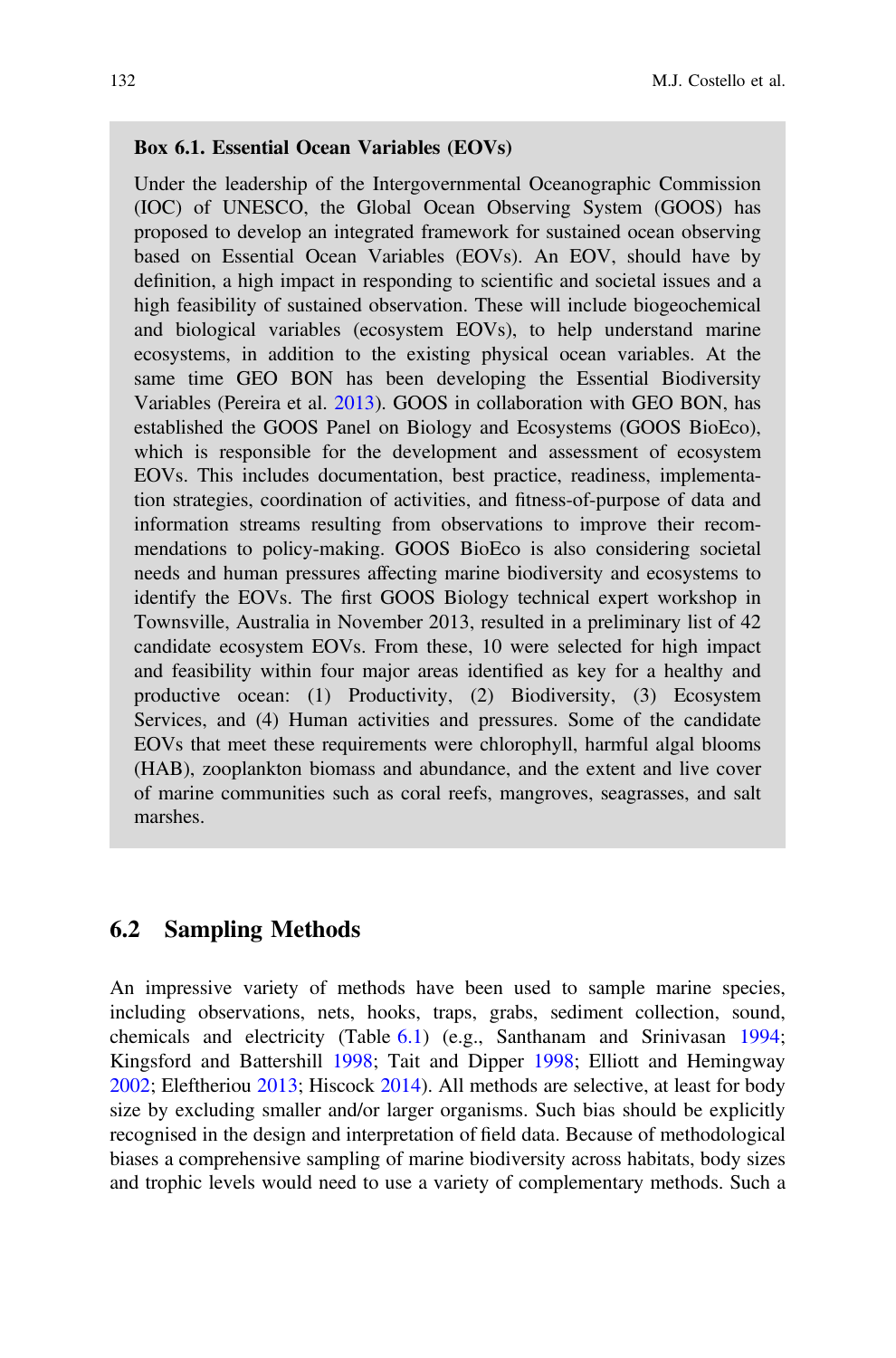# <span id="page-4-0"></span>6 Methods for the Study of Marine Biodiversity 133

|                                                                                                         | Methods                                                                                                                       | <b>Bias</b>                                                                                                                 |  |  |  |  |  |  |
|---------------------------------------------------------------------------------------------------------|-------------------------------------------------------------------------------------------------------------------------------|-----------------------------------------------------------------------------------------------------------------------------|--|--|--|--|--|--|
| Pelagic                                                                                                 | Nets: sieve, gill, trammel<br>(tangle), pelagic and<br>demersal trawl, fyke (hoop),<br>drop, push, dip, trap                  | Body size based on size of<br>net opening (gape), mesh<br>size, towing speed, and<br>dimensions of trap                     |  |  |  |  |  |  |
|                                                                                                         | Visual by observer on boat                                                                                                    | Larger megafauna at or<br>above water surface                                                                               |  |  |  |  |  |  |
|                                                                                                         | Visual by underwater video<br>and scuba, aerial (aircraft)<br>surveys                                                         | Larger species that swim<br>close to observation point, or<br>at sea surface                                                |  |  |  |  |  |  |
|                                                                                                         | Plankton pumps,<br>powerstation screens                                                                                       | Capture depends on body<br>size, agility, and flow rates                                                                    |  |  |  |  |  |  |
|                                                                                                         | Hooks, long-lines                                                                                                             | Bait selective, and body size<br>related to hook size                                                                       |  |  |  |  |  |  |
|                                                                                                         | Acoustic (echo-sound)                                                                                                         | Species level recognition<br>only for some larger fish<br>species with distinct<br>reflectance                              |  |  |  |  |  |  |
| <b>Benthos</b>                                                                                          | Dredges, benthic (beam,<br>otter) trawls, sledges                                                                             | Body size based on net<br>opening and mesh size                                                                             |  |  |  |  |  |  |
|                                                                                                         | Baited traps and pots                                                                                                         | Only animals attracted to bait<br>and contained within mesh<br>size of trap                                                 |  |  |  |  |  |  |
|                                                                                                         | Artificial substrata (panels,<br>mesh)                                                                                        | Taxa sampled depend on<br>substratum used and time<br>period of deployment                                                  |  |  |  |  |  |  |
| - Epifauna                                                                                              | Visual census and<br>inspections by scuba,<br>snorkel, video, submersible,<br>Remotely Operated Vehicle<br>(ROV), photographs | Larger taxa identified to<br>species, cover of hard<br>substrata, and tubes, tracks<br>and burrows observed on<br>sediments |  |  |  |  |  |  |
| - Sediment infauna                                                                                      | Grabs, cores, suction<br>samples                                                                                              | Body size captured within<br>sample and sieve. Some<br>animals may escape capture<br>as they are too large or<br>mobile     |  |  |  |  |  |  |
| Mobile macrofauna,<br>especially in complex<br>habitats, reefs (rock, coral),<br>kelp forests, seagrass | Visual census and<br>inspections and hand<br>collection by snorkel, scuba,<br>video, stereophotography                        | Larger species identifiable by<br>eye in field or on video and<br>still photograph images                                   |  |  |  |  |  |  |
|                                                                                                         | Poisons and anaesthetics<br>(sometimes combined with<br>suction samplers)                                                     | Collection of affected<br>animals biased by collection<br>method (e.g. if by hand then<br>body size)                        |  |  |  |  |  |  |
|                                                                                                         | Light-traps                                                                                                                   | Capture plankton and mobile<br>benthos that are attracted to<br>light. Body size of catch<br>depends on trap size           |  |  |  |  |  |  |

Table 6.1 General methods of sampling marine biodiversity and their biases

(continued)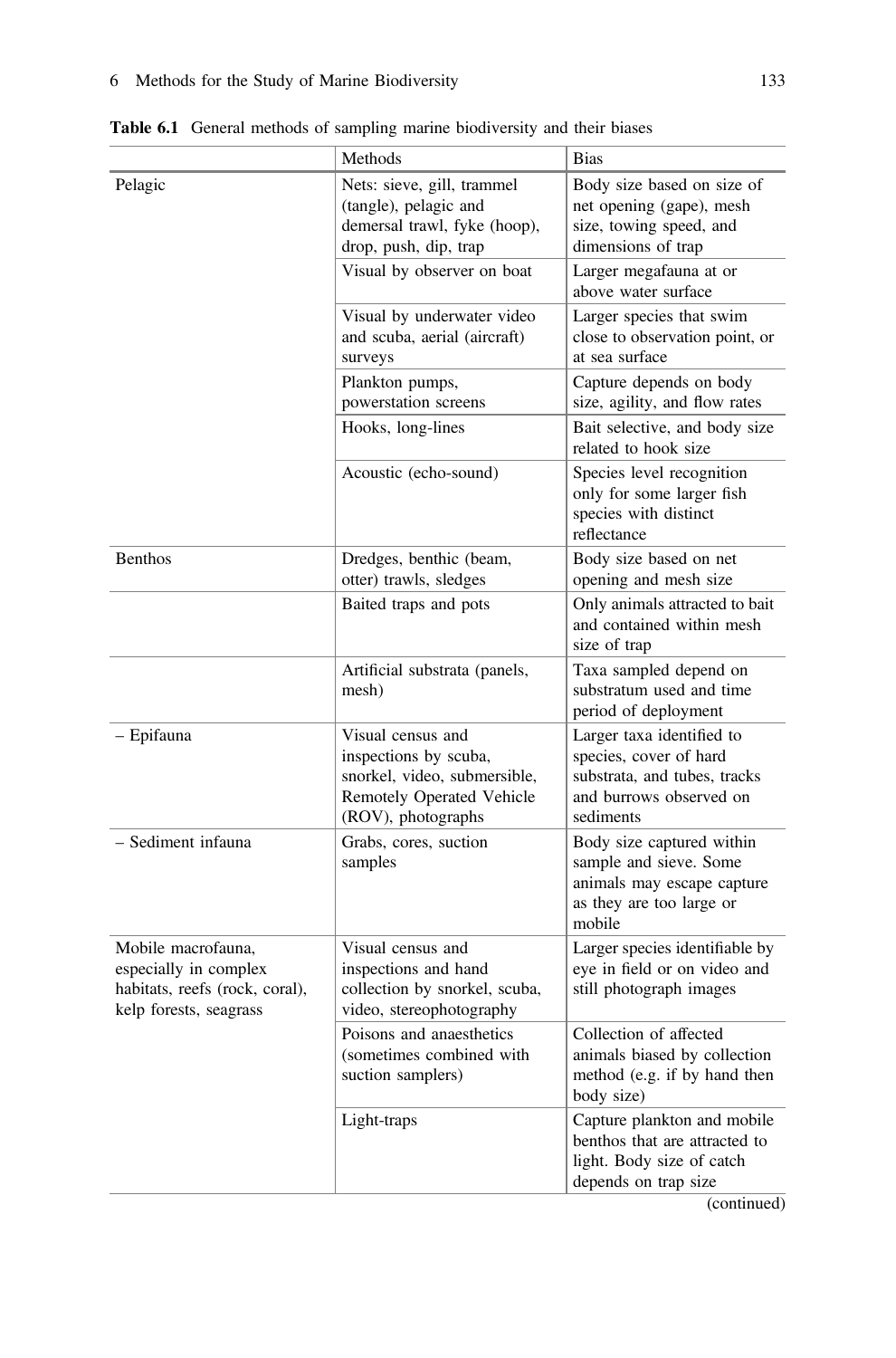|            | Methods                                                                                             | <b>Bias</b>                                                                                                                                                |  |  |  |  |  |
|------------|-----------------------------------------------------------------------------------------------------|------------------------------------------------------------------------------------------------------------------------------------------------------------|--|--|--|--|--|
|            | Emergence traps, sediment<br>traps                                                                  | Select benthic animals that<br>move up or down in water<br>column                                                                                          |  |  |  |  |  |
| Other      | Hydrophone                                                                                          | Species that produce<br>distinctive sounds and when<br>they do so                                                                                          |  |  |  |  |  |
|            | Gut contents, faeces                                                                                | Prey that can be identified<br>from samples of animal gut<br>contents or faeces                                                                            |  |  |  |  |  |
| Marking    | Tags: plastic, dyes, chemical,<br>branding, tattooing, fin clips,<br>ultrasonic, satellite, loggers | Tag suitability depends on<br>animal body size and<br>anatomy                                                                                              |  |  |  |  |  |
| Intertidal | Visual, hand, shovel, rake,<br>photography, electric current<br>(sediments)                         | Limited to animals<br>remaining on seashore when<br>tide is out, and by body size<br>if hand-collected, by visual<br>counts, or if sediments are<br>sieved |  |  |  |  |  |

#### Table 6.1 (continued)

suite of methods can produce an inventory of species present that reflect the environment, habitats, and ecology of an area.

A species inventory provides the evidence of what species are present and an estimate of species richness. Knowing which species are present is essential to distinguish those that are of socio-economic or ecological importance, endemic, threatened with extinction, introduced, or considered pests (McGeoch et al. [2016\)](#page-32-0). Indeed, species richness is by far the most common measure of 'diversity' used in science and conservation management (Gotelli and Colwell [2001](#page-31-0); Costello et al. [2004\)](#page-29-0).

For microbes, species identification can be impractical and so ad hoc 'metagenomic' and 'barcoding' style guidance on molecular 'Operational Taxonomic Units' (OTU) are used as indicators of diversity. However, OTU are not standardised between studies, and values vary due to different resolution of the genes analysed for different taxa. For some taxa they may indicate genus level and others population level differences. For bacteria, the species concept used for eukaryotes is doubtfully applicable, and while they have high genetic diversity, the number of formally named 'species' is relatively low (Costello et al. [2013a](#page-29-0), [b](#page-29-0)). Thus, while an indicator of genetic diversity, OTU should not be equated with 'species'.

Various methods and metrics have been used to characterise the relative abundance of species, including numbers of individuals, areal cover, and/or biomass within samples (Hiscock [2014\)](#page-31-0). Assessments of measures of biodiversity thus need to consider that every sampling method is biased, and that different methods are required to sample different components of biodiversity. Thus quantitative sampling is best focused on measuring dynamics of particular species populations rather than measuring biodiversity across species. Instead, the relative abundance of species may be compared on semi-quantitative (e.g., log 10) abundance scales (e.g., Davies et al.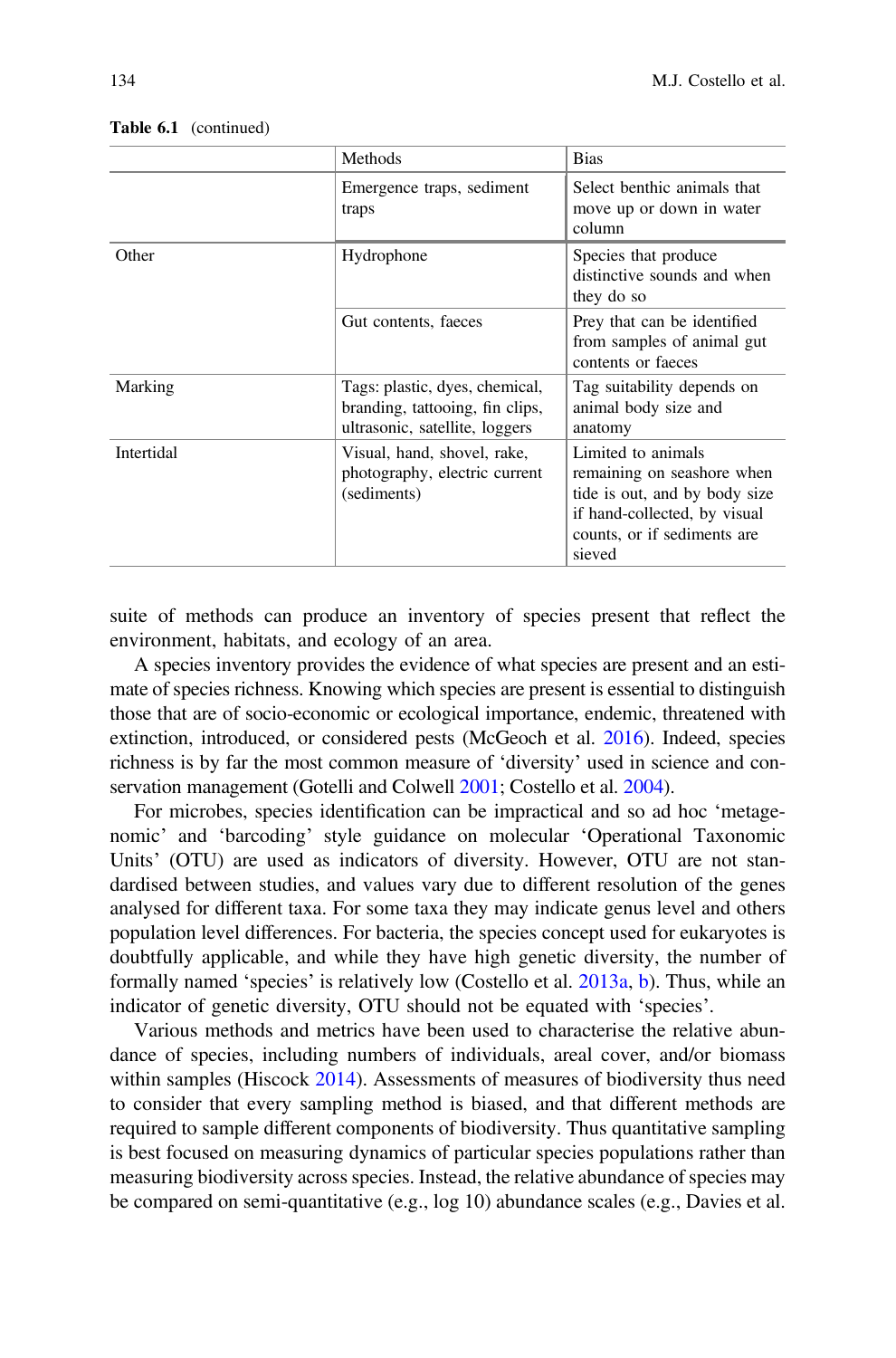[2001;](#page-30-0) Haegeman et al. [2013;](#page-31-0) Hiscock [2014](#page-31-0)). The more abundant and/or conspicuous species define communities and biotopes and indicate how an ecosystem functions in terms of habitat, productivity, and food-webs. Changes in the identity of the dominant species can indicate changes in the community present in space and time, and thus changes to the ecosystem. However, often the ecosystem effects of species are unrelated to their abundance or body size. For example, top-predators are typically low in abundance and density but large in body size. Thus a range of species of different guilds and body sizes should be sampled to monitor ecosystems.

In addition to the bias of how samples are taken, results will depend on when and where sampling takes place. The design of field surveys thus needs to be clear which habitats, body sizes and taxa it has focused on, and what has been excluded; i.e., how it has 'stratified' sampling. Perhaps the most effective way to place the data into an environmental context is to map the geographic distribution of environmental variables (e.g., depth, salinity, temperature, substratum, topography) and habitats (Costello [1992](#page-28-0); Costello and Emblow [2005;](#page-28-0) Costello et al. [2005,](#page-29-0) [2010a;](#page-29-0) Hiscock [2014\)](#page-31-0). These environmental variables can be mapped through 'remote sensing' from satellites, aircraft and ships (Andréfouët et al. [2008b,](#page-26-0) 2011) and can include: seabed depth, topography, and roughness; surface water colour (an estimate of phytoplankton biomass and dominance) and temperature; depth-profiles of density (salinity) and temperature; acoustic signatures of zooplankton and pelagic megafauna; and the distribution and extent of intertidal and shallow-water habitats such as coral reefs, kelp and seagrass beds, mangrove forests, and salt-marshes. As the technology improves and cost reduces, it is likely that 'remotely operated' and 'autonomous' vehicles (ROV, AUV) will become more commonly used for underwater and aerial surveillance. The potential of sound signatures in the marine environment as indicators of biodiversity is also being researched (Harris et al. [2015\)](#page-31-0). Although sensors borne on satellites and aircraft may have limited ability to identify species they provide an invaluable environmental context for biodiversity, and may indicate global large-scale patterns in biodiversity (De Monte et al. [2013](#page-30-0)). They thus complement in situ observations and enable mapping of habitats and biotopes (e.g., Neilson and Costello [1999](#page-32-0); Connor et al. [2006](#page-28-0); Leleu et al. [2012](#page-32-0); Remy-Zephir et al. [2012;](#page-33-0) Hiscock [2014\)](#page-31-0). Other methods may identify species from images, such as video and still photography (Table [6.1](#page-4-0)). Techniques for unsupervised image processing continue to improve and may lead to an increased use of automated image systems for large and microscopic species. Crowd-sourcing is also increasingly assisting the digitisation of large ecological image libraries (Edgar et al. [2016](#page-30-0)).

#### 6.2.1 Bottom Trawl Surveys

In many countries bottom trawl surveys are used for monitoring commercially important fish stocks. Although originally designed to provide fisheries independent information for fish stock assessment and management, they are now increasingly being used to analyse trends in the abundance, distribution and diversity of both commercial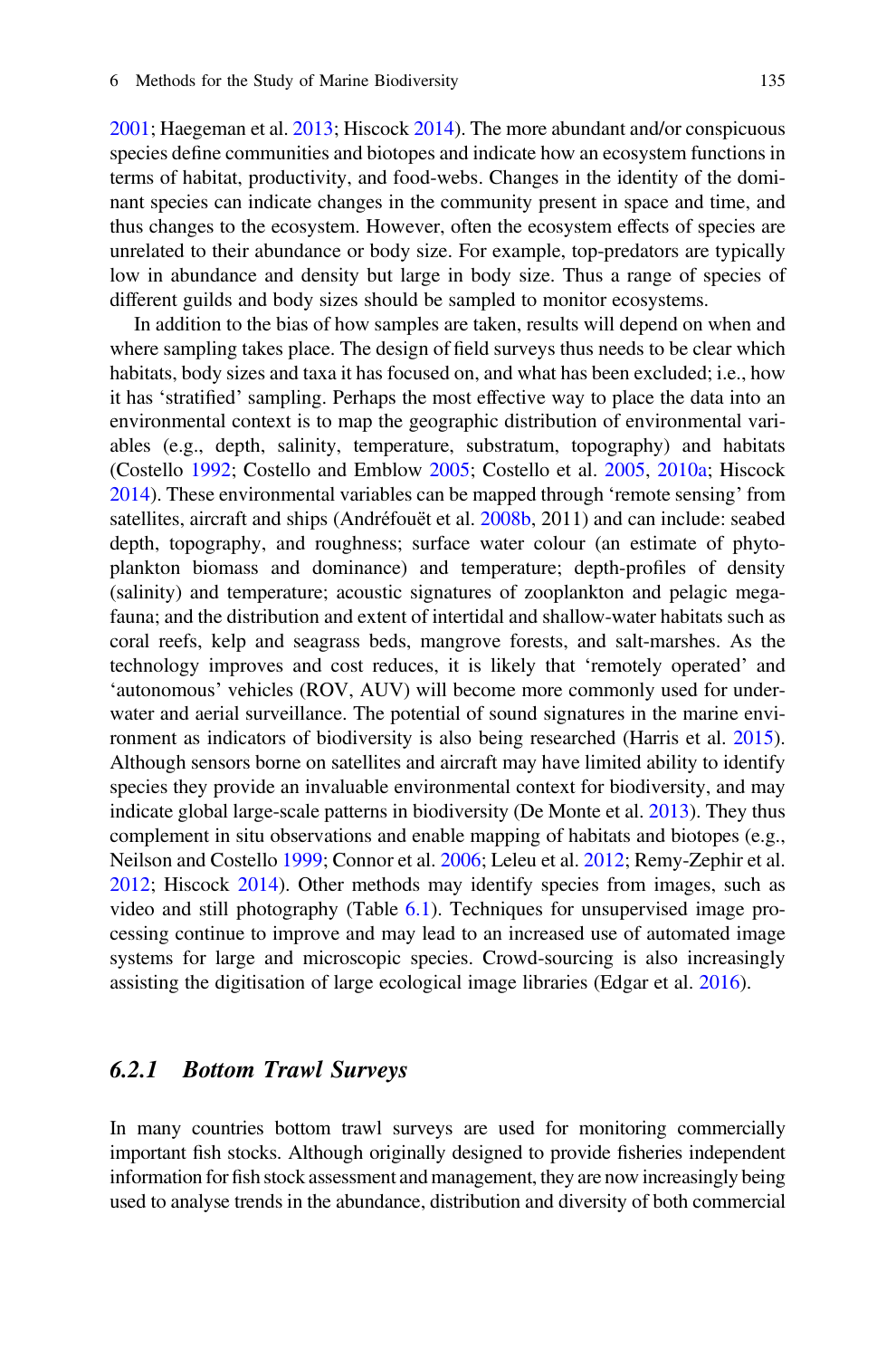and non-commercial species of fish and epibenthos (e.g., Bianchi et al. [2000](#page-28-0); Shackell and Frank [2003](#page-33-0); Daan et al. [2005;](#page-30-0) Perry et al. [2005;](#page-32-0) Atkinson et al. [2011\)](#page-27-0).

Bottom trawls come in different designs suited for catching fish on different types of seabed. Beam trawls use a horizontal metal beam to keep the mouth of the trawl open, and target flatfish and other near-bottom species. They sometimes have 'tickler chains' attached to the front bottom part of the gear to scare shrimps or flatfish up from the seabed and into the net. Otter trawls use otter boards (trawl doors) attached to the trawl net by wires to keep the mouth of the net horizontally open. Over fine grained sediments the otter boards generate clouds of suspended material on each side of the trawl net which helps to herd the fish into the mouth of the trawl. Often wings of netting are attached to both sides of the trawl mouth to increase the herding effect further. Vertically the mouth of an otter trawl is held open by floats and by a footrope to which weights, rollers or bobbins are attached. These vary from small rubber discs used on sandy or muddy bottoms to large metal balls that can roll over rocks or larger stones and prevent the footrope from becoming snagged on rougher and harder grounds. The body of the trawl is funnel-shaped and narrows from the mouth towards the cod end where the fish accumulate during the tow. It is the mesh size of the cod end that determines the size of the fish that are retained. In commercial trawl gears minimum mesh size regulations are often used to reduce the catch of juvenile undersized fish. However, in research surveys the mesh size in the cod end is usually small enough to ensure that the smaller species and individuals are retained. Pelagic trawls target fish such as anchovies, mackerels, and sardines in the water column.

The catch efficiency of a bottom trawl is defined as the proportion of the fish in the area swept by the gear that is retained in the cod end. The area swept equals the length of the tow multiplied by the width of the gear, where the latter often is assumed to correspond either to the spread of the wings or to the distance between the otter boards during fishing to account for the herding effect of the boards and bridles. However, the catch efficiency is influenced by a multitude of factors including the escape behaviour of the fish species, properties of the gear, and the fishing operation (Benoít and Swain [2003](#page-27-0); Fraser et al. [2007,](#page-31-0) [2008](#page-31-0); Queirolo et al. [2012;](#page-33-0) Weinberg and Kotwicki [2008;](#page-34-0) Winger et al. [2010](#page-34-0); Sistiaga et al. [2015\)](#page-33-0). Fish may escape by burrowing in the seabed, by swimming under the footrope, by escaping over the head-rope of the gear, or by passing through the meshes in the front part of the trawl. The size of the vertical and horizontal opening is often monitored during the tow by sensors attached to the gear and has been found to depend on the warp length and towing speed as well as the weight of the catch accumulating in the cod end. During fishing, fish accumulate in the mouth of the trawl where they try to keep pace with the gear. As individuals tire they fall back towards the cod end. How fast a fish will get tired, and whether it can outswim the gear is species and size dependent. The amount caught per area swept may also depend on the time of day because this can influence how close to the seabed the fish are found (Kotwicki et al. [2009](#page-32-0)). To ensure that catch rates can be compared across years, much is therefore done to standardise the trawling operation, the gear and the procedures for sampling and for analysing the catch (e.g., Miller [2013](#page-32-0)).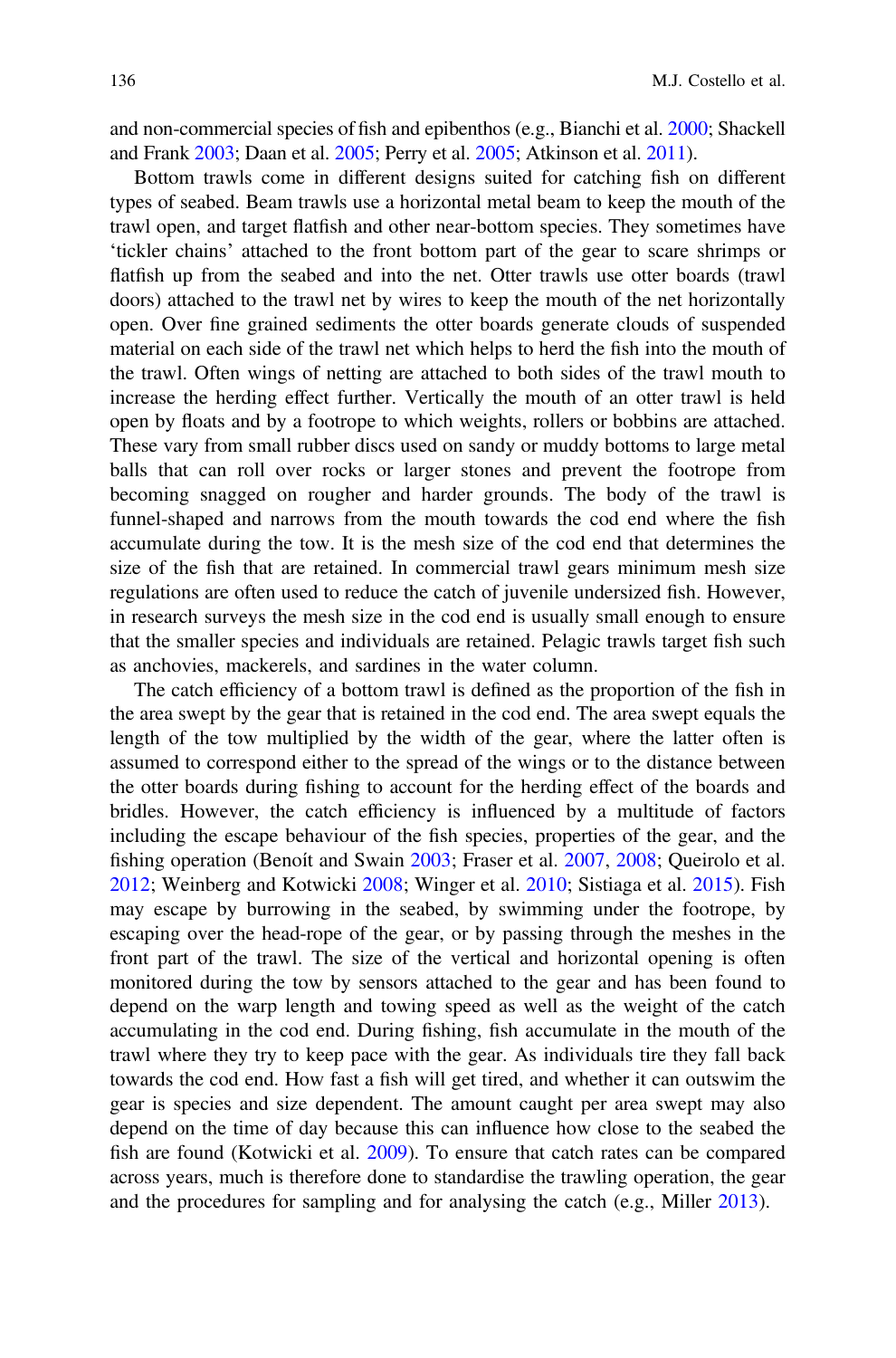<span id="page-8-0"></span>In some parts of the world standardised bottom trawl surveys have now been conducted for more than 50 years and some of the resulting data are publicly available or available upon request. ICES provides online access to a database with trawl survey data from the north eastern Atlantic ([www.ices.dk/marine-data/data](http://www.ices.dk/marine-data/data-portals/Pages/DATRAS.aspx)[portals/Pages/DATRAS.aspx\)](http://www.ices.dk/marine-data/data-portals/Pages/DATRAS.aspx) and similar databases are available for other areas such as the Eastern Bering Sea and Gulf of Alaska [\(www.afsc.noaa.gov/RACE/](http://www.afsc.noaa.gov/RACE/groundfish/survey_data) groundfi[sh/survey\\_data\)](http://www.afsc.noaa.gov/RACE/groundfish/survey_data). Additional data can be downloaded from international data portals such as OBIS (Table 6.2), but much data still reside in the custody of national fisheries research institutions. These data constitute a so far underutilised source of information on the distribution, abundance, and diversity of marine fishes on the world's continental shelves.

| Resource                                                                                                                                                       | Objectives                                                                                                                                | Content                                                                                                                                 | Output                                                                                                                                                                           |  |  |  |  |
|----------------------------------------------------------------------------------------------------------------------------------------------------------------|-------------------------------------------------------------------------------------------------------------------------------------------|-----------------------------------------------------------------------------------------------------------------------------------------|----------------------------------------------------------------------------------------------------------------------------------------------------------------------------------|--|--|--|--|
| <b>World Register of</b><br><b>Marine Species</b><br>(WoRMS)<br>www.<br>marinespecies.org<br>Host: Flanders<br>Marine Institute                                | To provide an expert<br>validated and<br>comprehensive list<br>of names of all<br>marine organisms                                        | Species names<br>including<br>information on<br>higher classification,<br>synonymy, images<br>and links to other<br>species information | Database of over<br>240,000 accepted<br>species names                                                                                                                            |  |  |  |  |
| <b>Marine Regions</b><br>www.<br>marineregions.org<br>Host: Flanders<br>Marine Institute                                                                       | To provide a<br>standard list of<br>marine<br>georeferenced place<br>names and areas                                                      | A data system of<br>geographic marine<br>areas from different<br>national and global<br>marine gazetteers<br>and databases              | Spatial information<br>of 264 different<br>physical and<br>administrative<br>boundaries: over<br>30,000 unique<br>marine geographic<br>places                                    |  |  |  |  |
| Ocean<br>Biogeographic<br><b>Information</b><br><b>System</b><br>www.iobis.org<br>Host:<br>Intergovernmental<br>Oceanographic<br>Commission<br>(IOC) of UNESCO | A global science<br>alliance that<br>facilitates free and<br>open access to data<br>and information on<br>marine biodiversity             | Database of the<br>diversity,<br>distribution and<br>abundance of marine<br>life                                                        | Over 1900 datasets<br>that covers more<br>than 45 million<br>observations of<br>114,000 marine<br>species                                                                        |  |  |  |  |
| <b>Global Marine</b><br><b>Environment</b><br>Datasets (GMED)<br>http://gmed.<br>auckland.ac.nz<br>Host: University of<br>Auckland                             | To provide<br>standardised global<br>marine environment<br>datasets of climatic,<br>biological and<br>geophysical<br>environmental layers | Environmental<br>datasets featuring<br>present, past and<br>future environmental<br>conditions to a<br>common spatial<br>resolution     | 60 datasets of<br>climatic, biological<br>and geophysical<br>environmental layers<br>ready to use for<br>species distribution<br>modelling and data<br>visualisation<br>software |  |  |  |  |

Table 6.2 Examples of marine biodiversity data management systems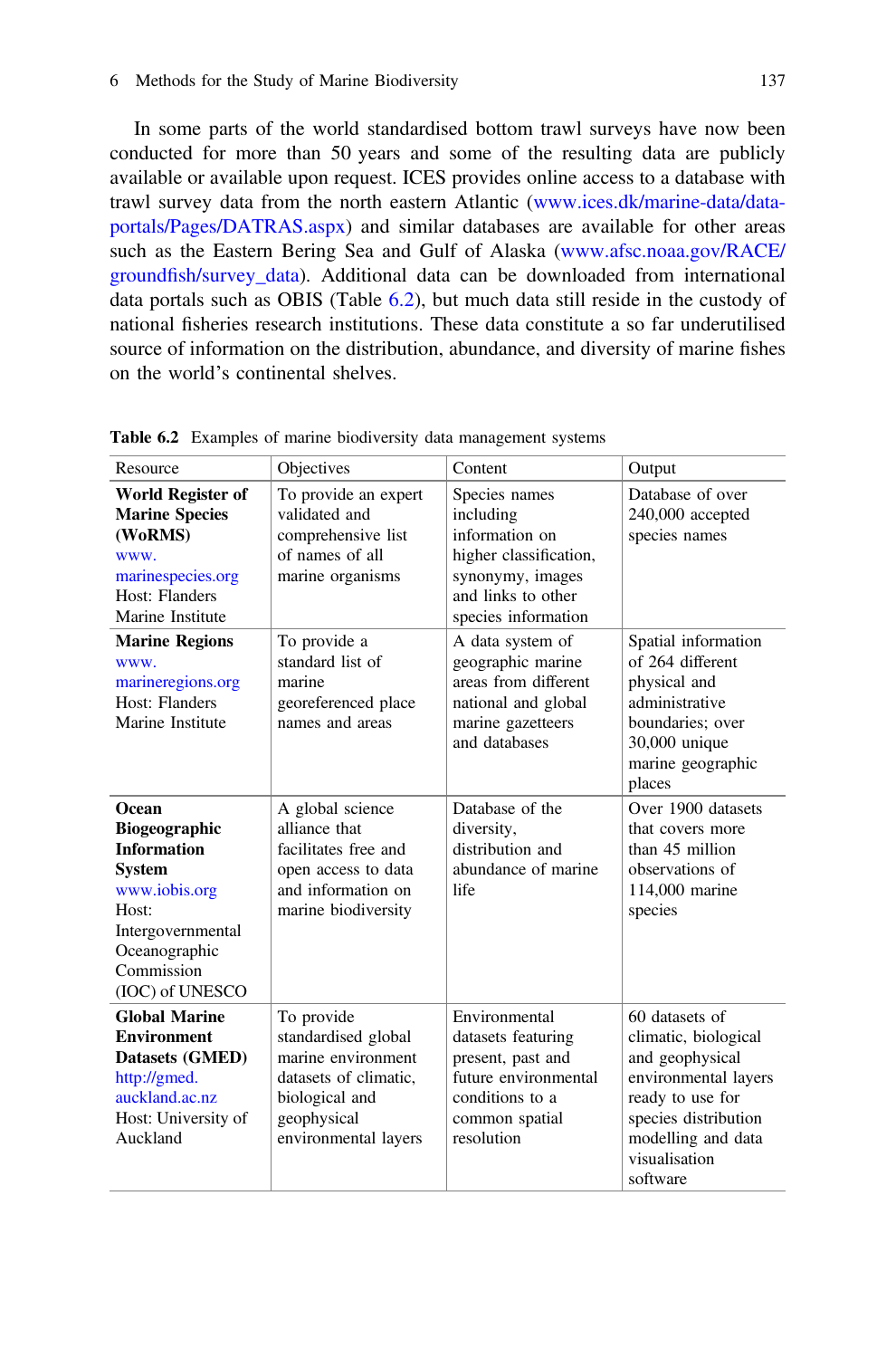#### 6.2.2 Light Traps

Light traps are commonly used for collecting insects as a means for monitoring pest species. The American Center for Disease Control has had a standardised light trap for mosquito monitoring for over 50 years (Sudia and Chamberlain [1988\)](#page-33-0). Moths, beetles and other crop pests are also commonly surveyed this way (Szentkiralyi [2002\)](#page-33-0). However, light traps have a shorter history of use in the aquatic environment. The earliest uses were in freshwater for capturing insects and they were soon found to be excellent for collecting young fish (Hungerford et al. [1955](#page-31-0)) and zooplankton (Meekan et al. [2001](#page-32-0); Øresland [2007\)](#page-32-0), but also collect many benthic species that emerge from the benthos at night. They have been used extensively around coral reefs where the structural complexity of the reef system makes other methods susceptible to damage (Doherty [1987\)](#page-30-0). There can be species, gender and ontogenetic specific responses to light traps making them more useful for some organisms than others. Species may vary in their abundance at different times of the night and lunar cycle. A benefit of light-trapping is that the animals are not harmed during collection, and have thus proved useful for sampling of museum specimens and laboratory animals (Doherty [1987;](#page-30-0) Holmes and O'Connor [1988\)](#page-31-0). However, light trap catches may not work well in areas of high current or excessive turbidity. The potential of light traps for monitoring mobile benthic and demersal organisms, mostly crustaceans, has yet to be adequately explored. This 'fish food' component of biodiversity forms an important trophic link in many ecosystems, and has been overlooked in marine biodiversity monitoring.

#### 6.2.3 Artificial Substrata

A problem in sampling the natural environment is that it is variable at every spatial scale, and thus the abundance of species sampled varies because of micro-habitat variation as well as changes in species abundance in space and over time. Advantages of artificial substrata are that they provide a standard replicable physical habitat and thus low variation between replicate samples. In addition their use avoids damage to natural habitat, and they can be low cost, amenable to experimental manipulation, easily deployed and retrieved, and rapidly processed (reviewed in Costello and Thrush [1991\)](#page-28-0). Because the date and duration of deployment of artificial substrata is known their community can also be standardised for successional age. They can be hard panels, balls of plastic mesh, sediment trays, and made of a variety of materials. They can also capture species otherwise difficult to sample, such as mobile epifaunal macroinvertebrates that nestle into plastic mesh. Species composition and community structure has been found to be similar and comparable to natural substrata (Costello and Myers [1996\)](#page-28-0). Artificial substrata have been long used in freshwater environments as a standard method of monitoring biodiversity, especially in large rivers and lakes where other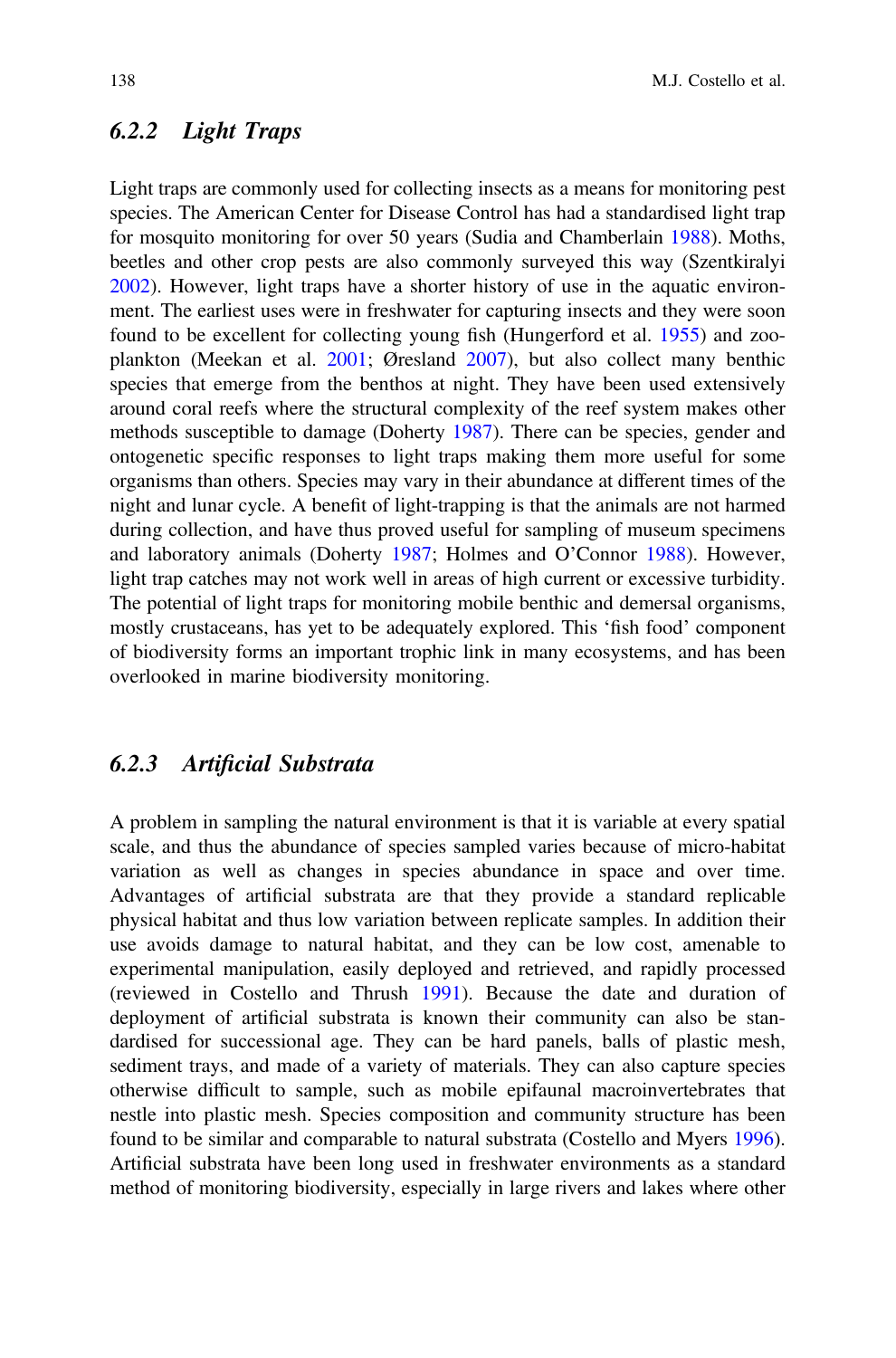methods may be difficult (APHA et al. [2007\)](#page-27-0). They have had widespread use in experiments in the marine environment, such as looking at colonisation, succession, competition, and community stability on plastic mesh (e.g., Costello and Myers [1996\)](#page-28-0) and flat panels (e.g., Atalah et al. [2007a](#page-27-0), [b;](#page-27-0) Wahl et al. [2011](#page-34-0)). Recently, hundreds of Autonomous Reef Monitoring Structures (ARMS) have become deployed on coral reefs and other habitats around the world (e.g., [http://www.pifsc.](http://www.pifsc.noaa.gov/cred/arms.php) [noaa.gov/cred/arms.php;](http://www.pifsc.noaa.gov/cred/arms.php) Leray and Knowlton [2015\)](#page-32-0). ARMS are a stack of hard plastic plates that capture crevice living invertebrates otherwise difficult to collect without damaging reefs. Artificial substrata merit wider use in marine biodiversity monitoring considering their benefits of standardisation and lack of damage to natural habitat.

#### 6.2.4 Microfossils

Microfossils are microscopic sized organisms that have hard parts with high fossilisation potential (e.g., calcareous or siliceous shells), including foraminiferans, ostracods, diatoms, radiolarians and coccolithophores, or are microscopic sized hard parts of larger organisms, including ichthyoliths. Microfossils can be a proxy for biodiversity patterns across a broader range of organisms, because they have excellent fossil records, occupy a wide range of ecological niches, and are abundant even in a small amount of sediment. Marine sediment cores available from almost the entire ocean through national and international drilling projects (e.g., International Ocean Discovery Program; IODP) include abundant microfossils and provide long-term continuous time-series sedimentary records at decadal, centennial, millennial, and multi-millennial time scales covering the entire Cenozoic Era. Thus microfossils in sediment cores are an archive that enables reconstruction of long-term time-series beyond the temporal coverage of recent biological monitoring (Yasuhara et al. [2015](#page-34-0)).

Sample procedures involve physical and chemical treatments of sediment subsamples to disaggregate consolidated sediment, clean up microfossils, concentrate specimens and remove extraneous material, for example, by freeze drying, hydrogen peroxide treatment, wet sieving, centrifugation, and acid treatment. The resulting sample can be mounted on a glass slide (e.g., for diatoms, radiolarians and coccolithophores) or manually picked from treated material onto a paper slide (e.g., for foraminiferans, ostracods and ichthyoliths) for counting under stereo and compound microscopes respectively.

For example, North Atlantic deep-sea ostracod diversity has been found to track global climate change for the last 500,000 years, being less during glacial and high during interglacial periods (Yasuhara et al. [2009](#page-34-0)). Climatic control of deep-sea ostracod diversity has also been shown for shorter, decadal-centennial time scales (Yasuhara et al. [2008](#page-34-0)). Latitudinal species diversity gradients of deep-sea ostracods in the North Atlantic Ocean were distinct during interglacials (including present day) but indistinct or collapsed during glacials (Yasuhara et al. [2009](#page-34-0)). These deep-sea diversity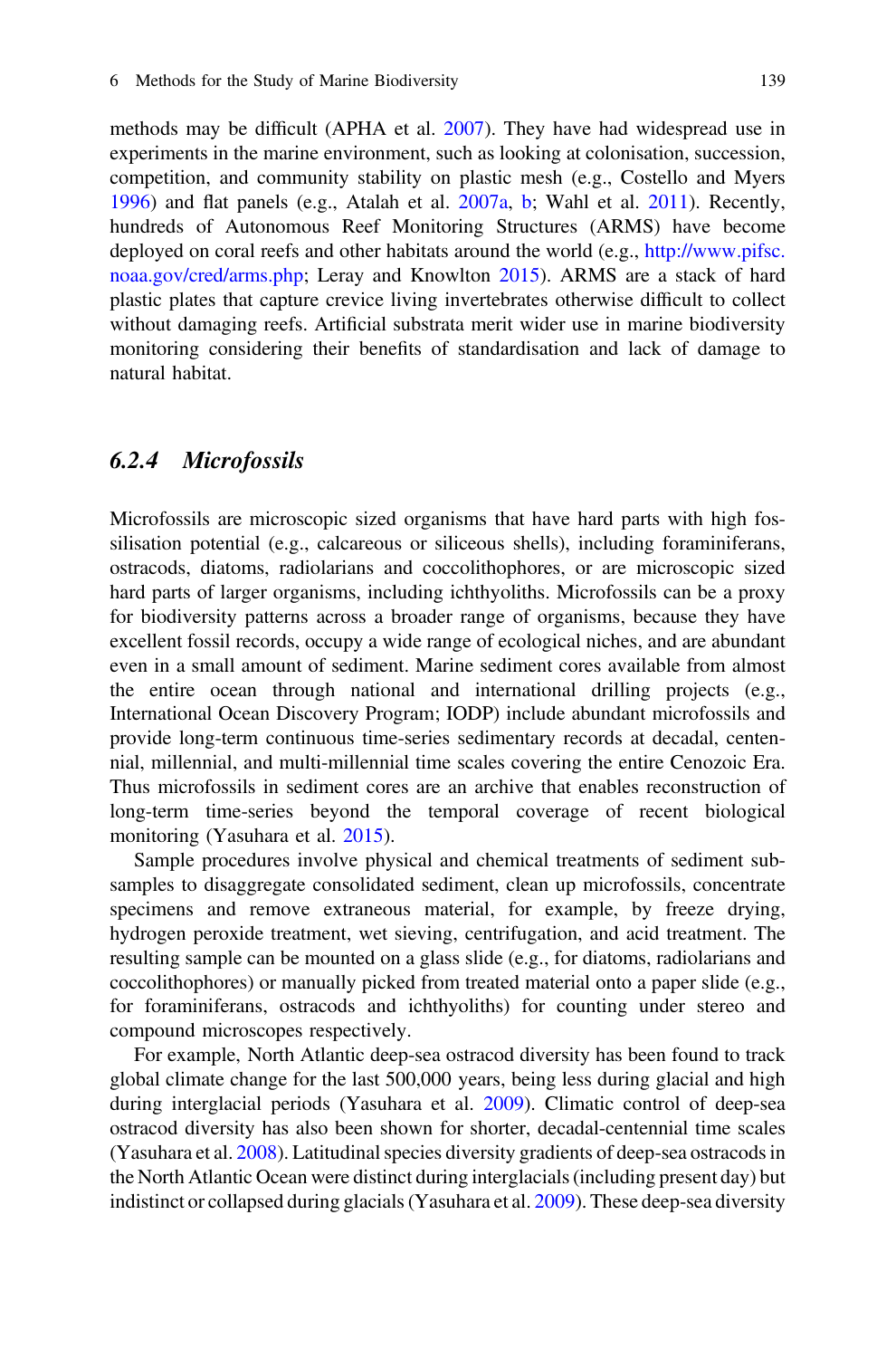patterns in space and time in North Atlantic microfossil records are explained by temperature control of deep-sea biodiversity (Hunt et al. [2005;](#page-31-0) Yasuhara and Cronin [2008;](#page-34-0) Yasuhara et al. [2009,](#page-34-0) [2014](#page-34-0)). Further applications of microfossils as a model system for biodiversity research are found in Yasuhara et al. ([2015\)](#page-34-0).

#### 6.2.5 Molecular Observations of Microbial Communities

Genomic analysis of marine microbes has become common both at the local (marine stations, localised cruises) and at the global scale. After the Global Ocean Sampling expedition (Venter et al. [2004](#page-33-0)) proved that high-throughput molecular approaches were able to reveal an unprecedented diversity of bacterial sequences, several other programs have quantified the molecular diversity and biogeography of planktonic communities. The Tara Oceans missions [\(http://oceans.taraexpeditions.org/en](http://oceans.taraexpeditions.org/en)) have sampled coastal and open oceans worldwide (Bork et al. [2015\)](#page-28-0), including eddies, upwellings, oxygen-minimum zones, coral reefs, regions of natural iron fertilisation, and lately the Arctic and Mediterranean regions. These missions are uncovering marine planktonic communities from viruses to protists, up to metazoan larvae. The Malaspina project (http://scientifi[c.expedicionmalaspina.es](http://scientific.expedicionmalaspina.es)) complements these observations with samples of the deep seas at the global scale, and 'Ocean Sampling Day' with about 150 stations globally sampled on the same day (Kopf et al. [2015\)](#page-32-0). An increasing number of cruises include molecular high-throughput analyses of genes, transcripts, and metabolites of planktonic organisms, together with environmental variables such as physical and biochemical parameters (e.g., Atlantic Meridional Transect [http://www.amt-uk.org\)](http://www.amt-uk.org).

#### 6.3 Case Studies

# 6.3.1 The Continuous Plankton Recorder (CPR)

The Continuous Plankton Reorder (CPR) survey is the longest sustained and geographically most extensive marine biological survey in the world, covering  $\sim$ 1000 taxa over multi-decadal periods since 1931 (Edwards et al. [2010\)](#page-30-0). It samples phytoplankton and zooplankton in oceans and shelf seas using ships of opportunity from  $\sim$  30 different shipping companies, at monthly intervals on  $\sim$  50 trans-ocean routes. In this way the survey autonomously collects biological and physical data from ships covering  $\sim$  20,000 km of the ocean per month, ranging from the Arctic to the Southern Ocean. The survey is operated by the Sir Alister Hardy Foundation for Ocean Science (SAHFOS), an internationally funded charity with a wide consortium of stakeholders. Since the first tow of a CPR more than 6 million nautical miles of sea have been sampled and over 100 million data entries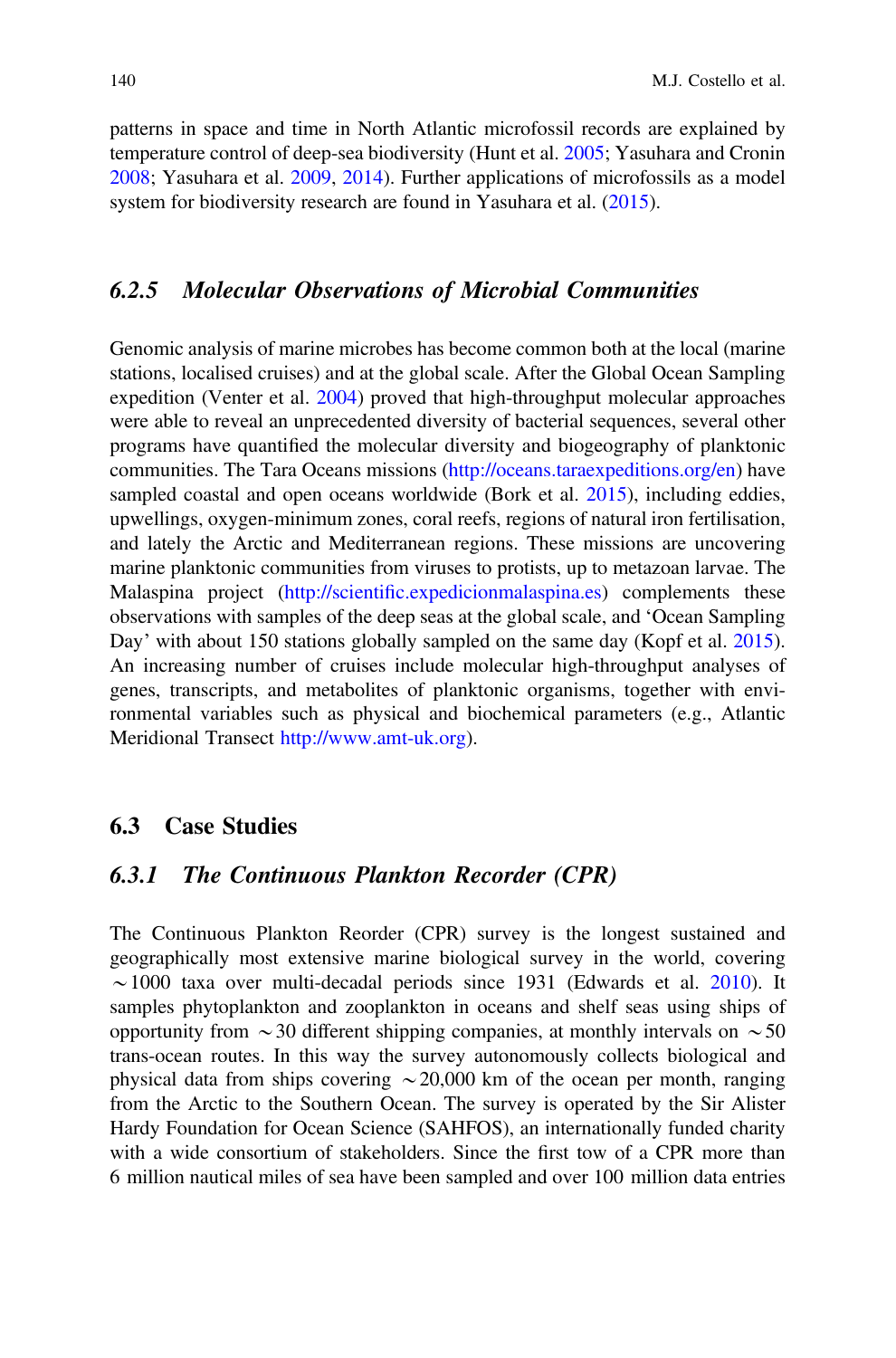<span id="page-12-0"></span>have been recorded. Plankton are collected on a band of silk and subsequently visually identified by experts. Additionally, over the last decade the CPRs have been equipped with modern chemical and physical sensors as well as molecular probes. The database and sample archive together provide a resource that can be utilised in a wide range of environmental, ecological and fisheries related research, e.g., molecular analyses of marine pathogens, modelling for forecasting and data for incorporation in new approaches to ecosystem and fishery management.

In 2011 SAHFOS, along with 12 other research organisations using the CPR from around the world formed a Global Alliance of CPR surveys (GACs) with the aim of developing new surveys and a global database, and producing a global ocean status report (Edwards et al. [2012\)](#page-30-0). This global network of CPR surveys now routinely monitors the North Sea, North Atlantic, Arctic, North Pacific and Southern Ocean. New surveys are underway in Australian, New Zealand, Japanese and South African waters with a Brazilian and an Indian Ocean survey under development. These surveys provide coverage of large parts of the world's oceans but many gaps still exist particularly in the South Atlantic, Indian and Pacific Oceans. This global network also brings together the expertise of approximately 60 plankton specialists, scientists and technicians from 14 laboratories around the world. Working together, centralising the database and working in close partnership with the maritime shipping industry, this global network of CPR surveys with its low costs and new technologies makes the CPR an ideal tool for an expanded and comprehensive marine biological sampling programme.

#### 6.3.2 Tropical Coral Reefs

Monitoring of tropical shallow reefs is conducted with near-global coverage using methods described by English et al. ([1994\)](#page-31-0). Considerable effort has been invested in comparing the accuracy and agreement among different methods (e.g., Leujak and Ormond [2007](#page-32-0); Facon et al. [2016](#page-31-0)). The emerging consensus is to focus on the output variables from monitoring, rather than the methods: e.g., proportional cover for sessile taxa, abundance or density per unit area for mobile taxa and biomass, particularly for fishes. This is consistent with emerging guidance on observation and indicator systems (UNESCO [2012\)](#page-33-0).

The principal framework for aggregating coral reef data to global levels has been the Global Coral Reef Monitoring Network (GCRMN) of the International Coral Reef Initiative (ICRI), which was initiated in 1995. The establishment of the GCRMN coincided with the largest global impact to reefs ever recorded, the 1997– 98 El Niño event, giving strong impetus for global reporting for a decade. However funding for this level of reporting has been difficult to sustain, forcing the GCRMN to focus on regional level reporting, such as in the Caribbean (Jackson et al. [2014](#page-31-0)) and currently underway in the Western Indian Ocean. The GCRMN regions closely match those of the UNEP Regional Seas programmes, and inform countries regarding fisheries and food security. The GCRMN provides guidance for three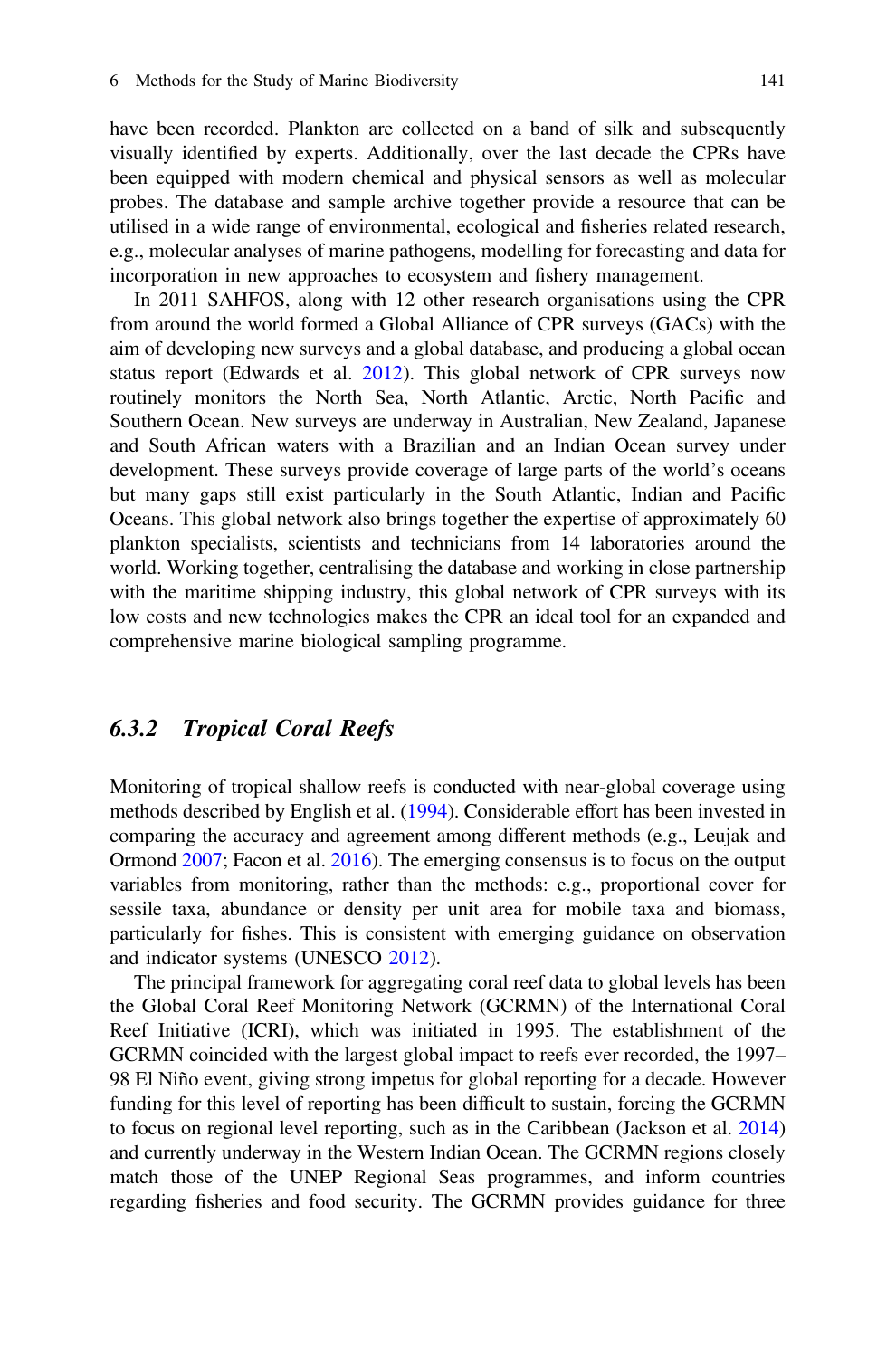levels of monitoring effort: citizen volunteer-focused, 'intermediate' and 'expert' (Wilkinson and Hill [2004](#page-34-0)). The challenges across these levels include data reliability and quality, replication and representation, and taxonomy, the latter exacerbated by the high diversity of coral reef taxa. The intermediate level of monitoring is most frequently applied and is implemented through technical staff (e.g., marine rangers), students and experienced volunteers, and focused on functional group or genus-level identifications for principal benthic taxa (e.g., hard corals, algae) and family or genus level identification for fish. The basic sampling unit recommended by the GCRMN has been line transects or photoquadrats for benthic cover, 50 m belt transects (2 or 5 m width) for fish and narrower belt transects or quadrats for mobile invertebrates. The configuration of these samples varies greatly among programmes. Expert-level monitoring has been the domain of professional researchers, often with genus-level identification for corals and species-level identification for fish. Due to the popularity of coral reefs for SCUBA diving, sampling by volunteers has been feasible, with the most widespread methods being those of Reef Check (Hodgson [1999\)](#page-31-0), REEF (Francisco-Ramos and Arias-González [2013\)](#page-31-0), and the Reef Life Survey (see below). In volunteer programs, assessments are generally restricted to indicator species and more rapid estimates of variables such as benthic cover, and lower levels of replication are accepted than in intermediate and expert monitoring. Though variable in quality and coverage, the resulting data can be invaluable in broad scale scientific assessments of reef status (Bruno and Selig [2007](#page-28-0)).

The urgency for accurate and reliable monitoring of coral reefs, that can serve both national (local) and international (global) needs is high, due to the poor performance of coral reef targets in the mid-term assessment of Aichi Target performance (GBO [2014\)](#page-31-0). The GCRMN is developing with involvement from GEO BON and GOOS to become a mature observation network (UNESCO [2012\)](#page-33-0), to better report on global targets (Aichi Target 10 on climate-sensitive ecosystems, and 14 on Oceans), and to feed into management, such as through the IUCN Red Lists of species and ecosystems. At the same time, extending citizen science contributions, and establishing a more open-data philosophy for monitoring data to maximise its accessibility, for example, through OBIS (Table [6.2\)](#page-8-0), are emerging priorities.

# 6.3.3 The Reef Life Survey (RLS)

The Reef Life Survey (RLS) was established in 2007 to test the concept that a rigorous scientific approach to marine biodiversity monitoring could be developed within a citizen science framework (Edgar and Stuart-Smith [2014](#page-30-0)). The primary aim was to engage recreational divers to obtain scientific data from biodiversity observations that spanned geographic, temporal and taxonomic scales too costly for scientists to collect. It also aimed to extend other citizen science programs such as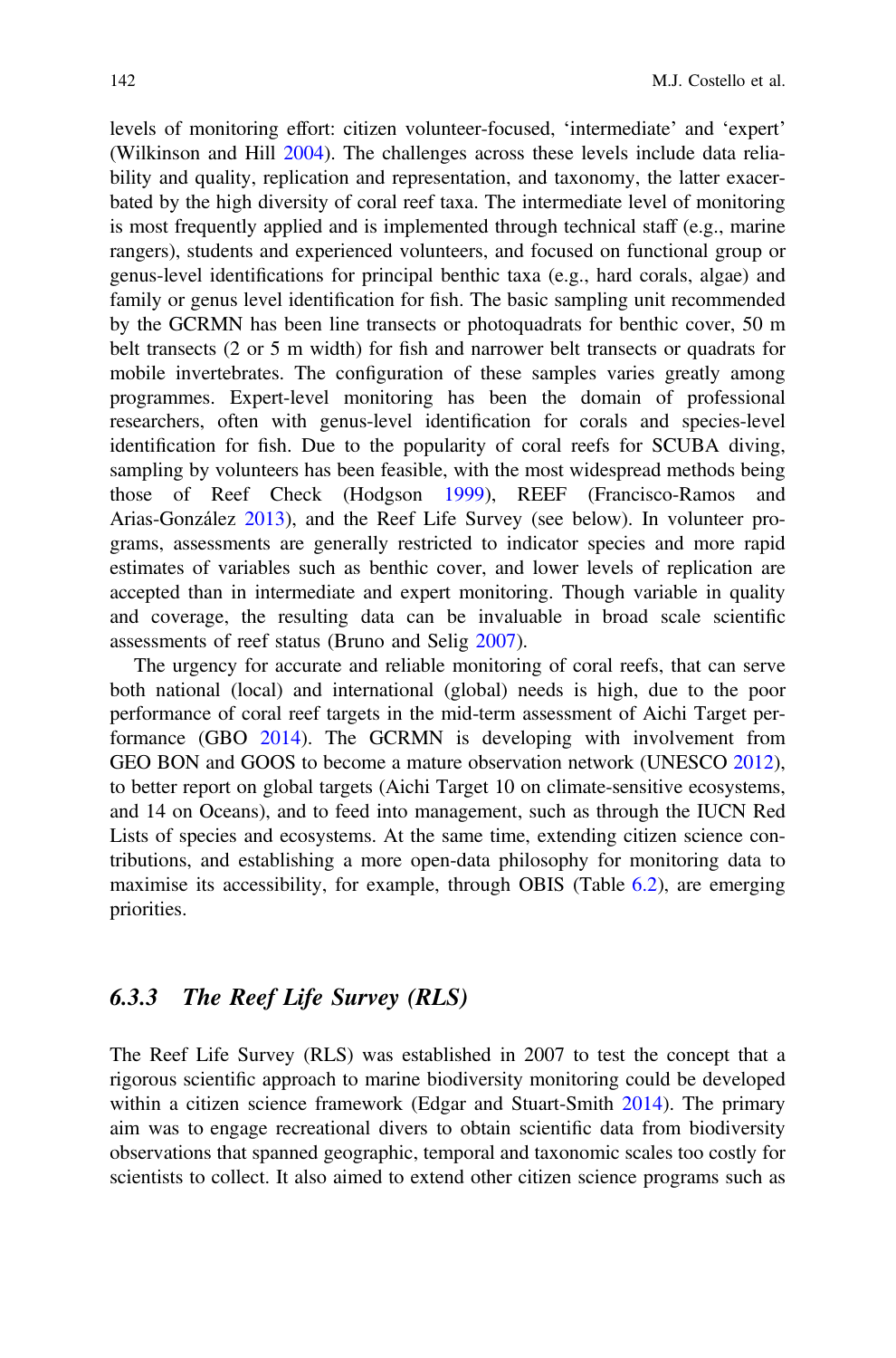Reef Check and the REEF (see Sect. [6.3.2\)](#page-12-0) that collected less detailed data (Edgar et al. [2016](#page-30-0)). Following establishment of the charitable Reef Life Survey Foundation (www.reefl[ifesurvey.com\)](http://www.reeflifesurvey.com) to oversee field activities, appropriate data collection methodology, training, data entry and management procedures were developed, and different mechanisms for data collection were tested. Field survey methods were based on those applied over two decades by University of Tasmania researchers in Marine Protected Area (MPA) monitoring studies (Edgar and Barrett [1999;](#page-30-0) Barrett et al. [2009](#page-27-0)).

Three coincident elements of biodiversity are documented along 50 m long underwater transect lines. Divers record abundances and sizes of all fish, and abundances of all large  $(>=2.5 \text{ cm} \text{ length})$  mobile invertebrates (echinoderms, crustaceans and gastropods) and cryptic fishes. The area covered by sessile invertebrates, macrophytes and abiotic habitat is quantified through digitisation of photoquadrats (e.g., using Coral Point Count; Kohler and Gill [2006](#page-32-0)). Divers are trained on a one-on-one basis, each novice diver following behind a trained diver and duplicating transect blocks until the required level of expertise is reached. A comparison of data collected by trained volunteers and experienced scientists at the same sites showed that the variation attributable to diver experience was not significant, and negligible  $\left( \langle 1 \rangle \% \right)$  relative to differences between sites and regions (Edgar and Stuart-Smith [2009\)](#page-30-0). The RLS program possesses a degree of self-regulation, where the keenest volunteers tend to also collect the best data, participate most frequently and persist longest (Edgar and Stuart-Smith [2009](#page-30-0)). A network of over 100 active RLS divers has now been established worldwide.

Application of RLS methods has allowed the first global analyses using standardised site-based procedures that are quantitative, species-level and cover multiple higher taxa. Data have been obtained for over 4500 species, 2800 sites, 600,000 species abundance records, 43 countries, and 83 marine ecoregions including Antarctica (e.g., Stuart-Smith et al. [2013](#page-33-0), [2015](#page-33-0)). Many sites have been surveyed on multiple occasions, in some cases annually since 2007. These data add enormous contextual value to local surveys, and provide sufficient replication to disentangle many interactive and non-linear threats to marine biodiversity, including impacts of climate change, fishing and invasive species. For example, Edgar et al. ([2014\)](#page-30-0) included an order of magnitude more MPAs than any previously attempted using standardised field data. They found no detectable differences between fish communities present in most of the 87 MPAs investigated when compared with comparable fished communities (i.e., most MPAs were 'paper parks'). However, some MPAs were extremely effective, with many large fishes and high conservation success. The RLS data are expected to be increasingly useful for (i) assessing ecosystem impacts of global threats to species at all levels of the food web from primary producers to higher predators, (ii) quantifying population trends for threatened species, and (iii) tracking international commitments associated with marine biodiversity in shallow reef ecosystems.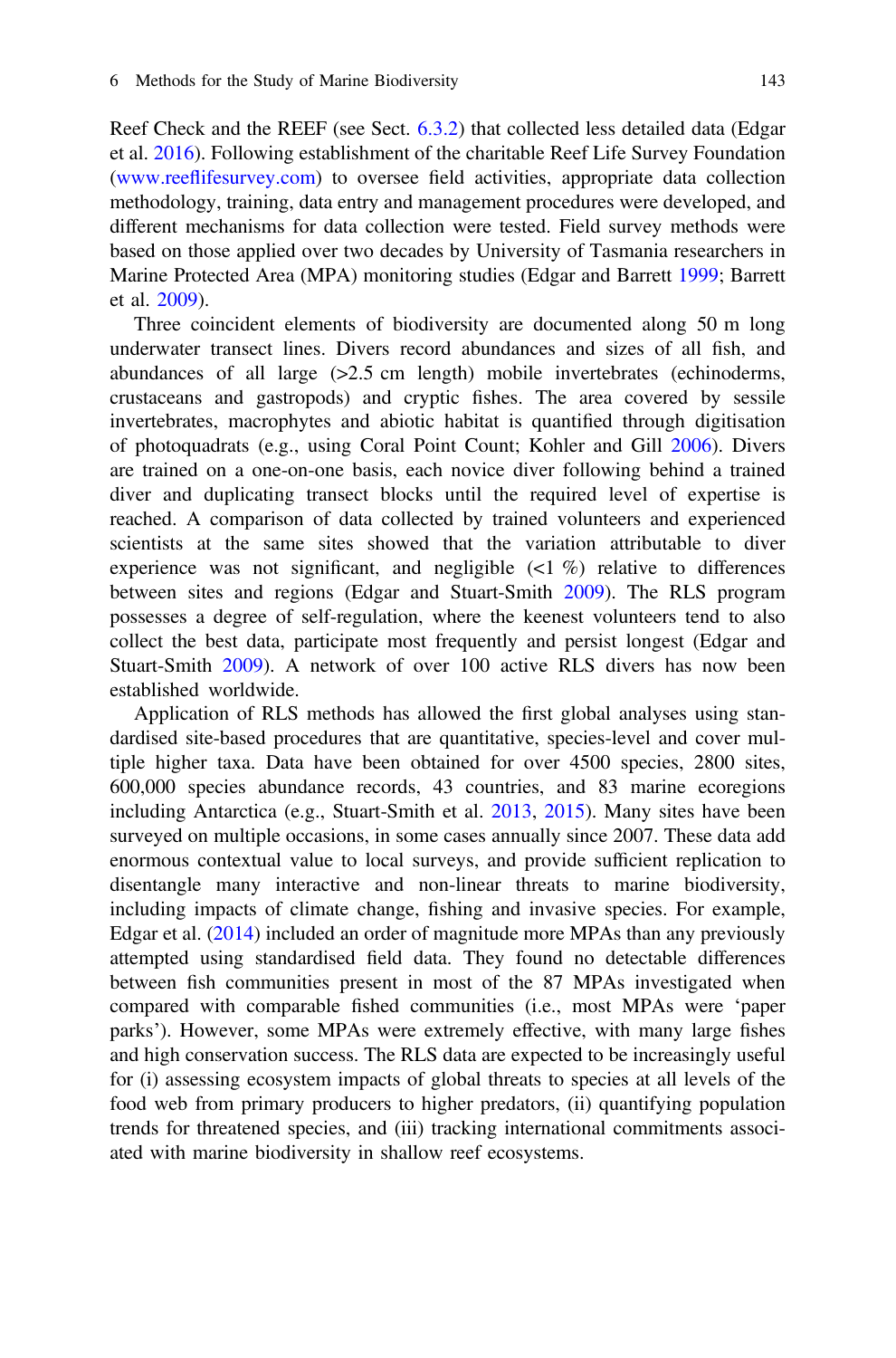## 6.3.4 Harmful Algal Blooms (HAB)

Proliferation of microalgae in marine or brackish waters can cause massive fish kills, contaminate seafood with toxins, and alter ecosystems in ways that humans perceive as harmful. These phenomena are referred to as harmful algal blooms (HAB). Data on the distribution of toxic and harmful microalgae are collected through national surveillance programmes aimed at protecting public health, wild and cultured fish and shellfish, and bathing water quality. Sampling methods include plankton net hauls, water samples and molecular tools to detect species or genus-specific algal toxins in fish and shellfish. Benthic HAB species are collected from sediment, corals, seaweed or standardised screens. The detection of HAB species is challenging as many are difficult or impossible to identify even by using a light microscope. The challenge of maintaining a consistent microalgal taxonomy is addressed in the IOC Taxonomic Reference List of Toxic Plankton Algae within the World Register of Marine Species (Moestrup et al. [2009\)](#page-32-0). The Intergovernmental Oceanographic Commission (IOC) of UNESCO has for two decades facilitated research to improve observations of harmful algae, provided training opportunities for their improved monitoring, as well as supported regional and global networks for knowledge and data sharing. The provision of method manuals and guides is central to observations of HAB species. The manual on HAB (Hallegraeff et al. [2003\)](#page-31-0) is a base reference for methods and has been complemented by Babin et al.'s [\(2008](#page-27-0)) monograph on real-time observation systems, Karlson et al.'s [\(2010](#page-31-0)) intercomparison of quantative methods, and Reguera et al.'s ([2011\)](#page-33-0) sampling and analysis manual.

Global data on HAB species occurrences and their impacts are stored in the Harmful Algae Event Data Base (HAEDAT) in OBIS (Table [6.2](#page-8-0)). This international compiling and sharing of HAB data was initiated in the 1980s and is now accelerating and will provide the basis for a 'Global HAB Status Report' with the aims of compiling an overview of HAB events and their societal impacts; providing a worldwide appraisal of the occurrence of toxin-producing microalgae; and assessing the status and probability of change in HAB frequencies, intensities, and distribution resulting from environmental changes at the local and global scale. Linkages will be established with the International Panel on Climate Change (IPCC) reporting on the biological impacts of climate change. The Status report will provide the scientific community as well as decision makers with a reference on HAB occurrence and impacts on ecosystem services. IOC UNESCO project partners include the International Atomic Energy Agency (IAEA), the International Council for Exploration of the Sea (ICES), the North Pacific Marine Science Organization (PICES) and the International Society for the Study of Harmful Algae (ISSHA).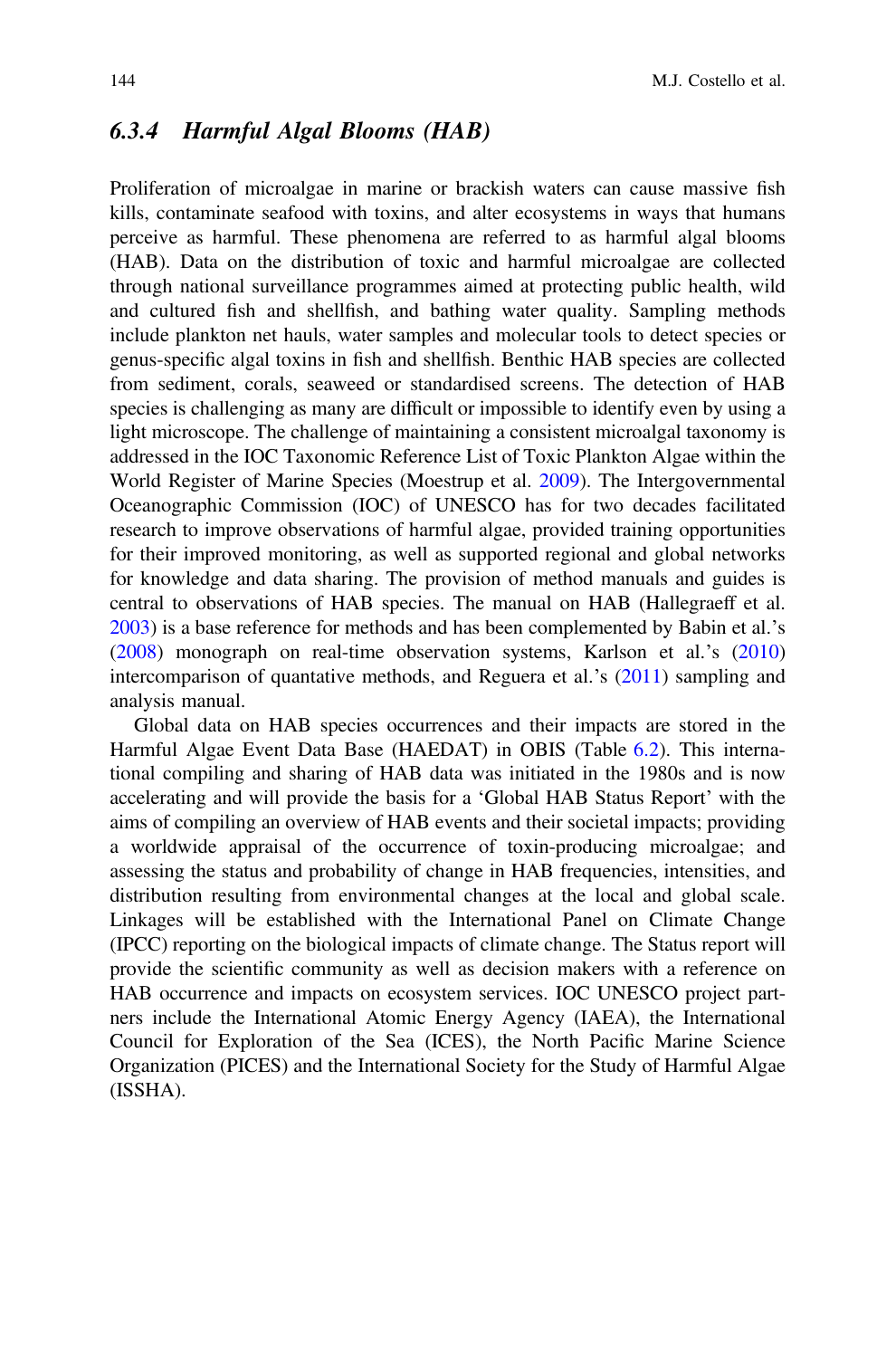#### 6.4 Data Management

Field data may be mapped to geographic areas, seascapes, habitats and against environmental parameters. Similar, globally applicable systems for the classification of marine habitats have been developed in Europe (Connor et al. [2004;](#page-28-0) Costello and Emblow [2005;](#page-28-0) Anon. [2014\)](#page-27-0) and USA (Anon. [2012](#page-27-0)). The former leads to species-level biotopes (i.e., habitat + community), while the latter does not go to biotope level but does include seascape features (reviewed by Costello [2009\)](#page-28-0). These can be presented as hierarchical lists and two-dimensional matrices (Fig. [6.1\)](#page-17-0). The term habitat is highly context dependent and loosely used. Strictly speaking habitats are the immediate physical environment repeatedly associated with a species or distinct assemblage (or community) of species. The lowest level of habitat classifications are thus characterised by particular species. In contrast, related concepts of seascapes (landscapes, topographic features) and ecosystems will contain a variety of habitats (Costello [2009\)](#page-28-0). These can be mapped over larger areas using remote sensing methods, whereas habitats usually need in situ sampling to identify their characteristic species, although exceptions exist in locations with biogenic habitat structure (e.g., seagrass beds, mangrove forests) (e.g., Andréfouët et al. [2001](#page-27-0)).

Knowing which species are present at a place and time is fundamental to biodiversity studies. Usually species are classified taxonomically because this is convenient and closely related species tend to have similar functional roles in ecosystems. However, ecologists may also classify species by their ecological traits (e.g., Wahl et al. 2013). Thus WoRMS (see Sect.  $(6.4.1)$ ) is developing a standardised approach to apply biological and ecological traits to marine species (Costello et al. [2015a\)](#page-29-0).

A necessary step in organizing marine biodiversity data in integrated information systems is the development of appropriate thesauri and classification systems, as well as implementing quality control and feedback mechanisms. When integrating quantitative and qualitative natural history and distributional data, the use of both authoritative taxonomic and geographical hierarchical schema is essential. Here we introduce the leading taxonomic and geographic standards databases for the marine environment (Table [6.2\)](#page-8-0).

# 6.4.1 World Register of Marine Species (WoRMS)

WoRMS is an open-access online database that provides an authoritative and comprehensive list of names of all marine organisms, including information on higher classification, synonymy, images and links to other information (Costello et al. [2013c\)](#page-29-0). It currently contains over 240,000 accepted species names (Boxshall et al. [2015](#page-28-0)). While highest priority goes to valid names, other names in use are included so that this register is a guide to interpret taxonomic literature. Automated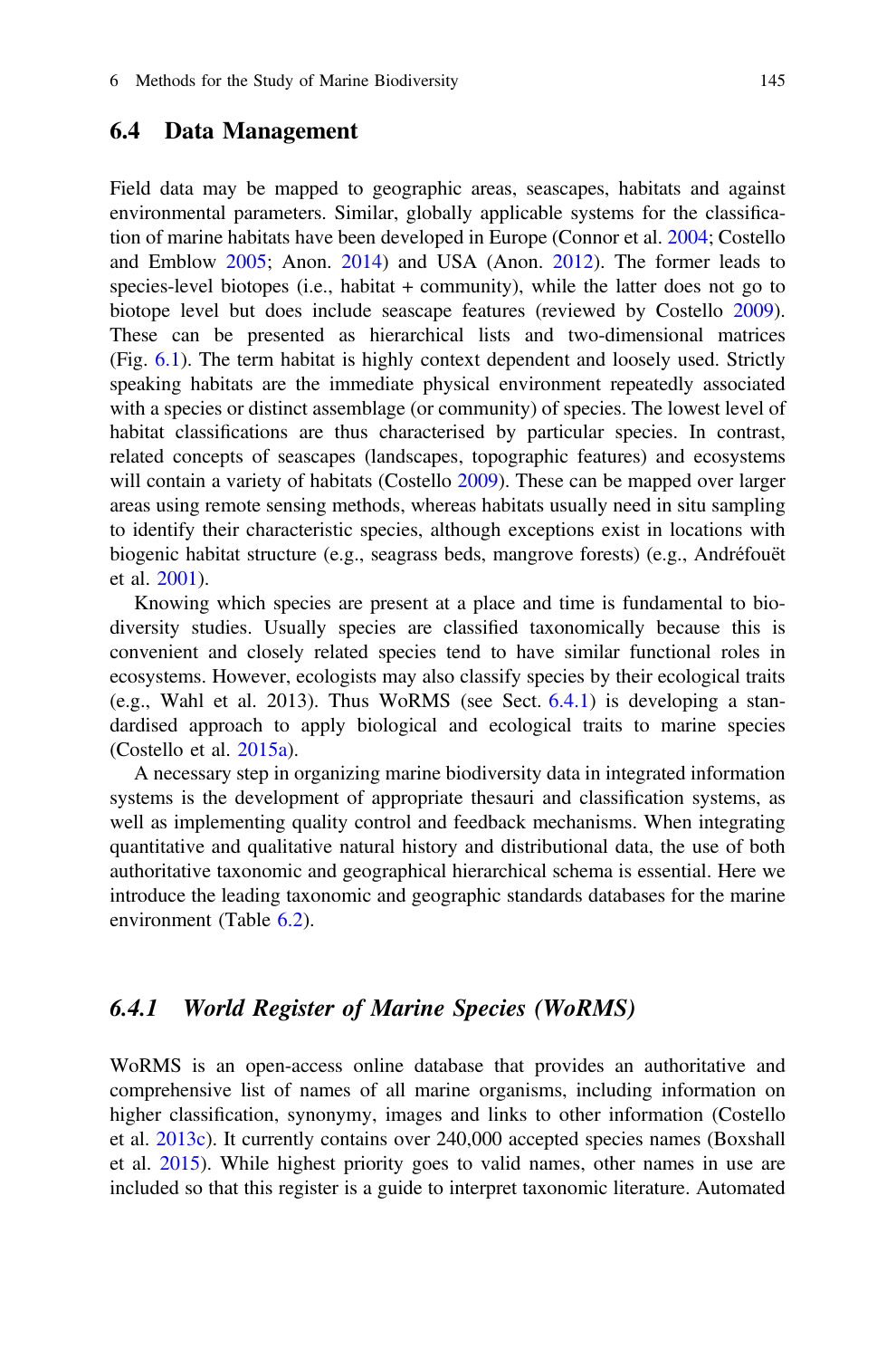<span id="page-17-0"></span>

|                          | $(>30$ % silt)<br>Mud |                      |                                                 |                                                          |                 |               |                  | Polychaetes,<br>Corophium,<br>Hydrobia |                               |               |                           |                   |       |                                          |                      |                     | Burrowing megafauna          | Nephrops, | seapens                    |                 |                   | Beggiatoa      |                    |  |  |
|--------------------------|-----------------------|----------------------|-------------------------------------------------|----------------------------------------------------------|-----------------|---------------|------------------|----------------------------------------|-------------------------------|---------------|---------------------------|-------------------|-------|------------------------------------------|----------------------|---------------------|------------------------------|-----------|----------------------------|-----------------|-------------------|----------------|--------------------|--|--|
| <b>SEDIMENT</b><br>Sand, | fine to medium        | SALTMARSH            | Talitrid amphipods, oligochaetes                | bivalves, burrowing<br>Polychaetes and<br>amphipods rare |                 |               |                  |                                        |                               |               | Zostera spp.              |                   | Maerl |                                          |                      |                     | Amphiura spp.<br>polychaetes |           | Abra, Nucula,              |                 | Corbula, spionid  | poychaetes     |                    |  |  |
|                          | Gravel,               | Coarse sand          |                                                 |                                                          | Barren          |               |                  | Burrowing amphipods,                   |                               | bivalves rare |                           |                   |       |                                          |                      |                     |                              |           | Hydroid-bryozoan           | (current swept) |                   | Neopendactyla  | Venerupidae        |  |  |
| Mixed                    | sediment              |                      |                                                 |                                                          | Gammaridae (low | salinity)     | Sugar kelp and   | filamentous                            | seaweeds                      | Mussel beds   |                           | Submerged fucoids |       |                                          |                      |                     | Modiolus (mussel) beds       |           | Serpulid (tube-worm) reefs |                 | Solitary          | ascidians      | (silt tolerant)    |  |  |
| <b>ROCK</b>              | Sheltered             |                      | Ephemeral green and red seaweeds (low salinity) |                                                          |                 | Ascophyllum   |                  |                                        |                               | Silted under  | kelp                      |                   | fauna |                                          |                      |                     |                              |           |                            | Axinellid       | sponges           | andbrachiopods |                    |  |  |
|                          | Moderate              | Lichens              |                                                 |                                                          | Fucus, limpet,  | barnacles     |                  | Sabellaria reefs                       |                               |               | Grazed rock under<br>kelp |                   |       |                                          |                      | Brittlestar         | beds                         |           | Sabellaria                 | reefs           | Rich faunal       | turfs          |                    |  |  |
|                          | Exposed               |                      |                                                 |                                                          |                 | Barnacles and | Mytilus (mussel) |                                        | Red seaweeds<br>and Corallina |               | Sponges and               | bryozoa under     | kelp  | anemones, sponges and colonial ascidians | wave surge tolerant) | coralline algae and | calcareous                   | tubeworms | (scour tolerant)           |                 | Flustra, hydroids | Alcyonium      | (current tolerant) |  |  |
| Substratum >             |                       |                      | Supralittoral                                   |                                                          |                 |               | Eulittoral       |                                        |                               |               |                           | Infralittoral     |       |                                          |                      |                     |                              |           |                            |                 | Circalittoral     |                |                    |  |  |
|                          | Zonation              | $\vee$ Wave exposure | Littoral                                        |                                                          |                 |               |                  |                                        |                               |               |                           | Sublittoral       |       |                                          |                      |                     |                              |           |                            |                 |                   |                |                    |  |  |

and sea depth (sublittoral, offshore), with substratum (rock and grades of sediment), and the exposure of rocky habitats to wave action. These factors distinguish biotopes at the *upper levels* of the habitat classificatio Fig. 6.1 A biotope matrix with the most important physical habitat features on the axes. This illustrates the relationship of shore height (littoral) Fig. 6.1 A biotope matrix with the most important physical habitat features on the axes. This illustrates the relationship of shore height (littoral) and sea depth (sublittoral, offshore), with substratum (rock and grades of sediment), and the exposure of rocky habitats to wave action. These factors distinguish biotopes at the *upper levels* of the habitat classification. Within the matrix the characteristic species of the communities occurring in the habitats are indicated. Adapted from Costello and Emblow (2005) in the habitats are indicated. Adapted from Costello and Emblow ([2005](#page-28-0))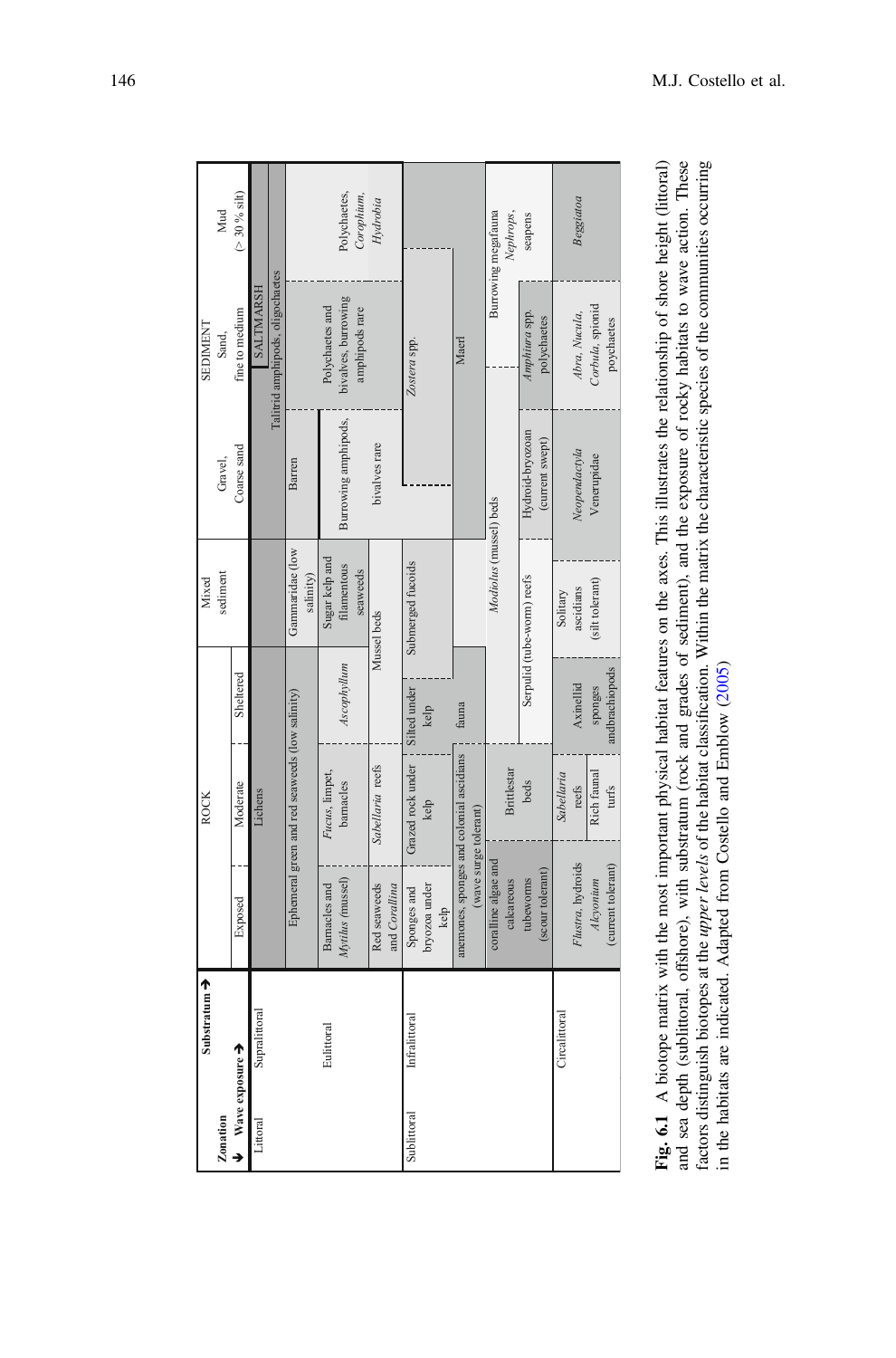tools allow users to upload their species lists and match and classify their names against WoRMS. WoRMS makes use of the Aphia infrastructure which is designed to capture taxonomic and related data and information (Vandepitte et al. [2015a\)](#page-33-0). WoRMS was a development from the European Register of Marine Species (ERMS) (Costello [2000](#page-28-0); Costello et al. [2001](#page-29-0)), and thus its content is controlled by an Editorial Board of taxonomic and thematic experts who elect a governing and steering committee, and invite colleagues to assist them. A permanent host institution provides professional computational support for the database, including monthly archiving. As of January 2016, there were 393 editors from 273 institutions in 50 countries actively involved in the management and quality control of the WoRMS content. Through this editorial community, communication and collaboration within and beyond this community is facilitated (e.g., Appeltans et al. [2012\)](#page-27-0), which can lead to increased rates of species discoveries and synonym names, which in turn can lead to a reduced rate of creating new synonyms and homonyms. WoRMS uses Life Science Identifiers (LSIDs) as persistent, location-independent, resource identifiers for each species name (Costello et al. [2013a\)](#page-29-0). WoRMS forms the taxonomic backbone for OBIS, meaning that each taxon name in OBIS is matched against WoRMS to verify its validity and spelling (Vandepitte et al. [2011](#page-33-0), [2015a](#page-33-0), [b](#page-33-0)). WoRMS is also a major contributor to the Catalogue of Life, Encyclopedia of Life, and LifeWatch Marine Virtual Research Environment [\(http://](http://marine.lifewatch.eu) [marine.lifewatch.eu](http://marine.lifewatch.eu)). Species can be grouped with WoRMS to form Global, Regional and Thematic Databases. For example, the World Register of Introduced Marine Species (WRIMS) provides an entry point and experts to manage information on alien species (Pagad et al. [2015](#page-32-0)).

#### 6.4.2 Marine Regions

Marine Regions ([www.marineregions.org\)](http://www.marineregions.org) hierarchically organises over 30,000 geographic areas from national and global marine gazetteers and databases (Claus et al. [2014](#page-28-0)). It contains spatial information of 264 different physical (e.g., sandbank, seamount, island, bay) and administrative (e.g., Exclusive Economic Zones, Marine Protected Area, Fisheries Zones or Biogeographic Regions) kinds of places. Both marine (e.g., seamounts, canyons, guyots, fracture zones, banks, ridges, basins) and coastal features (e.g., bays, fjords, cliffs, lagoons, beaches) are included. In order to preserve the identity of the marine geographic objects from the database, and to name and locate the geographic resources on the web, each geographic object is allocated a Marine Region Identifier, or MRGID. This unique persistent resource identifier is comparable to a LSID, being a unique identifier to locate the item on the World Wide Web.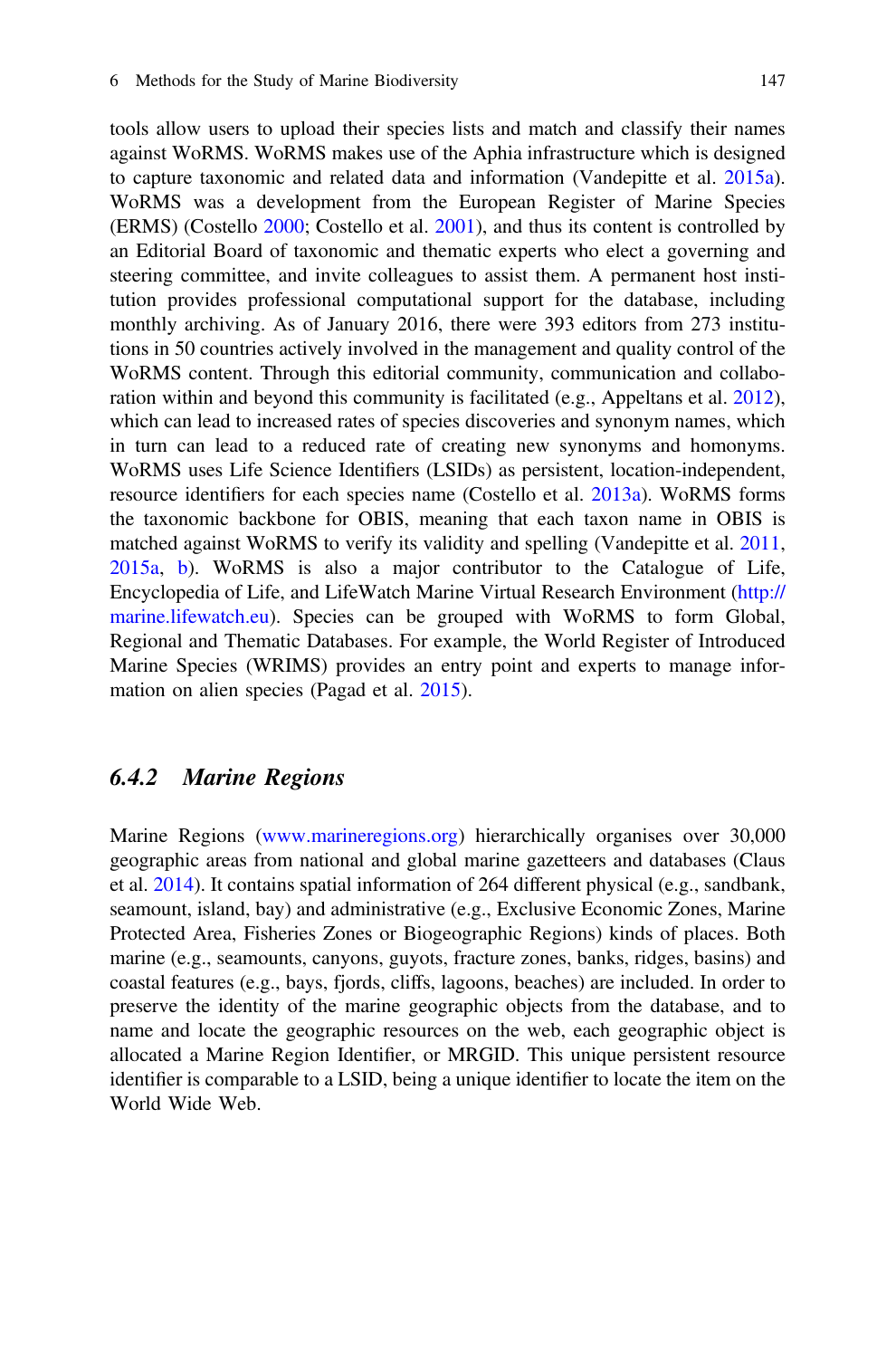## 6.4.3 Ocean Biogeographic Information System (OBIS)

OBIS is the world's largest database on the distribution and abundance of marine life. In 2009, IOC Member States recognised the importance of knowledge of the ocean's biodiversity to national and global environmental policies when they adopted it from the Census of Marine Life (Costello and Vanden Berghe [2006;](#page-28-0) Costello et al. [2007](#page-29-0); O'Dor et al. [2012\)](#page-32-0). OBIS operates through a network of national, regional and thematic nodes, and a secretariat based at the IOC's International Oceanographic Data and Information Exchange (IODE) programme office in Oostende, Belgium. This office provides training and technical assistance, guides new data standards and technical developments, and encourages international cooperation to foster the group benefits of the network.

OBIS is a global science alliance that facilitates free and open access to data and information on marine biodiversity. It provides a single access point to over 45 million observations of 114,000 marine species, collected on 4.6 million sampling events from 3.2 million sampling stations, integrated from over 1900 datasets provided by nearly 500 institutions in 56 countries, It grows by about 3 million records per year. Data are subject to a series of quality control steps, including for taxonomic nomenclature and geography (Vandepitte et al. [2011](#page-33-0), [2015a,](#page-33-0) [b;](#page-33-0) IODE Steering Group for OBIS [2013](#page-31-0)).

Communities associated with OBIS include OBIS-SEAMAP (Spatial Ecological Analysis of Megavertebrate Populations) focusing on megafauna, and MICROBIS [\(http://icomm.mbl.edu/microbis](http://icomm.mbl.edu/microbis)) on microbes. The latter collects molecular observations of marine microbial organisms at taxonomic ranks from phyla to genus, together with their contextual physical and biochemical data measured in situ or from remote sensing. It has developed tools for extracting diversity measures, as well as other ecologically relevant statistics, from molecular datasets (Giongo et al. [2010;](#page-31-0) Buttigieg and Ramette, [2014\)](#page-28-0). More comprehensive taxon based databases include the pioneering FishBase (Froese and Pauly [2015](#page-31-0)).

So far, 1000 publications have cited OBIS and on average 10 more each month (e.g., Basher et al. [2014a](#page-27-0), [b](#page-27-0); Saeedi and Costello [2012](#page-33-0); Costello et al. [2015a\)](#page-29-0). OBIS directly contributes to several international activities, such as the UN Convention on Biological Diversity (for the identification of Ecologically or Biologically Significant Areas), the UN Food and Agriculture Organization (for the identification of Vulnerable Marine Ecosystems), the UN World Ocean Assessment, and the Global Environment Fund Transboundary Water Assessment. The Global Biodiversity Information Facility (GBIF) and OBIS use the same data standards and data sharing protocol (i.e., GBIF's Integrated Publishing Toolkit). GBIF contains all OBIS and additional marine data (e.g., Costello et al. [2013d](#page-29-0)). Most data in OBIS are available from the north-west and north-east Atlantic, South Africa and New Zealand, and some other locations (Fig. [6.2](#page-20-0)). The potential of data published through OBIS for time-series analysis was highlighted in a recent global scale analysis (Dornelas et al. [2014](#page-30-0)).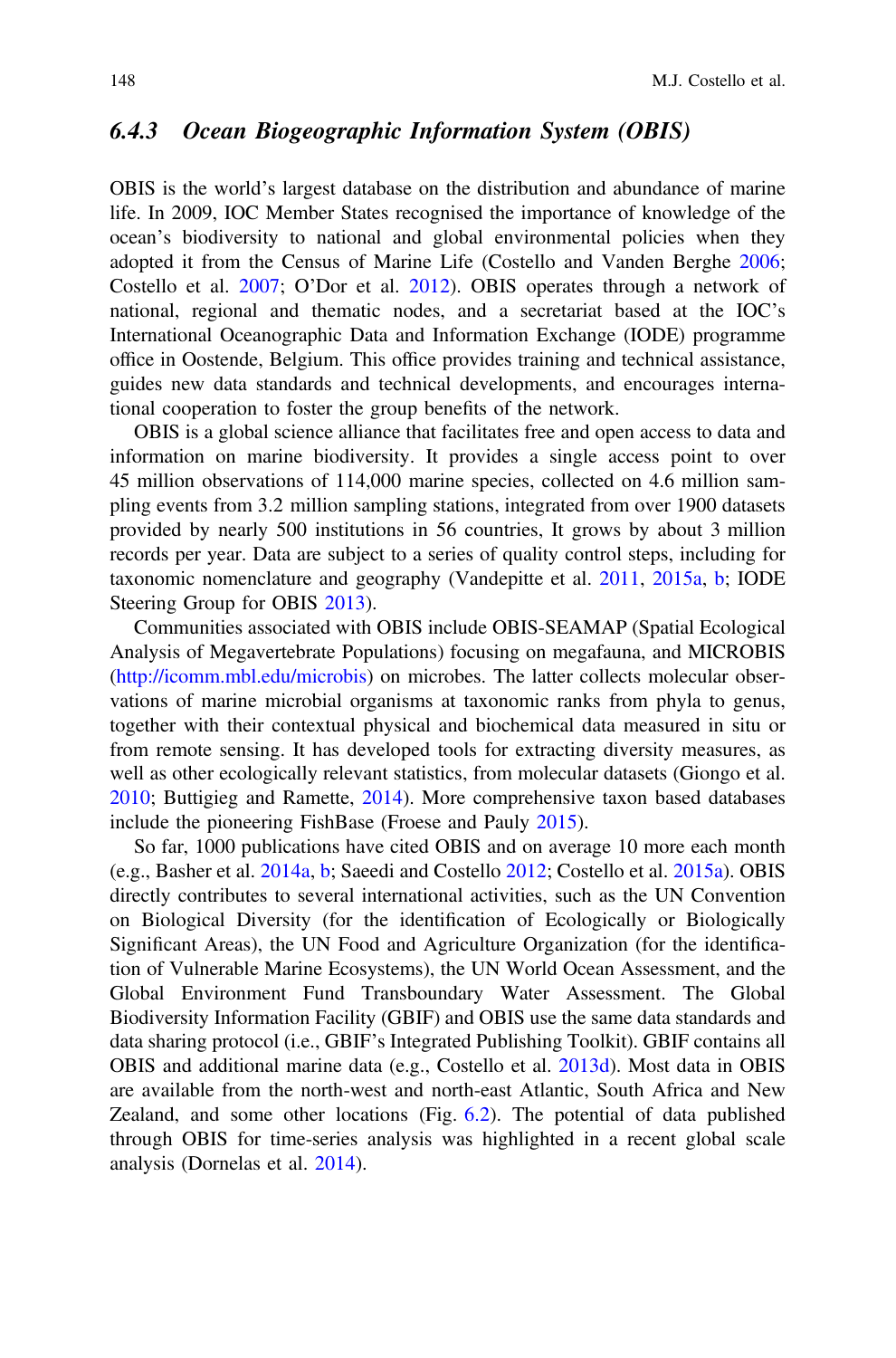<span id="page-20-0"></span>

Fig. 6.2 A global map of the number of sampling days *(upper panel)* and sampling records (lower panel) in OBIS (downloaded October 2014) in 5-degree latitude longitude cells

An important development that will aid time series analysis, ecological niche modelling and climate change studies is currently underway as part of a two-year IODE project called 'Expanding OBIS with environmental data' (OBIS-ENV-DATA), which started in March 2015. The project is working on a solution to retain data in biological datasets that hold more than just species occurrence data, such as providing environmental and ecological context and data. The new approach will be based on the new Darwin Event Core and a modified 'MeasurementorFact' extension. The major change is that it will bring OBIS from a purely species occurrence database to one that can handle hierarchical sampling event structure with additional environmental and biometric measurements as well as details on the nature of the observations, measurements, and data collection methods, including equipment, data processing and sampling efforts.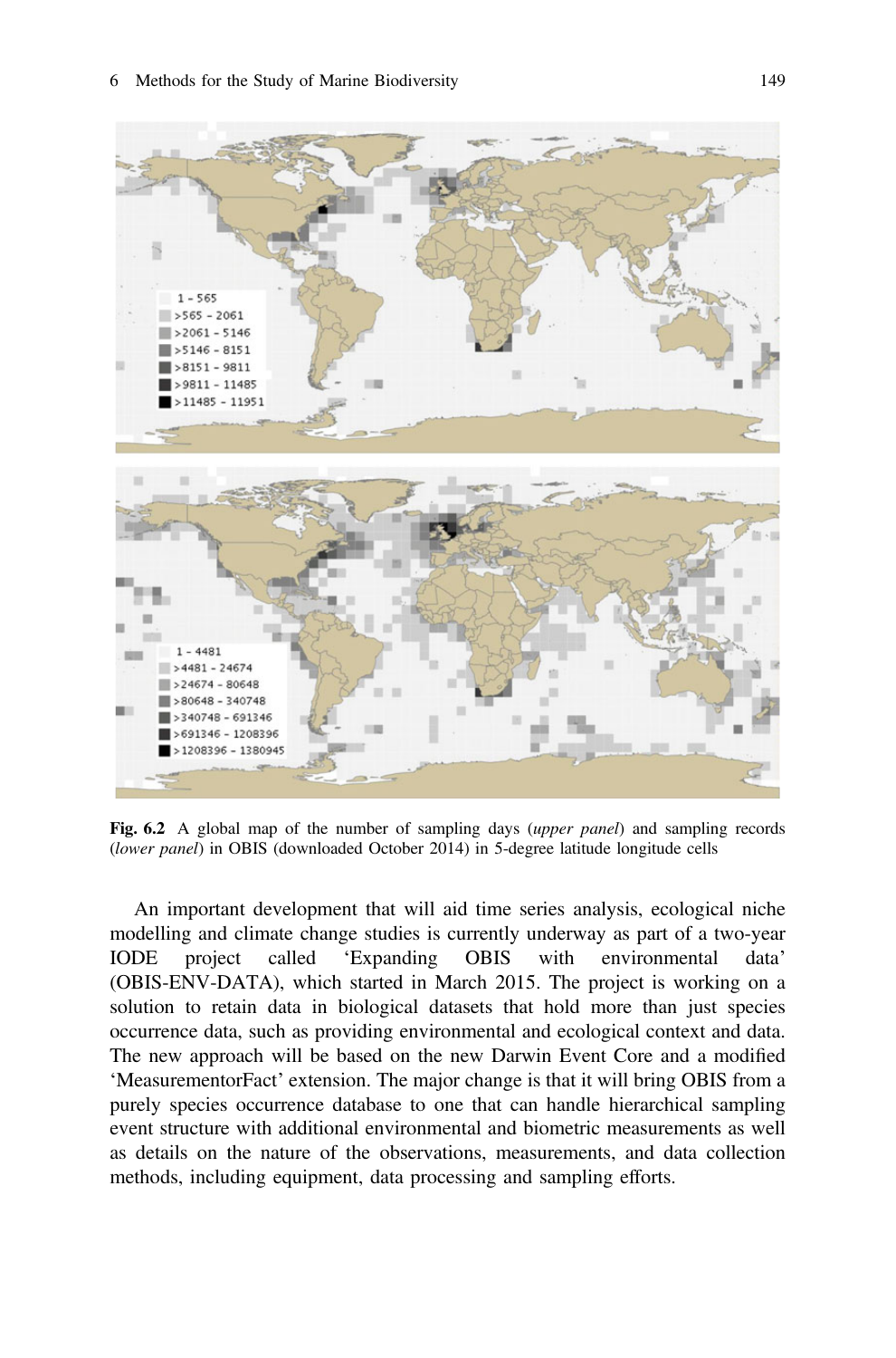#### 6.4.4 Time-Series Data Availability

At present there are 20 monitoring programmes that have targeted species for more than five years that have been entered in OBIS. The focus of these efforts is on economically valuable and charismatic species (e.g., Antarctic krill, American lobster, marine mammals and seabirds). By contrast there are many more monitoring programmes targeting marine communities that have data for at least five years; 216 community monitoring programmes have uploaded their data to OBIS. When these programmes are combined, 16,616 stations have been monitored, encompassing most coastlines of the world, with less data available in developing countries or remote regions (Fig. [6.3](#page-22-0)a). The accumulation of time-series data has been exponential (Fig. [6.3](#page-22-0)b), reflecting both increasing monitoring efforts and global coordination. There may be an increasing willingness of scientists and institutions to share their data, with programmes such as the European Groundfish Survey showing up as being an important source of biodiversity data in the mid-1990s on a global scale (Fig. [6.3b](#page-22-0)). Even so, there are relatively fewer new stations that are being added to OBIS in comparison to the number of stations where monitoring surveys have ceased (Fig.  $(6.3b)$  $(6.3b)$  $(6.3b)$ , leading to a net loss of time-series from OBIS in this decade. Explanations for this trend may be delays in data deposition, and/or perhaps the scope of specific monitoring efforts is increasing in extent and coordination.

#### 6.4.5 Global Marine Environment Datasets (GMED)

GMED is a compilation of more than 60 publicly available climatic, biological and geophysical environmental layers featuring present, past and future environmental conditions (Basher et al. [2015\)](#page-27-0). Marine biologists increasingly utilise geo-spatial techniques with modelling algorithms to visualise and predict species biodiversity at a global scale. Marine environmental datasets available for species distribution modelling (SDM) have different spatial resolutions and are frequently provided in assorted file formats. This makes data assembly one of the most time-consuming parts of any study using multiple environmental layers for biogeography visualisation or SDM applications. GMED covers the widest available range of environmental layers from in situ measured, remote-sensed, and modelled datasets for a broad range of quantitative environmental variables from the surface to the deepest part of the ocean. It has a uniform spatial extent, high-resolution land mask (to eliminate land areas in the marine regions), and high spatial resolution (5 arc-minute, ca. 9.2 km near equator). The free online availability of GMED enables rapid map overlay of species of interest (e.g., endangered or invasive) against different environmental conditions of the past, present and the future, and expedites mapping distribution ranges of species using popular SDM algorithms (e.g., Basher et al. [2014a,](#page-27-0) [2015](#page-27-0); Basher and Costello [2016](#page-27-0)).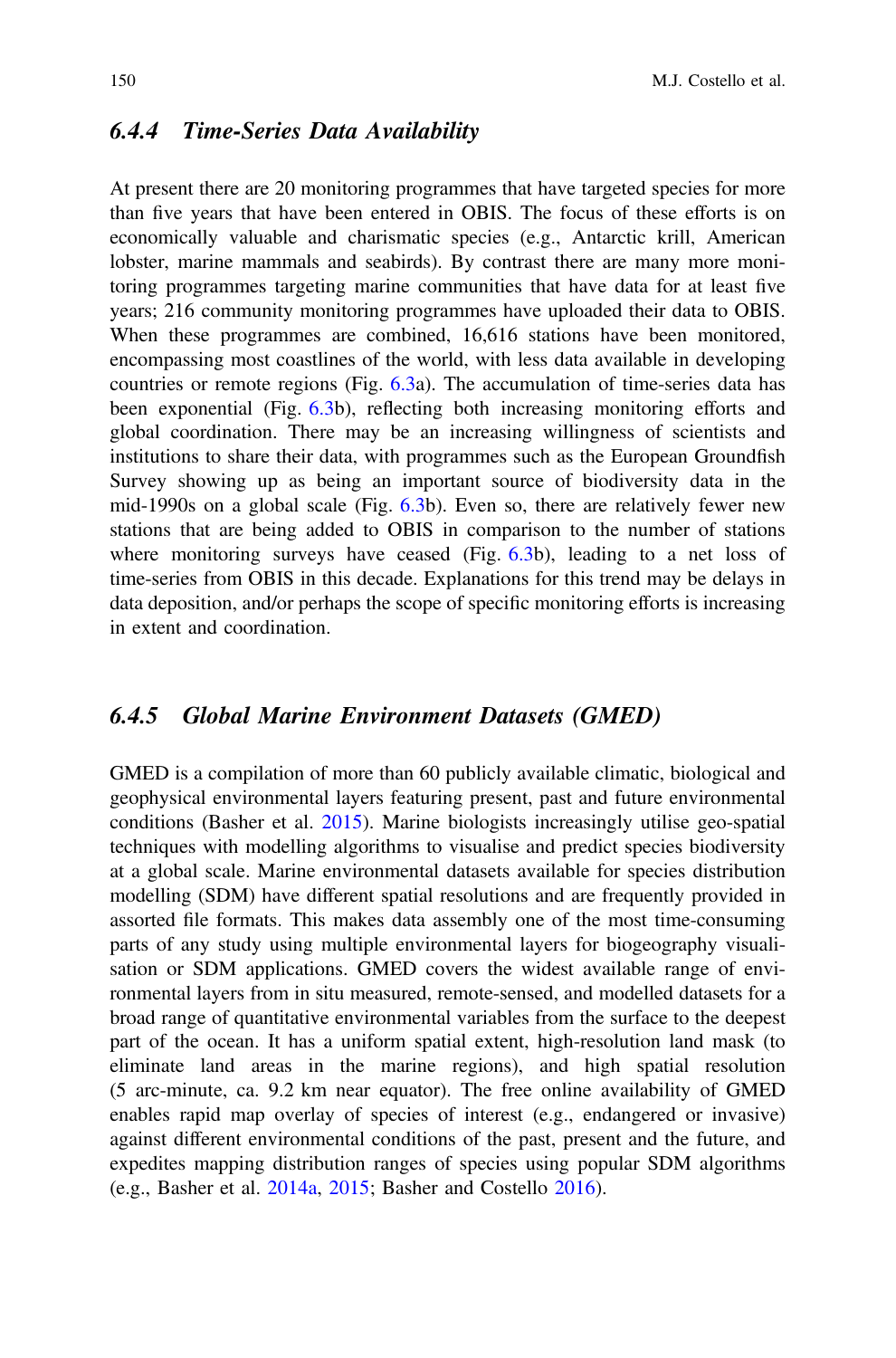<span id="page-22-0"></span>

Fig. 6.3 a Map of station locations where monitoring surveys have been conducted for at least five years presently held in OBIS. **b** The *left axis* illustrates the number of stations where time-series data has been collected versus the year of the first survey (black histogram). Overall there has been an increase in monitoring. However, since the start of this century there has been a relative decrease in the number of stations being added to OBIS, evidenced by (right axis) the proportional difference in the number of new stations being added to OBIS versus those reaching completion. The *blue line* indicates where more monitoring stations were gained than lost from OBIS in a given year, while the red line indicates a loss

# 6.5 Data Analysis

Although marine biodiversity data analysis requires its own taxonomic, geographic and environmental information context, such as provided by WoRMS, Marine-Regions, OBIS, and GMED, the methods of data analysis are similar to biodiversity in other environments. The data are categorical (i.e., species, habitats, biotopes), numerical (e.g., species abundance, cover, biomass), and cartographic. Thus metrics of 'biodiversity' include species richness and abundance,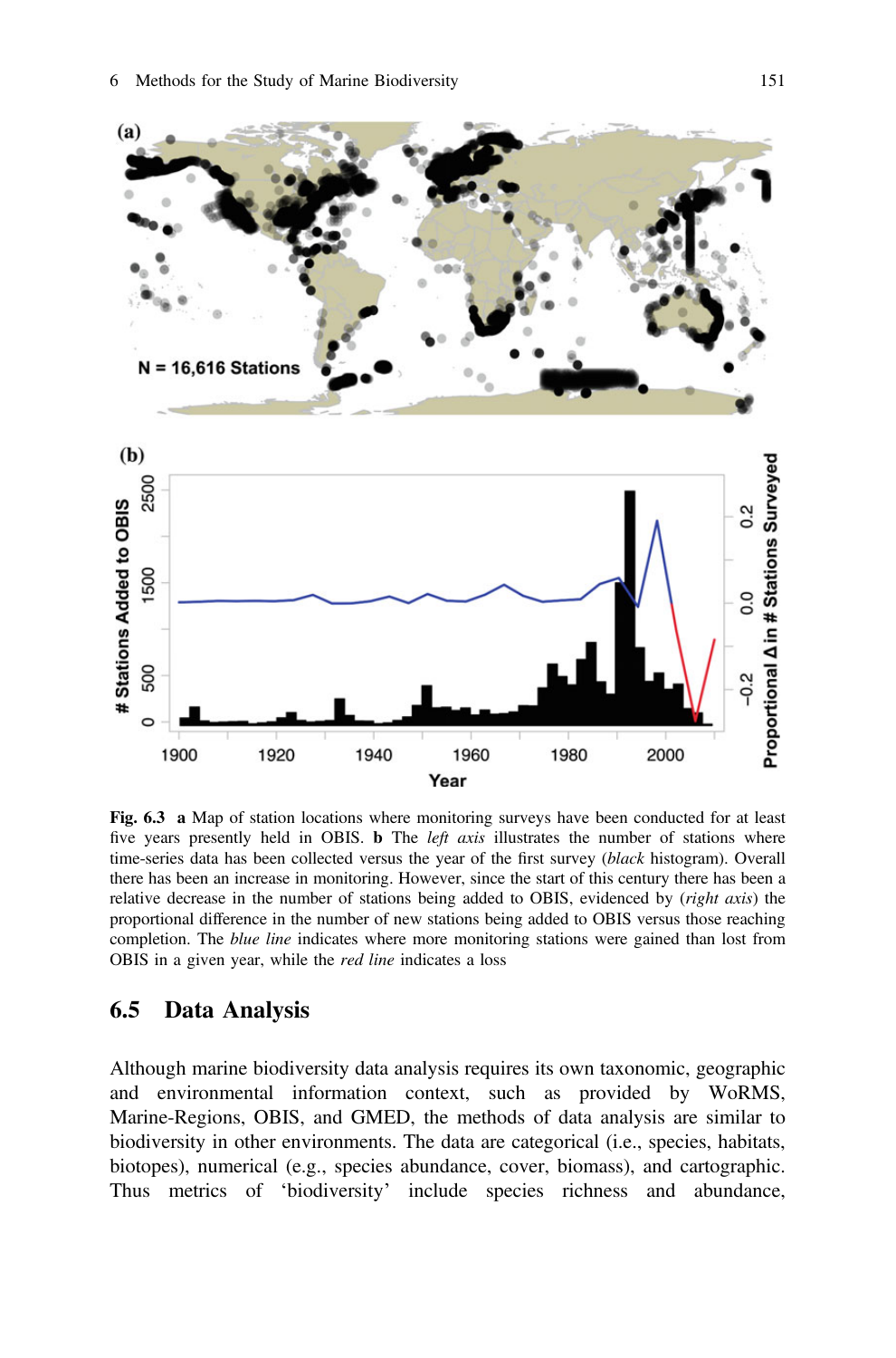phylogenetic structure (e.g., taxonomic distinctness; Warwick and Clarke [1998\)](#page-34-0), indicator species, habitat and/or biotope richness in an area (Costello [2001\)](#page-28-0). Data may be presented on maps, graphs, tables and as matrices (e.g., Figs. [6.1](#page-17-0) and [6.2\)](#page-20-0). Numerous software tools are available for this analysis, including PRIMER-E [\(www.primer-e.com](http://www.primer-e.com)), PAST (<http://folk.uio.no/ohammer/past>), MODESTR [\(www.](http://www.ipez.es/ModestR) [ipez.es/ModestR](http://www.ipez.es/ModestR)), SAGA (System for Automated Geoscientific Analyses; [www.](http://www.saga-gis.org) [saga-gis.org\)](http://www.saga-gis.org) and DIVA-GIS ([www.diva-gis.org](http://www.diva-gis.org)). The open-source software R has the benefit that the analytical process is documented and can be published to aid reproducibility of the analyses.

The massive size of modern datasets, such as in OBIS and GMED, can lead to a new set of difficulties in analysis and interpretation. These difficulties include processing times that can exceed the capabilities of extant computers, propagation of undetected errors, unfamiliarity with analytical assumptions (e.g., spatial autocorrelation), and difficulties in visualisation (Edgar et al. [2016\)](#page-30-0). Fortunately, big-data techniques applied in other fields, such as high-performance and parallel computing, are helping to solve many of these problems. In addition packages to overcome significant challenges in compiling large datasets and maintaining these data through time are being improved. For example, the R package 'taxize' (Chamberlain and Szocs [2013](#page-28-0)), which relies on accessing freely available and accurate information on species taxonomy, including from WoRMS. This emphasises the benefits of scientists and institutes publishing monitoring data in order to advance our understanding of biodiversity change.

#### 6.6 Discussion

Global marine biological databases are well-established for quality assurance of species nomenclature and associated information (WoRMS) and distribution data (OBIS) (Costello and Wieczorek [2014](#page-29-0); Costello et al. [2015b](#page-29-0)). The coverage and quality of global marine environmental layers improves each year through a combination of remotely sensed, in situ, and modelling data. These layers and maps of marine regions are also freely available online at GMED and marineregions.org. Species trait information is being added to WoRMS, and more sample information can be added to OBIS so users can select datasets suitable for their purposes. The mapping of available data in OBIS shows how more sampling has been conducted in northern hemisphere and coastal environments compared to open-ocean, deep-sea and developing countries (Fig. [6.3](#page-22-0)a). However, because neither biodiversity nor human impacts are homogenously distributed, neither should it be expected that global sampling programmes will be. Sampling of particular guilds of biodiversity should thus be stratified to represent its spatial variation.

A major obstacle to engaging more scientists and citizens in recording marine biodiversity is the availability of guides to the identification of species. Generally, these are only widely available for vertebrates (Costello et al. [2006](#page-29-0), [2015b\)](#page-29-0). To identify invertebrates often requires numerous papers to be obtained, sometimes in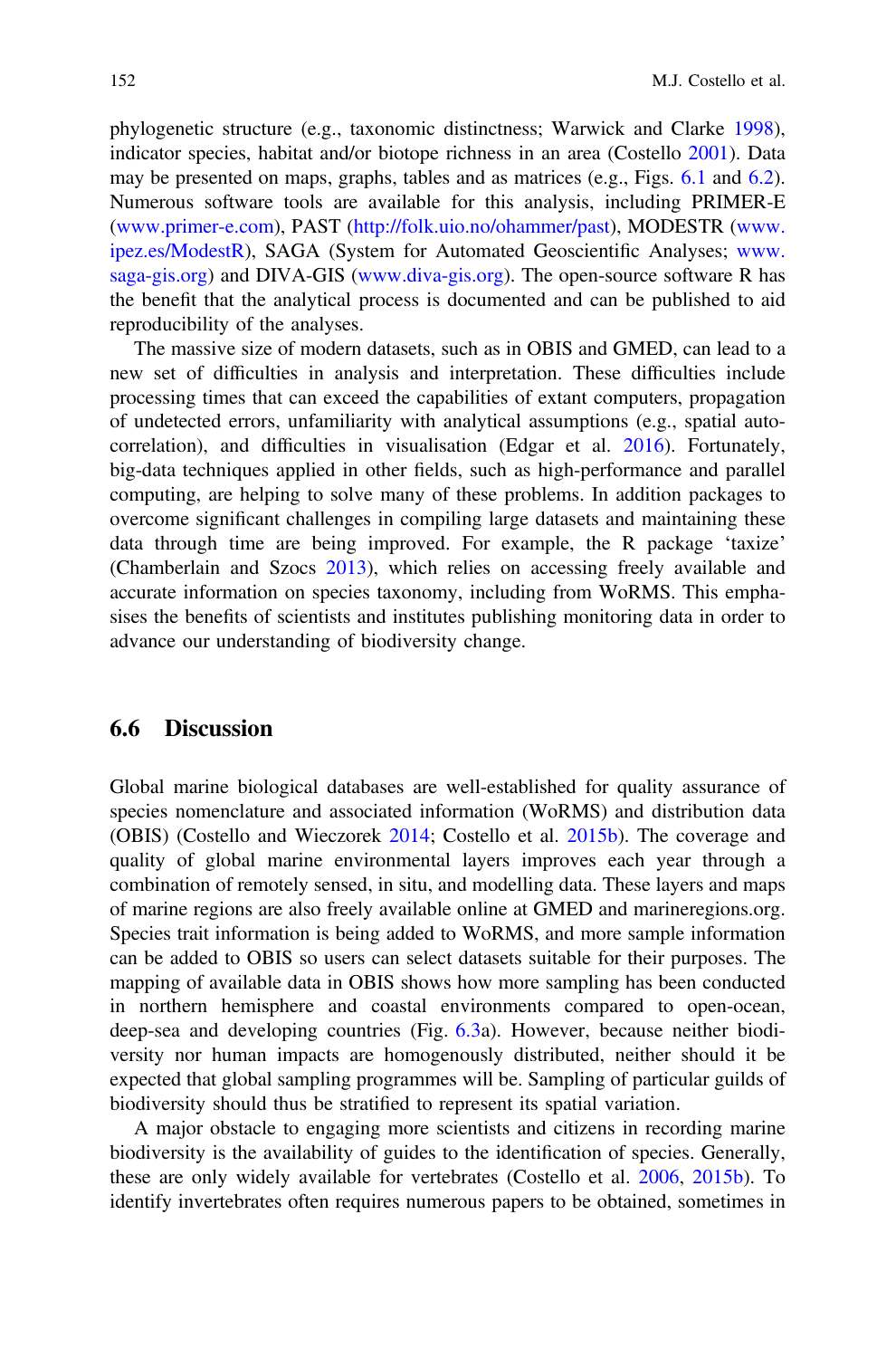different languages. The most useful publications are reviews of the taxonomy of particular taxa in a region that include images, drawings and keys that synthesise information on many species (Costello et al. [2013a](#page-29-0), [b](#page-29-0), [2014a,](#page-29-0) [b](#page-29-0)). The best long-term solution would be an online, pictorial, guide to all marine species accessible to people in several languages and scripts (Costello et al. [2015b](#page-29-0)).

All methods have their biases and this needs to be recognised in data analysis rather than assume a conventional method is representative of all biodiversity. In fact, it may be that pooling different sampling processes to gain insights into different aspects of biodiversity will create the most comprehensive understanding of how biodiversity is changing in the ocean. Methods must be selected that are 'best fit for the purpose' and limitations imposed by costs and environmental conditions should be considered in the interpretation of the samples obtained. Standardised methods have the advantage of apparent comparability between study locations and over time. However, this assumes the behaviour of animals is the same between species, and even within a species between locations and over time. This is not necessarily the case. Being ectothermal, fish appetite and activity is strongly temperature dependent (e.g., Darwall et al. [1993](#page-30-0); Costello et al. [1995\)](#page-29-0). Thus seasonal changes in the catch of fish and other mobile species may not reflect fish abundance or changing distribution, but rather their activity. Animal behaviour also needs to be considered. For example, fish are wary of people in places they are fished, especially spear-fished. However, in marine reserves they lose this fear and can be approached closely (Costello [2014](#page-28-0)). Where mammals, birds, fish and other animals may be fed, they become attracted to people. This mirrors the behaviour of animals on land. Thus not only do the physical features of sampling methods need to be considered in terms of bias, so do the behavioural responses of animals.

More recently developed methods, such as using photography, hydrophones, and tagging, avoid killing the species of interest. Artificial substrata, light-traps, hook and line, and traps can avoid killing unwanted by-catch species. However, most netting and trawling methods result in by-catch, and seabed dredging and trawling also damage habitat. It seems likely that scientific sampling will come under increasing ethical pressure to minimise habitat damage, by-catch and stress to species, especially in nature conservation areas and where species are threatened. Thus new in situ observation methods such as still and video image capture, seafloor observatories, and sensors, are likely to become more important because they cause less disturbance of biodiversity.

In addition to the CPR, RLS and GEOHAB programmes reviewed here, new networking initiatives, marine biodiversity observation networks (mBON) in the USA (Muller-Karger et al. [2014\)](#page-32-0), marine station networks and related organisations (Costello et al. [2015c\)](#page-29-0), and groups of scientists interested in the biological and ecological effects of climate change, may establish globally coordinated marine biodiversity monitoring programmes. In addition, several international ocean observing systems, initially focused on the collection of physical and chemical ocean data, are now including biological data as well. These are comprised of the Australian led Integrated Marine Observing Systems (IMOS; [www.imos.org.au](http://www.imos.org.au)) and the Southern Ocean Observing System (SOOS; [www.soos.au](http://www.soos.au)), and NOAA's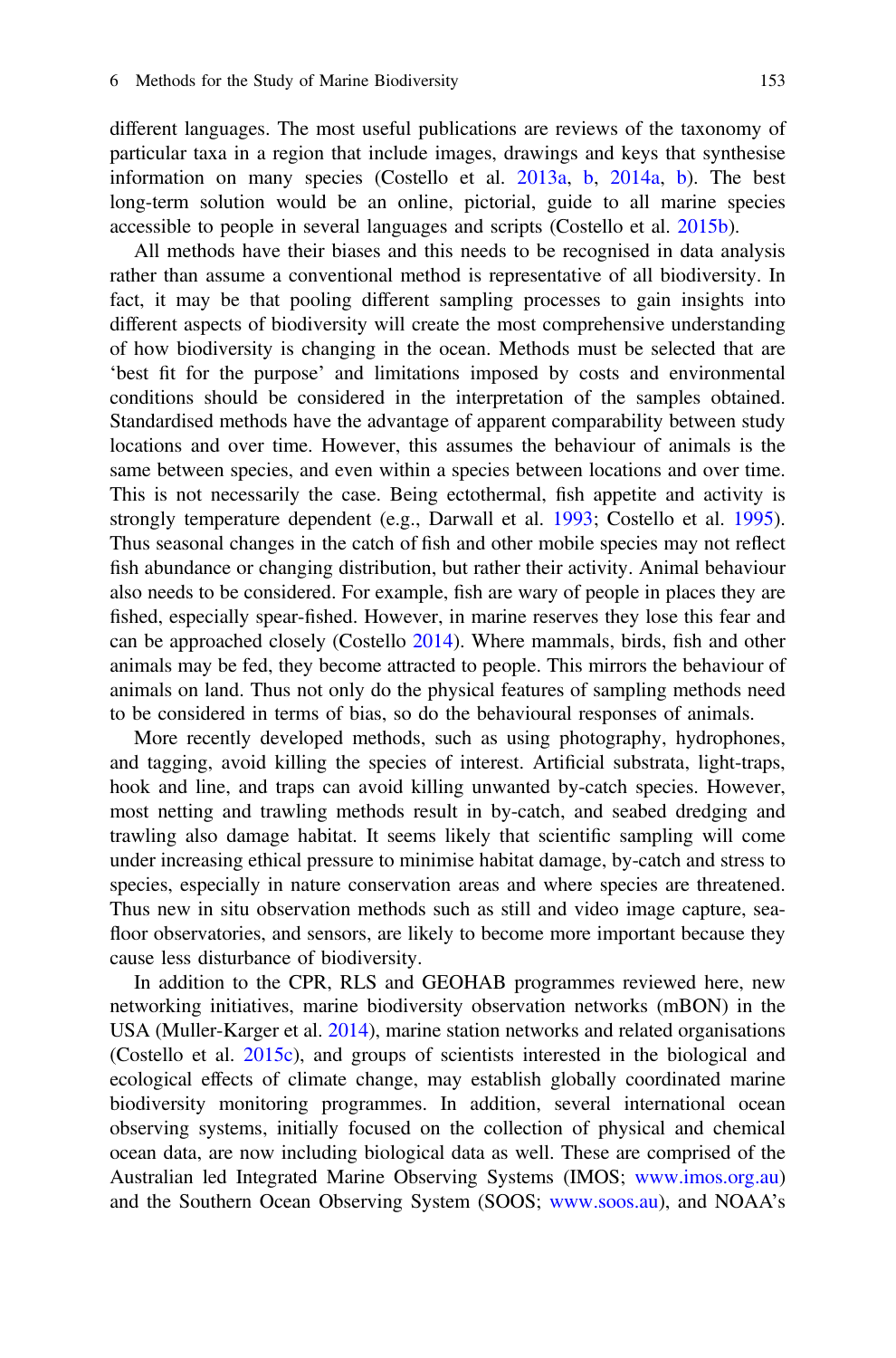Integrated Ocean Observing System (IOOS; [www.ioos.noaa.gov](http://www.ioos.noaa.gov)). Some international efforts have a regional focus. For example, the Circumpolar Biodiversity Monitoring Program (CBMP), under the auspices of the Arctic Council, has an Arctic Marine Biodiversity Monitoring Plan [\(www.caff.is/marine\)](http://www.caff.is/marine).

Dornelas et al. [\(2014](#page-30-0)) compiled the first global time-series data base for analysis of trends in marine biodiversity. As described earlier, biodiversity data are available for many taxa and regions of the world and the challenge remains to access, compile and curate these data. A major obstacle is therefore not only the difficulty in maintaining funding for monitoring or data synthesis efforts, but fostering motivation for institutes and scientists to publish their data and overcoming communication and cultural differences. Building collaborative networks may be one means to begin to surmount these challenges to collate data across scientists, institutions, and data repositories. While efforts to collate the data that has been collected by the global monitoring community is certainly the best hope for generating historical knowledge, purpose-built global biodiversity platforms are fundamental for ensuring the capacity to track biodiversity change into the future. For example, MarineGEO (Duffy [2014\)](#page-30-0) is establishing observatories where multiple components of biodiversity, including benthic and pelagic communities and food webs, will be monitored using globally standardised methods and experimentation, including artificial substrata (e.g., ARMS). Associated initiatives focus on global studies on seagrass [\(http://zenscience.org/about-zen;](http://zenscience.org/about-zen) Reynolds et al. [2014\)](#page-33-0) and kelp [\(www.kelpecosystems.org\)](http://www.kelpecosystems.org) habitats. Standard methods for these habitats have been published (e.g., Edgar et al. [2001;](#page-30-0) Davies et al. [2001\)](#page-30-0). Such projects may utilise the Zooniverse platform for citizen science crowd sourcing [\(www.zooniverse.org\)](http://www.zooniverse.org).

Global sampling of surface water marine microbes is also underway utilising genomic methods, including synchronised sampling of hundreds of stations on 'Ocean Sampling Day' ([www.microb3.eu/osd](http://www.microb3.eu/osd)) (e.g., Davies et al. [2012a](#page-30-0), [b;](#page-30-0) Kopf et al. [2015](#page-32-0)). These and related research into molecular indicators may fill gaps that complement more conventional metrics of biodiversity (Leray and Knowlton [2015\)](#page-32-0). Although there are issues to be resolved in the interpretation of DNA found in the environment (eDNA), including contamination, accuracy of matching results to species, and uncertainty about live versus dead material, it may prove invaluable in detecting rare and/or microscopic species that are otherwise hard to sample (Thomsen and Willerslev [2015](#page-33-0)).

There are two established and several emerging globally coordinated marine biodiversity monitoring programmes, covering surface plankton (CPR), mobile rocky and coral reef fauna (RLS), seagrass and kelp habitats, and pelagic microbes. There are similar sampling methods used internationally for other guilds of species; including mammals, whale sharks and birds; small fish and crustaceans in fishery trawls; macro-invertebrate infauna of coastal sediments; and sessile and sedentary biota on rocky seashores. For example, programmes such as the ICES North Sea Benthos Survey (e.g., Duineveld et al. [1991;](#page-30-0) Basford et al. [1993\)](#page-27-0) and NaGISA (Benedetti-Cecchi et al. [2010](#page-27-0); Cruz-Motta et al. [2010;](#page-30-0) Konar et al. [2010;](#page-32-0) Pohle et al. [2011;](#page-33-0) Miloslavich et al. [2013\)](#page-32-0) could be continued and expanded internationally. NaGISA was one of several projects within the decade-long Census of Marine Life,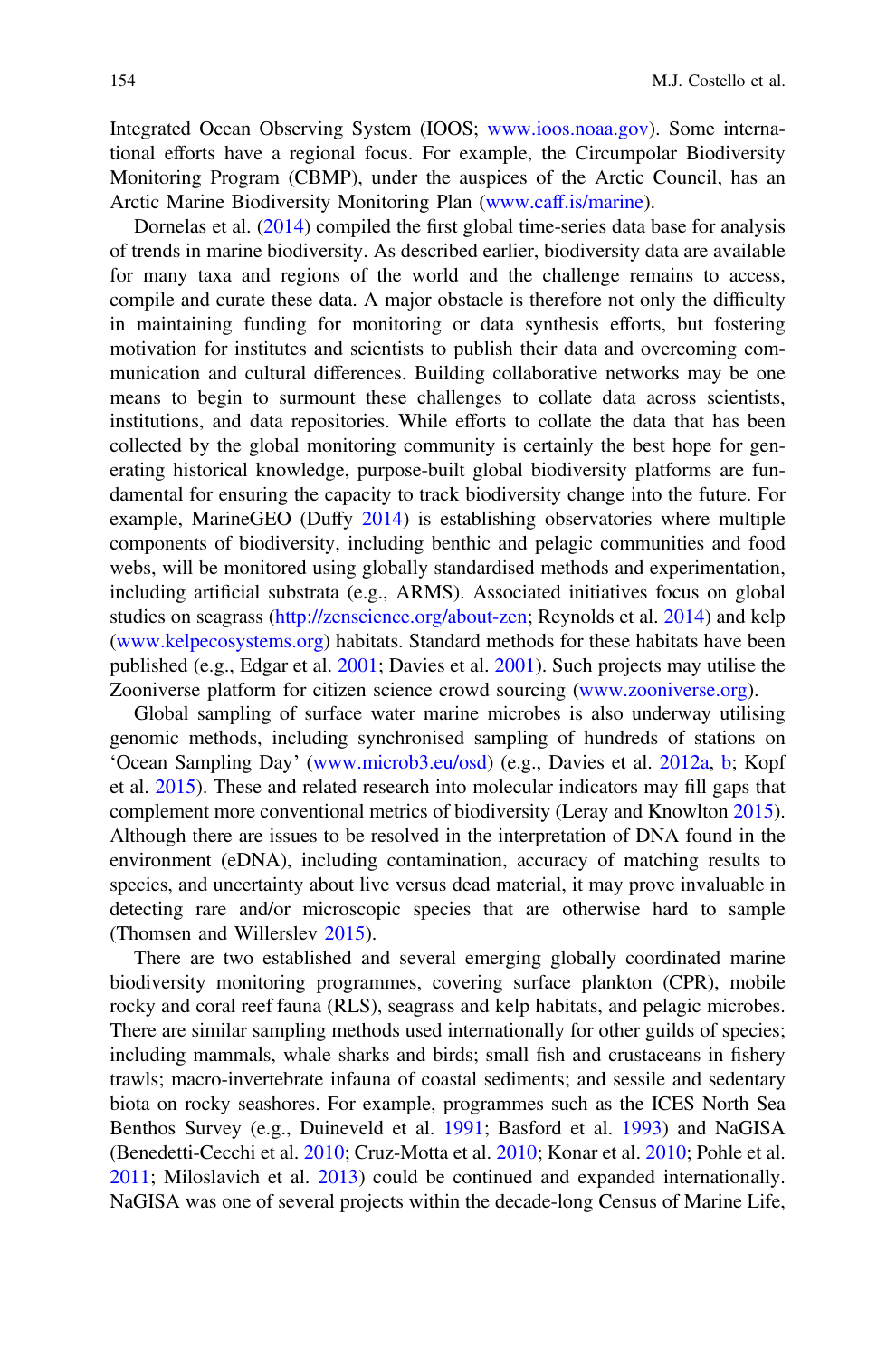<span id="page-26-0"></span>the largest global collaboration in marine biology covering coastal to deep-sea, and polar to tropical environments, and which established OBIS (O'Dor et al. [2012\)](#page-32-0). Thus opportunities exist to design globally standardised programmes for these ecological guilds that would be comparable with historic data. For example, the IOC– UNESCO endorsed IndiSeas ([www.indiseas.org](http://www.indiseas.org)) has begun to provide indicators of biodiversity (including ecosystem health) related to fisheries and environment.

Gaps in time-series may be partly filled by using microfossils from sediment cores and specimen collections in museums, and also by revisiting places sampled in the past without continuous time-series. In addition, video cameras (baited and unbaited) are widely used for recording scavenging megafauna from coastal to deep-sea habitats (e.g., Costello et al. [2005\)](#page-29-0). Gaps in these programmes include the species rich epi-benthic crustaceans and molluscs which together comprise one quarter of all marine species (Appeltans et al. [2012\)](#page-27-0). However, the use of artificial substrata such as ARMS and light-traps may be able to fill this gap. Additional guilds that could be considered for monitoring include sediment meiofauna and parasites.

A common concern in launching global initiatives is both the start-up and long-term funding (Costello et al. [2014c\)](#page-29-0). It is notable that the CPR, RLS, WoRMS and FishBase established their own legal organisations to 'own' their initiatives, even though they are largely funded by government and hosted by particular institutes. This community ownership may address issues of financial liability of individuals and their institutions, ownership of intellectual property, and perceptions of who benefits from the research. The establishment of global programmes must consider these and other issues so as to maximise the likelihood of support from individual scientists, host institutions and governments in the long term (Costello et al. [2014c\)](#page-29-0).

Open Access This chapter is distributed under the terms of the Creative Commons Attribution-Noncommercial 2.5 License [\(http://creativecommons.org/licenses/by-nc/2.5/\)](http://creativecommons.org/licenses/by-nc/2.5/) which permits any noncommercial use, distribution, and reproduction in any medium, provided the original author(s) and source are credited.

The images or other third party material in this chapter are included in the work's Creative Commons license, unless indicated otherwise in the credit line; if such material is not included in the work's Creative Commons license and the respective action is not permitted by statutory regulation, users will need to obtain permission from the license holder to duplicate, adapt or reproduce the material.

## References

Andréfouët, S., Costello, M. J., Faith, D. P., Ferrier, S., Geller, G. N., Höft, R., et al. (2008a). The GEO biodiversity observation network concept document. Geneva, Switzerland: GEO—Group on Earth Observations.

Andréfouët, S., Costello, M. J., Rast, M., & Sathyendranath, S. (2008b). Earth observations for marine and coastal biodiversity. Remote Sensing of Environment, 112, 3297–3299.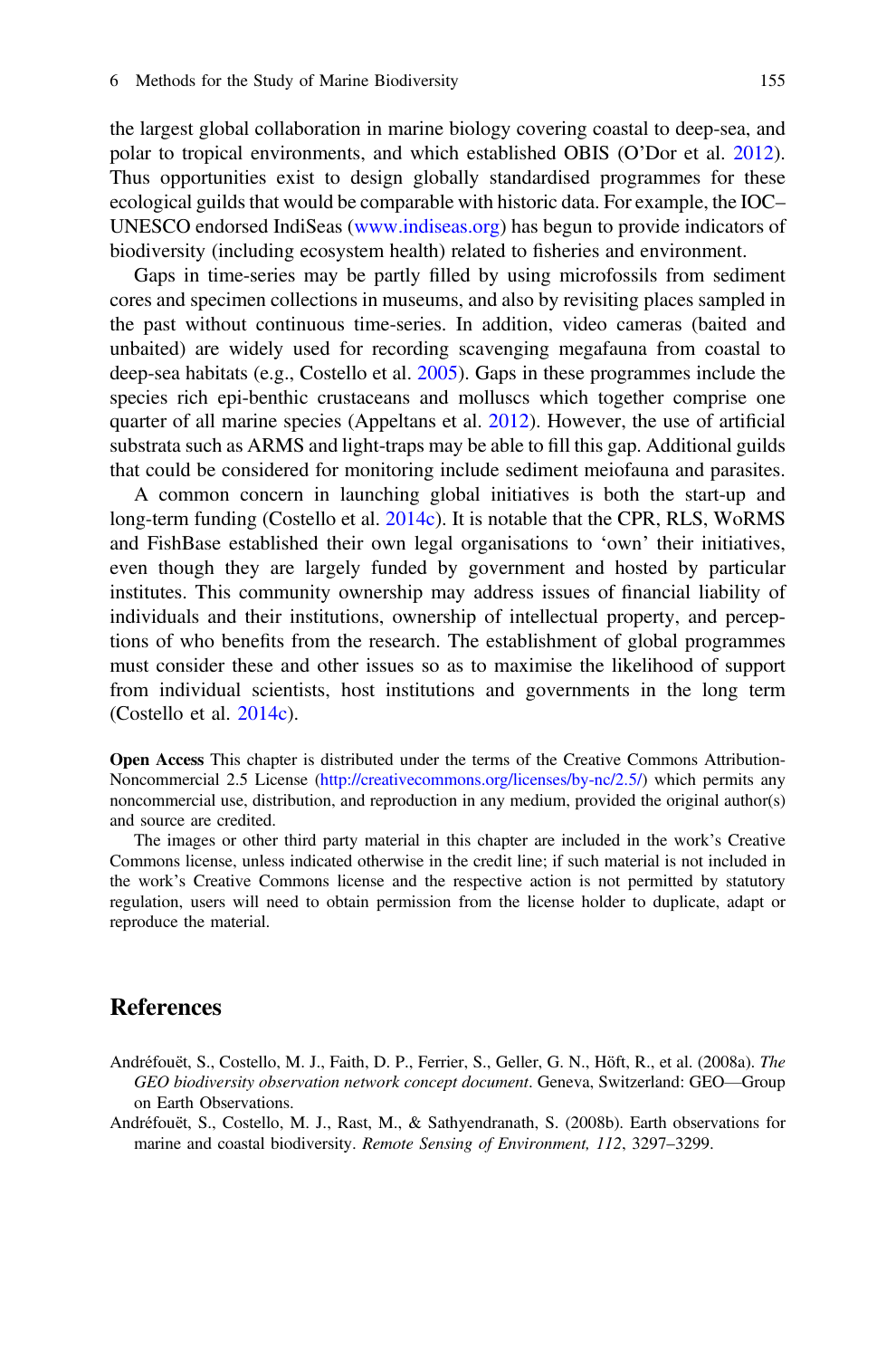- <span id="page-27-0"></span>Andréfouët, S., Muller-Karger, F. E., Hochberg, E. J., Hu, C., & Carder, K. L. (2001). Change detection in shallow coral reef environments using Landsat 7 ETM+ data. Remote Sensing of Environment, 78, 150–162.
- Anonymous. (2012). Coastal and marine ecological classification standard. Chalreston SC: Federal Geographic Data Committee, FGDC-STD-018-2012. [www.csc.noaa.gov/digitalcoast/](http://www.csc.noaa.gov/digitalcoast/_/pdf/CMECS_Version%20_4_Final_for_FGDC.pdf) [\\_/pdf/CMECS\\_Version%20\\_4\\_Final\\_for\\_FGDC.pdf](http://www.csc.noaa.gov/digitalcoast/_/pdf/CMECS_Version%20_4_Final_for_FGDC.pdf) Cited 8 February 2016.
- Anonymous. (2014). EUNIS habitat classification. Copenhagen: European Environment Agency. [http://www.eea.europa.eu/themes/biodiversity/eunis/eunis-habitat-classi](http://www.eea.europa.eu/themes/biodiversity/eunis/eunis-habitat-classification)fication Cited 8 February 2016.
- American Public Health Association (APHA), American Water Works Association, and Water Environment Federation. (2007) Standard methods for the examination of water and wastewater. American Public Health Association, American Water Works Association, and Water Environment Federation, Washington, DC., USA.
- Appeltans, W., Ahyong, S.T., Anderson, G., Angel, M. V., Artois, T., & Bailly, N. et al. (2012). The magnitude of global marine species diversity. Current Biology 22, 2189–2202.
- Ash, N., Jürgens, N., Leadley, P., Alkemade, R., Araújo, M. B., & Asner, G. P. (2009). bioDISCOVERY: Assessing, monitoring and predicting biodiversity. DIVERSITAS Report No. 7.
- Atalah, J., Costello, M. J., & Anderson, M. (2007a). Temporal variability and intensity of grazing: A mesocosm experiment. Marine Ecology Progress Series, 341, 15–24.
- Atalah, J., Otto, S., Anderson, M., Costello, M. J., Lenz, M., & Wahl, M. (2007b). Temporal variance of disturbance did not affect diversity and structure of a marine fouling community in north-eastern New Zealand. Marine Biology, 153, 199–211.
- Atkinson, L. J., Leslie, R. W., Field, J. G., & Jarre, A. (2011). Changes in demersal fish assemblages on the west coast of South Africa, 1986–2009. African Journal of Marine Science, 33, 157–170.
- Babin, M., Cullen, J., & Roesler, C. (Eds.). (2008). Real time observations systems for marine ecosystem dynamics and harmful algal blooms: Theory, instrumentation and modelling. Paris, France: UNESCO Publishing.
- Barrett, N. S., Buxton, C. D., & Edgar, G. J. (2009). Changes in invertebrate and macroalgal populations in Tasmanian marine reserves in the decade following protection. Journal of Experimental Marine Biology and Ecology, 370, 104–119.
- Basford, D. J., Eleftheriou, A., Davies, I. M., Irion, G., & Soltwedel, T. (1993). The ICES North Sea benthos survey: The sedimentary environment. ICES Journal of Marine Science: Journal du Conseil, 50, 71–80.
- Basher, Z. & Costello, M. J. (2016). The past, present and future distribution of a deep-sea shrimp in the Southern Ocean. PeerJ, 4, e1713 <https://doi.org/10.7717/peerj.1713>
- Basher, Z., Bowden, D. A., & Costello, M. J. (2014a). Diversity and distribution of deep-sea shrimps in the Ross Sea region of Antarctica. PLoS ONE, 9, e103195.
- Basher, Z. & Costello, M. J. (2014b). Chapter 5.22: Shrimps (Crustacea: Decapoda). In C. De Broyer, P. Koubbi, H. J. Griffiths, B. Raymond, C. d'Udekem d'Acoz, A. Van de Putte, B. Danis, B. David, S. Grant, J. Gutt, C. Held, G. Hosie, F. Huettemann, A. Post, Y. Ropert-Coudert (Eds.), Biogeographic Atlas of the Southern Ocean (pp. 190–194). Cambridge, UK: Scientific Committee on Antarctic Research.
- Basher, Z., Bowden, D. A. & Costello, M. J. (2015). Global marine environment dataset (GMED). World Wide Web electronic publication. Version 1.0 (Rev.01.2014). [http://gmed.auckland.ac.](http://gmed.auckland.ac.nz) [nz](http://gmed.auckland.ac.nz) Cited 4 February 2015.
- Benedetti-Cecchi, L., Iken, K., Konar, B., Cruz-Motta, J., Knowlton, A., et al. (2010). Spatial relationships between polychaete assemblages and environmental variables over broad geographical scales. PLoS ONE, 5, e12946.
- Benoít, H. P., & Swain, D. P. (2003). Accounting for length-and depth-dependent diel variation in catchability of fish and invertebrates in an annual bottom-trawl survey. ICES Journal of Marine Science, 60, 1298–1317.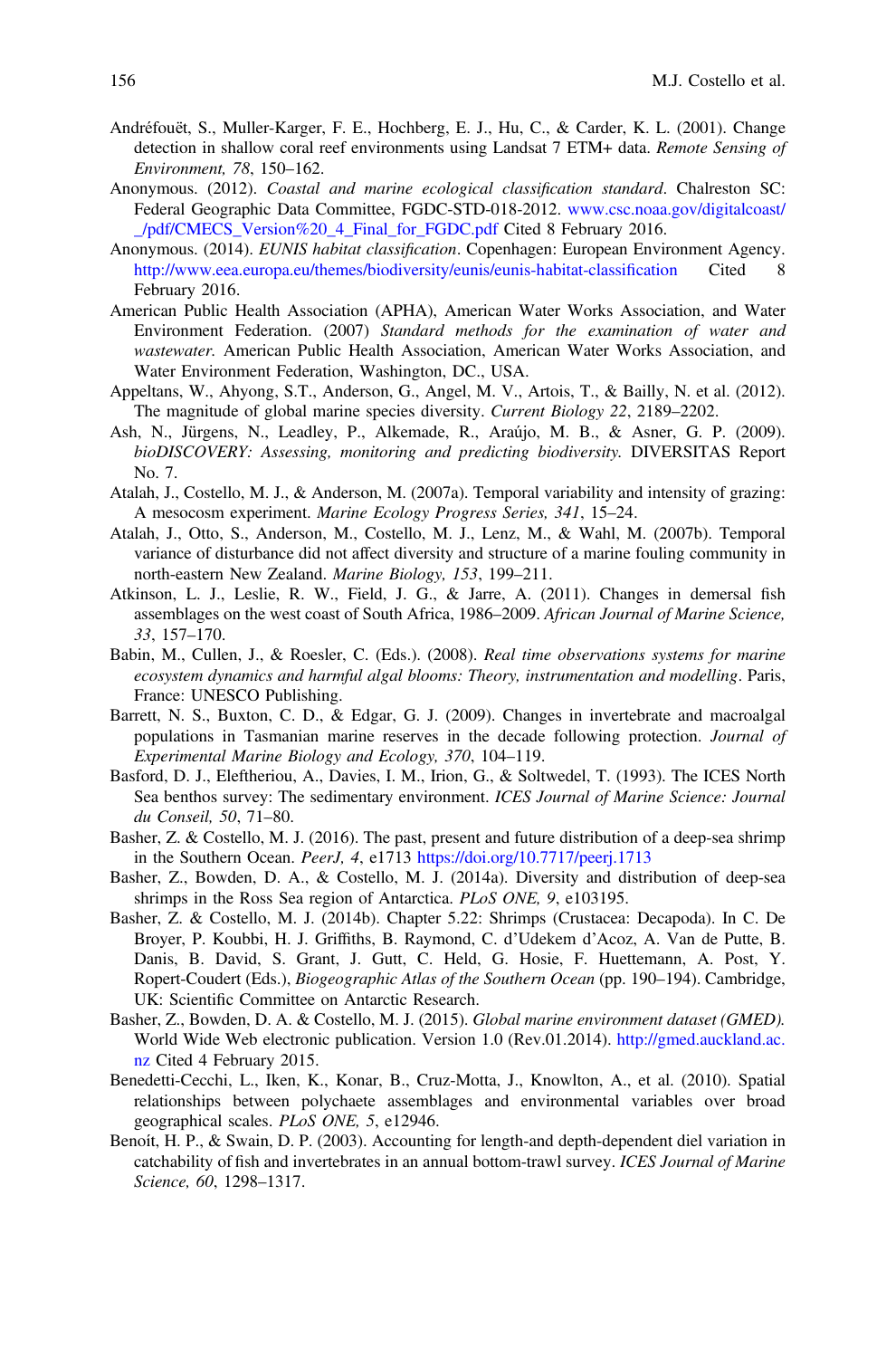- <span id="page-28-0"></span>Bianchi, G., Gislason, H., Graham, K., Hill, L., Jin, X., Koranteng, K., et al. (2000). Impact of fishing on size composition and diversity of demersal fish communities. ICES Journal of Marine Science: Journal du Conseil, 57, 558–571.
- Boero, F., Dupont, S., & Thorndyke, M. (2015). Make new friends, but keep the old: Towards a transdisciplinary and balanced strategy to evaluate good environmental status. Journal of the Marine Biological Association of the United Kingdom, 95, 1069–1070.
- Bork, P., Bowler, C., de Vargas, C., Gorsky, G., Karsenti, E., & Wincker, P. (2015). Tara Oceans studies plankton at planetary scale. Science, 348, 873.
- Boxshall, G., Mees, J., Costello, M. J., Hernandez, F., Gofas, S., & Hoeksema, B. W. (2015). World register of marine species. Available via VLIZ. <http://www.marinespecies.org> Cited 23 December 2015.
- Bruno, J. F., & Selig, E. R. (2007). Regional decline of coral cover in the indo-pacific: Timing, extent, and subregional comparisons. PLoS ONE, 2, e711.
- Buttigieg, P. L., & Ramette, A. (2014). A guide to statistical analysis in microbial ecology: A community-focused, living review of multivariate data analyses. FEMS Microbiology Ecology, 90, 543–550.
- Chamberlain, S. & Szocs, E. (2013). Taxize—taxonomic search and retrieval in R. F1000Research 2, 191.
- Claus, S., De Hauwere, N., Vanhoorne, B., Deckers, P., Souza Dias, F., Hernandez, F., et al. (2014). Marine regions: Towards a global standard for georeferenced marine names and boundaries. Marine Geodesy, 37, 99–125.
- Connor, D. W., Allen, J. H., Golding, N., Howell, K. L., Lieberknecht, L. M., & Northen, K. O. et al. (2004). The marine habitat classification for Britain and Ireland version 04.05. Peterborough, UK: Joint Nature Conservation Committee (JNCC). ISBN 1 861 07561 8 (internet version).
- Connor, D. W., Gilliland, P. M., Golding, N., Robinson, P., Todd, D., & Verling, E. (2006). UKSeaMap: The mapping of seabed and water column features of UK seas. Peterborough, UK: Joint Nature Conservation Committee.
- Costello, M. J. (1992). Abundance and spatial overlap of gobies in Lough Hyne, Ireland. Environmental Biology of Fishes, 33, 239–248.
- Costello, M. J. (2000). Developing species information systems: the European register of marine species. Oceanography, 13(3), 48-55.
- Costello, M. J. (2001). To know, research, manage, and conserve marine biodiversity. Océanis, 24 (4), 25–49.
- Costello, M. J. (2009). Distinguishing marine habitat classification concepts for ecological data management. Marine Ecology Progress Series, 397, 253–268.
- Costello, M. J. (2014). Long live marine reserves: A review of experiences and benefits. Biological Conservation, 176, 289–296.
- Costello, M. J. (2015). Biodiversity: The known, unknown and rates of extinction. Current Biology, 25(9), 368–371.
- Costello, M. J., & Thrush, S. F. (1991). Colonization of artificial substrata as a multi-species bioassay of marine environmental quality. In D. W. Jeffrey & B. Madden (Eds.), Bioindicators and environmental management (pp. 401–418). London, UK: Academic Press.
- Costello, M. J., & Emblow, C. (2005). A classification of inshore marine biotopes. In J. G. Wilson (Ed.), The intertidal ecosystem: The value of Ireland's shores (pp. 25–35). Dublin, Ireland: Royal Irish Academy.
- Costello, M. J., & Vanden Berghe, E. (2006). "Ocean biodiversity informatics" enabling a new era in marine biology research and management. Marine Ecology Progress Series, 316, 203–214.
- Costello, M. J., & Baker, C. S. (2011). Who eats sea meat? Expanding human consumption of marine mammals. Biological Conservation, 144, 2745–2746.
- Costello, M. J., & Myers, A. A. (1996). Turnover of transient species as a contributor to the richness of a stable amphipod (Crustacea) fauna in a sea inlet. Journal of Experimental Marine Biology and Ecology, 202, 49–62.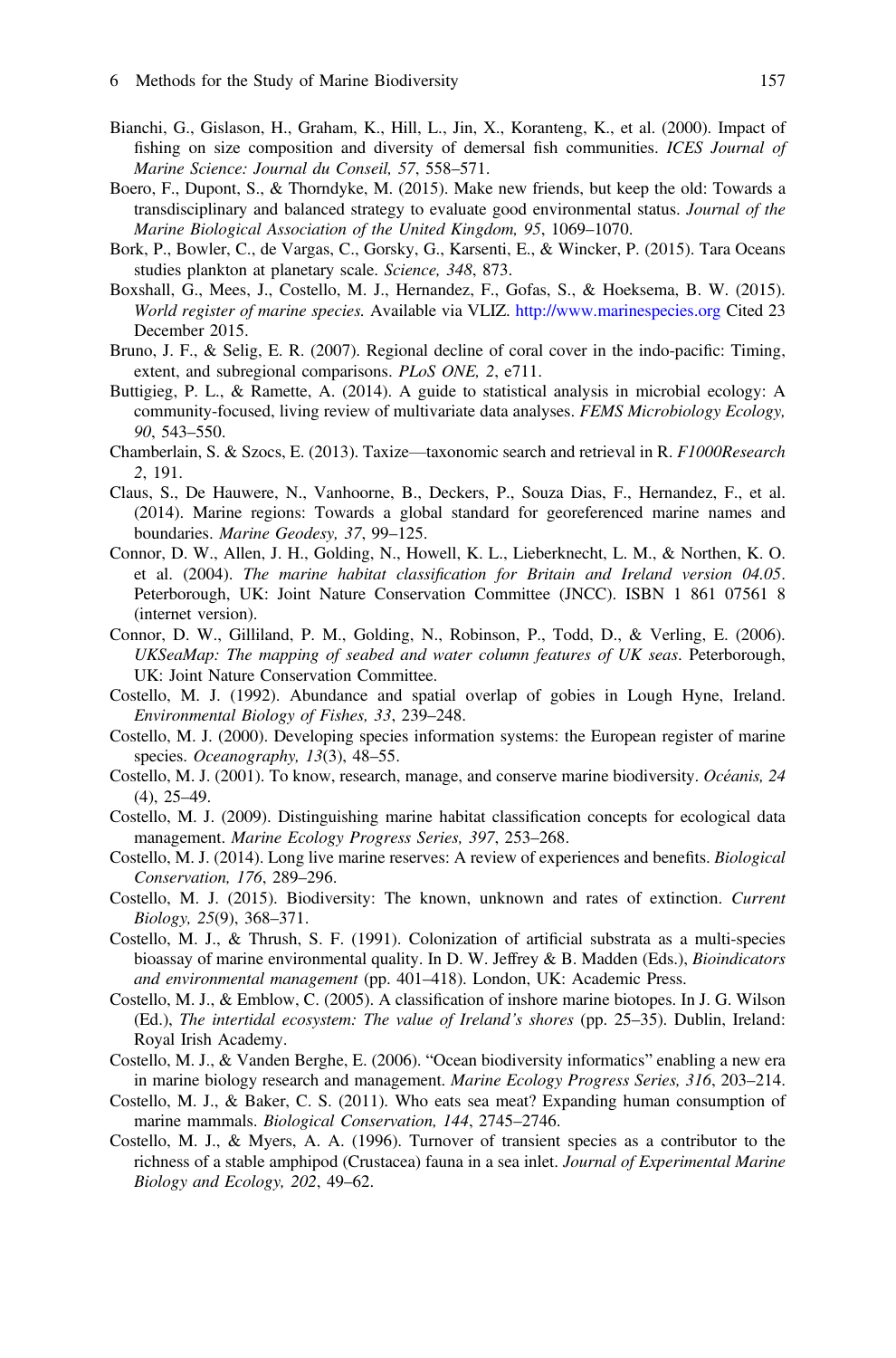- <span id="page-29-0"></span>Costello, M. J., & Wieczorek, J. (2014). Best practice for biodiversity data management and publication. Biological Conservation, 173, 68–73.
- Costello, M. J., Darwall, W. R. & Lysaght S. (1995). Activity patterns of north European wrasse (Pisces, Labridae) and precision of diver survey techniques. In A. Eleftheriou, A. D. Ansell, C. J. Smith (Eds.), Biology and ecology of shallow coastal waters. Proceedings of the 28th European Marine Biology Symposium, IMBC, Hersonissos, Crete 1993 (pp. 343–350). Fredensborg, Denmark: Olsen and Olsen Publ..
- Costello, M. J., Emblow, C. & White, R. (Eds.). (2001). European register of marine species. A check-list of marine species in Europe and a bibliography of guides to their identification. Patrimoines Naturels 50, 1–463.
- Costello, M. J., Pohle G., & Martin A. (2004). Evaluating biodiversity in marine environmental assessments. Research and Development Monograph Series 2001, Canadian Environmental Assessment Agency, Ottawa, Canada. [http://www.collectionscanada.gc.ca/webarchives/](http://www.collectionscanada.gc.ca/webarchives/20071213100057/www.ceaa.gc.ca/015/001/019/print-version_e.htm) [20071213100057/www.ceaa.gc.ca/015/001/019/print-version\\_e.htm](http://www.collectionscanada.gc.ca/webarchives/20071213100057/www.ceaa.gc.ca/015/001/019/print-version_e.htm)
- Costello, M. J., McCrea, M., Freiwald, A., Lundälv, T., Jonsson, L., Bett, B. J., et al. (2005). Role of cold-water *Lophelia pertusa* coral reefs as fish habitat in the NE Atlantic. In A. Freiwald & J. M. Roberts (Eds.), *Cold-water corals and ecosystems* (pp. 771–805). Berlin Heidelberg, Germany: Springer.
- Costello, M. J., Emblow, C. S., Bouchet, P., & Legakis, A. (2006). European marine biodiversity inventory and taxonomic resources: State of the art and gaps in knowledge. Marine Ecology Progress Series, 316, 257–268.
- Costello M. J., Stocks K., Zhang Y., Grassle J. F. & Fautin D. G. (2007). About the Ocean biogeographic information system. Retrieved from <http://hdl.handle.net/2292/236>
- Costello, M. J., Cheung, A., & De Hauwere, N. (2010a). Topography statistics for the surface and seabed area, volume, depth and slope, of the world's seas, oceans and countries. Environmental Science and Technology, 44, 8821–8828.
- Costello, M. J., Coll, M., Danovaro, R., Halpin, P., Ojaveer, H., & Miloslavich, P. (2010b). A census of marine biodiversity knowledge, resources and future challenges. PLoS ONE, 8, e12110.
- Costello, M. J., May, R. M., & Stork, N. E. (2013a). Can we name Earth's species before they go extinct? Science, 339, 413–416.
- Costello, M. J., May, R. M., & Stork, N. E. (2013b). Response to comments on "can we name Earth's species before they go extinct?". Science, 341, 237.
- Costello, M. J., Bouchet, P., Boxshall, G., Fauchald, K., Gordon, D. P., Hoeksema, B. W., et al. (2013c). Global coordination and standardisation in marine biodiversity through the World Register of Marine Species (WoRMS) and related databases. PLoS ONE, 8(1), e51629.
- Costello, M. J., Michener, W. K., Gahegan, M., Zhang, Z.-Q., & Bourne, P. (2013d). Data should be published, cited and peer-reviewed. Trends in Ecology & Evolution, 28(8), 454–461.
- Costello, M. J., Appeltans, W., Bailly, N., Berendsohn, W. G., de Jong, Y., Edwards, M., et al. (2014a). Strategies for the sustainability of online open-access biodiversity databases. Biological Conservation, 173, 155–165.
- Costello, M. J., Houlding, B., & Wilson, S. (2014b). As in other taxa, relatively fewer beetles are being described by an increasing number of authors: Response to Löbl & Leschen. Systematic Entomology, 39, 395–399.
- Costello, M. J., Houlding, B. & Joppa, L. (2014c). Further evidence of more taxonomists discovering new species, and that most species have been named: response to Bebber et al. (2014). New Phytologist 202, 739–740.
- Costello, M. J., Claus, S., Dekeyzer, S., Vandepitte, L., Tuama, É. Ó., & Lear, D. et al. (2015a). Biological and ecological traits of marine species. PeerJ 3, e1201.
- Costello, M. J., Vanhoorne, B., & Appeltans, W. (2015b). Conservation of biodiversity through taxonomy, data publication and collaborative infrastructures. Conservation Biology, 29(4), 1094–1099.
- Costello, M. J., Archambault, P., Chavanich, S., Miloslavich, P., Paterson, D. M., Phang, S.-W., et al. (2015c). Organizing, supporting and linking the world marine biodiversity research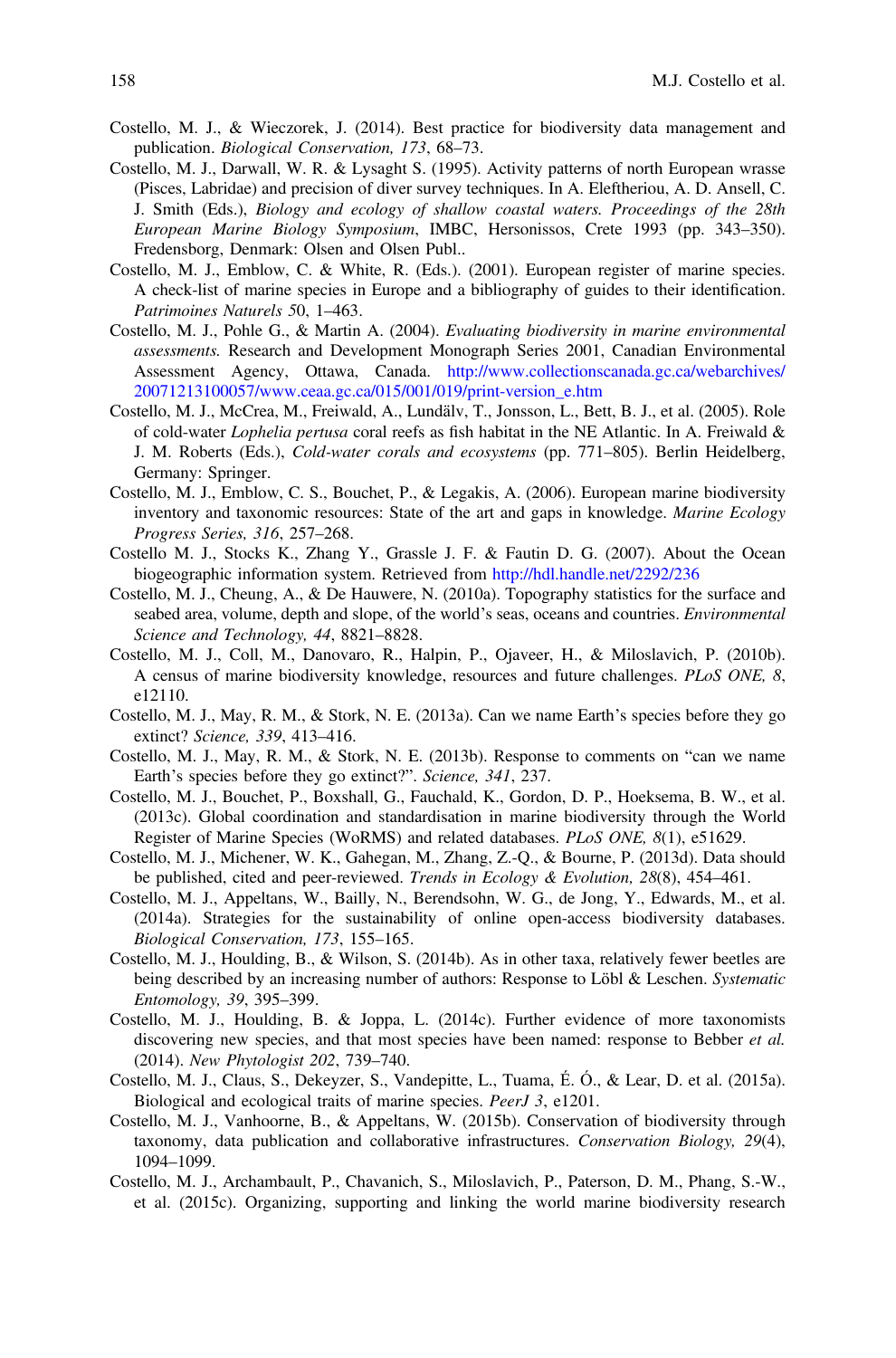<span id="page-30-0"></span>community. Journal of the Marine Biological Association of the United Kingdom, 95(3), 431–433. doi[:10.1017/S0025315414001969](http://dx.doi.org/10.1017/S0025315414001969)

- Cruz-Motta, J. J., Miloslavich, P., Palomo, G., Iken, K., Konar, B., Pohle, G., et al. (2010). Patterns of spatial variation of assemblages associated with intertidal rocky shores: A global perspective. PLoS ONE, 12, e14354.
- Daan, N., Gislason, H., Pope, J. G., & Rice, J. C. (2005). Changes in the North Sea fish community: Evidence of indirect effects of fishing? ICES Journal of Marine Science, 62(2), 177–188.
- Darwall, W. R. T., Costello, M. J., Donnelly, R., & Lysaght, S. (1993). Implications of life history strategies for a new wrasse fishery. Journal of Fish Biology, 41B, 111–123.
- Davies, J., Baxter, J., Bradley, M., Connor, D., Khan, J., & Murray, E. et al. (2001), Marine monitoring handbook (405 p.). Peterborough: Joint Nature Conservation Committee.
- Davies, N., Field, D., & Genomic Observatories Network. (2012a). Sequencing data: A genomic network to monitor Earth. Nature, 481(7380), 145.
- Davies, N., Meyer, C., Gilbert, J. A., Amaral-Zettler, L., Deck, J., Bicak, M., et al. (2012b). A call for an international network of genomic observatories (GOs). GigaScience, 1(1), 5.
- De Monte, S., Soccodato, A., Alvain, S., & d'Ovidio, F. (2013). Can we detect oceanic biodiversity hotspots from space? ISME Journal, 7, 2054–2056.
- Doherty, P. J. (1987). Light-traps: Selective but useful devices for quantifying the distributions and abundances of larval fishes. Bulletin of Marine Science, 41(2), 423–431.
- Dornelas, M., Gotelli, N. J., McGill, B., Shimadzu, H., Moyes, F., Sievers, C., et al. (2014). Assemblage time series reveal biodiversity change but not systematic loss. Science, 344(6181), 296–299.
- Duffy, J. E. (2014). Sustaining coastal resilience. Pan-European Networks: Science and Technology, 12, 1–4.
- Duineveld, G. C. A., Künitzer, A., Niermann, U., De Wilde, P. A. W. J., & Gray, J. S. (1991). The macrobenthos of the North Sea. Netherlands Journal of Sea Research, 28(1–2), 53–65.
- Edgar, G. J., & Barrett, N. S. (1999). Effects of the declaration of marine reserves on Tasmanian reef fishes, invertebrates and plants. Journal of Experimental Marine Biology and Ecology, 242, 107–144.
- Edgar, G. J., & Stuart-Smith, R. D. (2009). Ecological effects of marine protected areas on rocky reef communities: a continental-scale analysis. Marine Ecology Progress Series, 388, 51–62.
- Edgar, G. J., & Stuart-Smith, R. D. (2014). Systematic global assessment of reef fish communities by the Reef Life Survey program. Scientific Data, 1(140007), 1-8.
- Edgar, G. J., Orth, R. J., & Mukai, H. (2001). Fish, crabs, shrimps and other large mobile epibenthos: Measurement methods for their biomass and abundance in seagrass. In F. T. Short & R. G. Coles (Eds.), Global seagrass research methods (pp. 255–270). Amsterdam, The Netherlands: Elsevier.
- Edgar, G. J., Stuart-Smith, R. D., Willis, T. J., Kininmonth, S., Banks, S., Barrettk, N. S., et al. (2014). Global conservation outcomes depend on marine protected areas with five key features. Nature, 506, 216–220.
- Edgar, G. J., Bates, A. E., Bird, T. J., Jones, A. H., Kininmonth, S., Stuart-Smith, R. D., et al. (2016). New approaches to marine conservation through the scaling up of ecological data. Annual Review of Marine Science, 8, 435–461.
- Edwards, M., Beaugrand, G., Hays, G. C., Koslow, J. A., & Richardson, A. J. (2010). Multi-decadal oceanic ecological datasets and their application in marine policy and management. Trends in Ecology & Evolution, 25, 602-610.
- Edwards, M., Helaouet, P., Johns, D. G., Batten, S., Beaugrand, G., & Chiba, S. et al. (2012). Global marine ecological status report: Results from the global CPR survey 2010/2011. SAHFOS Technical Report 9, 1-40. Plymouth, U.K.
- Eleftheriou, A. (Ed.). (2013). Methods for the study of marine benthos. Chichester, UK: Wiley-Blackwell.
- Elliott, M., & Hemingway, K. (Eds.). (2002). Fishes in estuaries. Oxford, UK: Blackwell Science.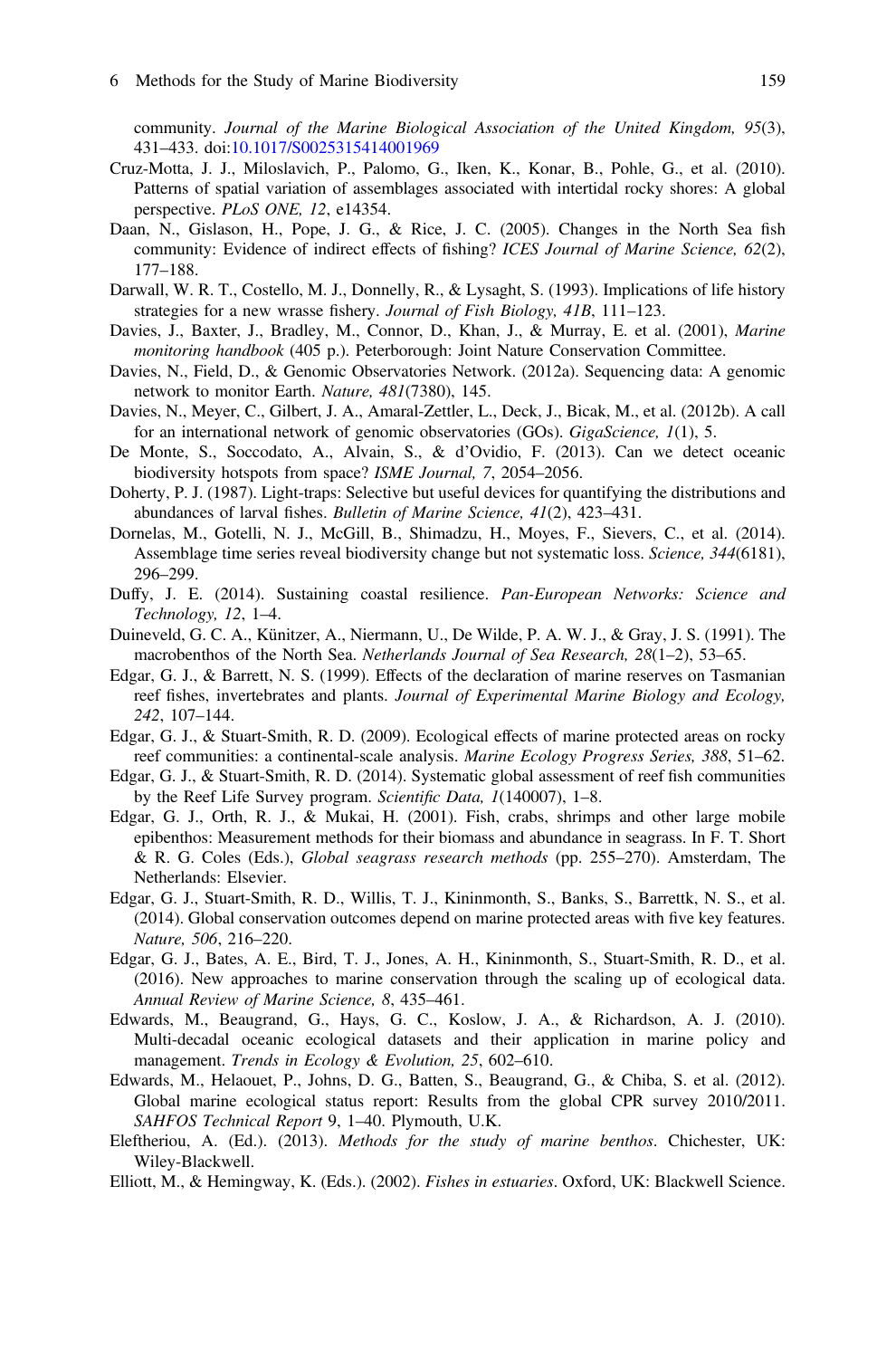- <span id="page-31-0"></span>English, S. S., Wilkinson, C. C. & Baker, V. V. (1994). Survey manual for tropical marine resources. Townsville, Australia: Australian Institute of Marine Science (AIMS).
- Facon, M., Pinault, M., Obura, D., Pioch, S., Pothin, K., Bigot, L., et al. (2016). A comparative study of the accuracy and effectiveness of line and point intercept transect methods for coral reef monitoring in the southwestern Indian Ocean islands. *Ecological Indicators*, 60, 1045–1055.
- Francisco-Ramos, V., & Arias-González, J. E. (2013). Additive partitioning of coral reef fish diversity across hierarchical spatial scales throughout the Caribbean. PLoS ONE, 8(10), e78761.
- Fraser, H. M., Greenstreet, S. P. R., & Piet, G. J. (2007). Taking account of catchability in groundfish survey trawls: Implications for estimating demersal fish biomass. ICES Journal of Marine Science, 64, 1800–1819.
- Fraser, H. M., Greenstreet, S. P. R., Fryer, R. J., & Piet, G. J. (2008). Mapping spatial variation in demersal fish species diversity and composition in the North Sea: accounting for species- and size-related catchability in survey trawls. ICES Journal of Marine Science, 65, 531-538.
- Froese, R. & Pauly, D. (2015). Fishbase. World Wide Web database. Accessed at [http://www.](http://www.fishbase.org) fi[shbase.org](http://www.fishbase.org) on 19th February 2015.
- GBO. (2014). Global biodiversity outlook 4. Secretariat of the convention on biological diversity. Montréal. 155 p. <https://www.cbd.int/GBO4/>
- Giongo, A., Crabb, D. B., Davis-Richardson, A. G., Chauliac, D., Mobberley, J. M., Gano, K. A., et al. (2010). PANGEA: Pipeline for analysis of next generation amplicons. The ISME journal, 4(7), 852–861.
- Gotelli, N. J., & Colwell, R. K. (2001). Quantifying biodiversity: Procedures and pitfalls in the measurement and comparison of species richness. *Ecology Letters*, 4(4), 379–391.
- Haegeman, B., Hamelin, J., Moriarty, J., Neal, P., Dushoff, J., & Weitz, J. S. (2013). Robust estimation of microbial diversity in theory and in practice. The ISME Journal, 7, 1092-1101.
- Hallegraeff, G. M., Anderson, D. M. & Cembella, A. D. (Eds.). (2003). Manual on harmful marine microalgae (794 p.). Paris: UNESCO Publishing.
- Harris, S. A., Shears, N. T., & Radford, C. A. (2015). Ecoacoustic indices as proxies for biodiversity on temperate reefs. Methods in Ecology and Evolution.
- Hiscock, K. (2014). Marine biodiversity conservation: A practical approach. Abingdon: Routledge. 289 pp.
- Hodgson, G. (1999). A global assessment of human effects on coral reefs. Marine Pollution Bulletin, 38(5), 345–355.
- Holmes, J. M. C., & O'Connor, J. P. (1988). A portable light-trap for collecting marine crustaceans. Journal of the Marine Biological Association of the United Kingdom, 68(2), 235–238.
- Hungerford, H. B., Spangler, P. J. & Walker, N. A. (1955). Subaquatic light traps for insects and other animal organisms. Transactions of the Kansas Academy of Science (1903-) 58(3), 387-407.
- Hunt, G., Cronin, T. M., & Roy, K. (2005). Species–energy relationship in the deep sea: A test using the quaternary fossil record. Ecology Letters, 8, 739–747.
- Inniss, L., Simcock, A., Ajawin, A. Y., Alcala, A. C., Bernal, P., & Calumpong, H. P. et al. (2016). The first global integrated marine assessment. United Nations. Accessed at on 5th February 2016 [http://www.un.org/Depts/los/global\\_reporting/WOA\\_RegProcess.htm](http://www.un.org/Depts/los/global_reporting/WOA_RegProcess.htm)
- IODE Steering Group for OBIS (SG-OBIS). (2013). Reports of meetings of experts and equivalent bodies. Third session, IOC Project Office for IODE, 4–6 December 2013, IOC/IODE-SG-OBIS-III/3. UNESCO, Oostende. 40 p.
- Jackson, J., Donovan, M., Cramer, K., & Lam, V. (2014). Status and trends of Caribbean coral reefs: 1970-2012 (304 p.). Washington, D.C: Global Coral Reef Monitoring Network.
- Karlson B., Cusack C. & Bresnan, E. (Eds.). (2010). Microscopic and molecular methods for quantitative phytoplankton analysis. Paris: Intergovernmental Oceanographic Commission of UNESCO. 110 p.
- Kingsford, M., & Battershill, C. (Eds.). (1998). Studying temperate marine environments: a handbook for ecologists ( 355 p.). Canterbury University Press.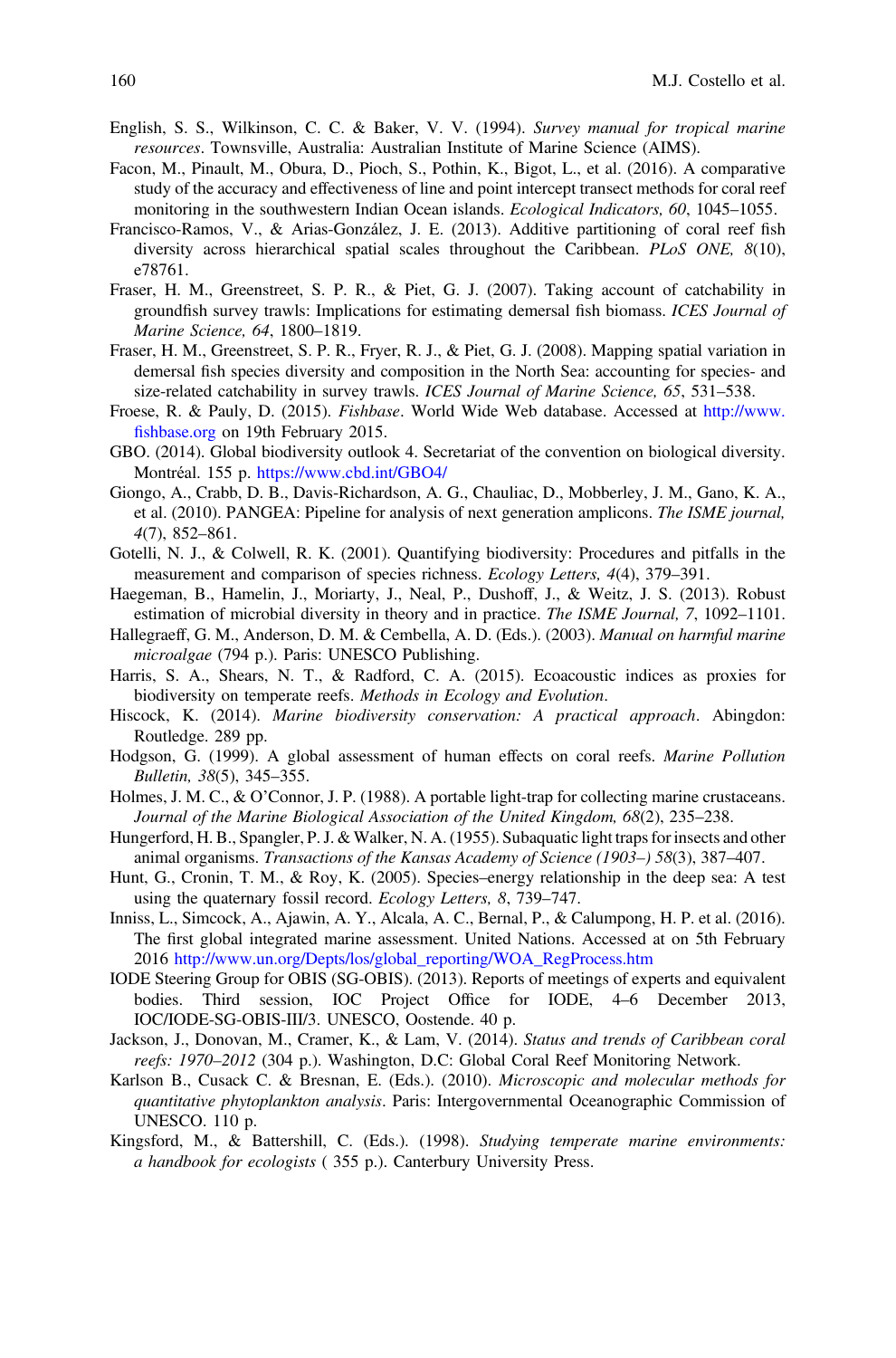- <span id="page-32-0"></span>Kohler, K. E., & Gill, S. M. (2006). Coral point count with excel extensions (CPCe): A Visual Basic program for the determination of coral and substrate coverage using random point count methodology. Computers & Geosciences, 32, 1259–1269.
- Konar, B., Iken, K., Cruz-Motta, J. J., Benedetti-Cecchi, L., Knowlton, A., Pohle, G., et al. (2010). Current patterns of macroalgal diversity and biomass in northern hemisphere rocky shores. PLoS ONE, 5(10), e13195.
- Kopf, A., Bicak, M., Kottmann, R., Schnetzer, J., Kostadinov, I., Lehmann, K., et al. (2015). The ocean sampling day consortium. GigaScience, 4(1), 1-5. doi[:10.1186/s13742-015-0066-5](http://dx.doi.org/10.1186/s13742-015-0066-5)
- Kotwicki, S., De Robertis, A., von Szalay, P., & Towler, R. (2009). The effect of light intensity on the availability of walleye pollock (Theragra chalcogramma) to bottom trawl and acoustic surveys. Canadian Journal of Fisheries and Aquatic Sciences, 66(6), 983–994.
- Leleu, K., Remy-Zephir, B., Grace, R., & Costello, M. J. (2012). Mapping habitat change after 30 years in a marine reserve shows how fishing can alter ecosystem structure. Biological Conservation, 155, 193–201.
- Leray, M., & Knowlton, N. (2015). DNA barcoding and metabarcoding of standardized samples reveal patterns of marine benthic diversity. Proceedings of the National Academy of Sciences, 201424997.
- Leujak, W., & Ormond, R. F. G. (2007). Comparative accuracy and efficiency of six coral community survey methods. Journal of Experimental Marine Biology and Ecology, 351(1), 168–187.
- McGeoch, A. M., Genovesi, P., Bellingham, P. J., Costello, M. J., McGrannachan, C., & Sheppard, A. (2016). Prioritizing species, pathways, and sites to achieve conservation targets for biological invasion. Biological Invasions, 18(2), 299–314.
- Meekan, M. G., Wilson, S. G., Halford, A., & Retzel, A. (2001). A comparison of catches of fishes and invertebrates by two light trap designs, in tropical NW Australia. Marine Biology, 139(2), 373–381.
- Miller, T. J. (2013). A comparison of hierarchical models for relative catch efficiency based on paired-gear data for US Northwest Atlantic fish stocks. Canadian Journal of Fisheries and Aquatic Sciences, 70(9), 1306–1316.
- Miloslavich, P., Cruz-Motta, J. J., Klein, E., Iken, K., Weinberger, V., Konar, B., et al. (2013). Large-scale spatial distribution patterns of gastropod assemblages in rocky shores. PLoS ONE, 8(8), e71396. doi:[10.1371/journal.pone.0071396](http://dx.doi.org/10.1371/journal.pone.0071396)
- Moestrup, Ø., Akselmann, R., Fraga, S., Hansen, G., Hoppenrath, M., & Iwataki, M., et al. (Eds.). (2009 onwards). IOC-UNESCO taxonomic reference list of harmful micro algae. Accessed at on 18 January 2015 <http://www.marinespecies.org/hab/>
- Muller-Karger, F. E., Kavanaugh, M. T., Montes, E., Balch, W. M., Breitbart, M., Chavez, F. P., et al. (2014). A framework for a marine biodiversity observing network within changing continental shelf seascapes. Oceanography, 27(2), 18-23.
- Neilson, B., & Costello, M. J. (1999). The relative lengths of seashore substrata around the coastline of Ireland as determined by digital methods in a geographical information system. Estuarine, and Coastal Shelf Sciences, 49, 501–508.
- O'Dor, R., Boustany, A. M., Chittenden, C. M., Costello, M. J., Moustahfid, H., Payne, J., et al. (2012). A census of fishes and everything they eat: How the census of marine life advanced fisheries science. Fisheries, 37(9), 398–409.
- Øresland, V. (2007). Description of the IMR standard light trap and the vertical distribution of some decapod larvae (Homarus and Nephrops). Western Indian Ocean Journal of Marine Science, 6(2), 225–231.
- Pagad S., Hayes K, Katsanevakis S., & Costello M. J. (2015). World Register of Introduced Marine Species (WRIMS). Accessed at on 12 May 2015 [http://www.marinespecies.org/](http://www.marinespecies.org/introduced) [introduced](http://www.marinespecies.org/introduced)
- Pereira, H. M., Ferrier, S., Walters, M., Geller, G. N., Jongman, R. H. G., Scholes, R. J., et al. (2013). Essential biodiversity variables. Science, 339, 277–278.
- Perry, A. L., Low, P. J., Ellis, J. R., & Reynolds, J. D. (2005). Climate change and distribution shifts in marine fishes. Science, 308(5730), 1912–1915.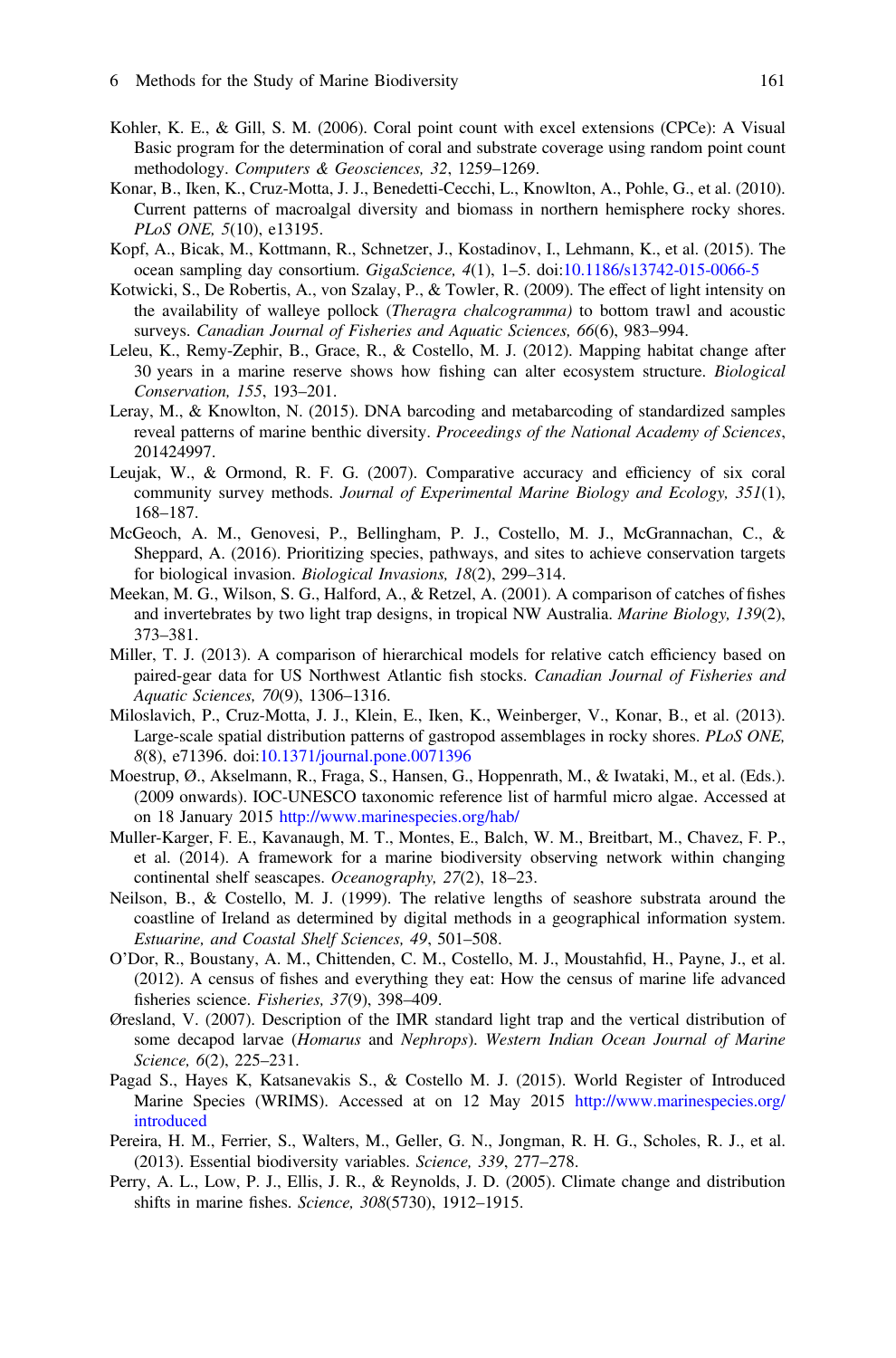- <span id="page-33-0"></span>Pohle, G., Iken, K., Clarke, K. R., Trott, T., Konar, B., Cruz-Motta, J. J., et al. (2011). Aspects of benthic decapod diversity and distribution from rocky nearshore habitat at geographically widely dispersed sites. PLoS ONE, 6(4), e18606.
- Queirolo, D., Gaete, E., Montenegro, I., Soriguer, M. C., & Erzini, K. (2012). Behaviour of fish by-catch in the mouth of a crustacean trawl. Journal of Fish Biology, 80(7), 2517–2527.
- Reguera, B., Alonso, R., Moreira, A. & Méndez, S. 2011. Guía para el diseño y puesta en marcha de un plan de seguimiento de microalgas productoras de toxinas. *IOC Manuals and Guides*, no. 59 – (IOC/2011/MG/59). COI de UNESCO y OIEA, Paris. 65 p.
- Remy-Zephir, B., Leleu, K., Grace, R. & Costello, M.J. (2012). Geographical information system (GIS) files of seabed habitats and biotope maps from Leigh marine reserve in 1977 and 2006. Accessed at Dryad data archive <http://dx.doi.org/10.5061/dryad.6vr28>
- Reynolds, P. L., Richardson, J. P., & Duffy, J. E. (2014). Field experimental evidence that grazers mediate transition between microalgal and seagrass dominance. Limnology and Oceanography, 59(3), 1053–1064.
- Saeedi, H., & Costello, M. J. (2012). Aspects of global distribution of six marine bivalve mollusc families. In F. da Costa (Ed.), *Clam fisheries and aquaculture* (pp. 27–44). New York: Nova Science Publishers Inc.
- Santhanam, R. & Srinivasan, A. (1994). A manual of marine zooplankton. Oxford and IBH Pub.  $Co$
- Shackell, N. L., & Frank, K. T. (2003). Marine fish diversity on the Scotian Shelf, Canada. Aquatic Conservation: Marine and Freshwater Ecosystems, 13(4), 305–321.
- Sistiaga, M., Herrmann, B., Grimaldo, E., Larsen, R. B., & Tatone, I. (2015). Effect of lifting the sweeps on bottom trawling catch efficiency: A study based on the Northeast arctic cod (Gadus morhua) trawl fishery. Fisheries Research, 167, 164–173.
- Stuart-Smith, R. D., Bates, A. E., Lefcheck, J. S., Duffy, J. E., Baker, S. C., Thomson, R. J., et al. (2013). Integrating abundance and functional traits reveals new global hotspots of fish diversity. Nature, 501(7468), 539–542.
- Stuart-Smith, R. D., Edgar, G. J., Barrett, N. S., Kininmonth, S. J., & Bates, A. E. (2015). Thermal biases and vulnerability to warming in the world's marine fauna. Nature, 528, 88–92.
- Sudia, W. D., & Chamberlain, R. W. (1988). Battery-operated light trap, an improved model. Journal of the American Mosquito Control Association, 4(4), 536–538.
- Szentkiralyi, F. (2002). Fifty year long insect survey in Hungary: T. Jermy's contributions to light-trapping. Acta Zoologica Academiae Scientiarum Hungaricae, 1, 85–105.
- Tait, R. V. & Dipper, F. (1998). Elements of marine ecology (462 p.). Oxford: Butterworth-Heinemann.
- Thomsen, P. F., & Willerslev, E. (2015). Environmental DNA—an emerging tool in conservation for monitoring past and present biodiversity. Biological Conservation, 183, 4–18.
- UNESCO. (2012). A framework for ocean observing. By the task team for an integrated framework for sustained ocean observing. UNESCO, IOC/INF-1284. doi:[10.5270/](http://dx.doi.org/10.5270/OceanObs09-FOO) [OceanObs09-FOO](http://dx.doi.org/10.5270/OceanObs09-FOO)
- Vandepitte, L., Hernandez, F., Claus, S., Vanhoorne, B., De Hauwere, N., Deneudt, K., et al. (2011). Analysing the content of the European ocean biogeographic information system (EurOBIS): Available data, limitations, prospects and a look at the future. Hydrobiologia, 667, 1–14.
- Vandepitte, L., Bosch, S., Tyberghein, L., Waumans, F., Vanhoorne, B., & Hernandez, F. et al. (2015a). Fishing for data and sorting the catch: Assessing the data quality, completeness and fitness for use of data in marine biogeographic databases. Database 2015.
- Vandepitte, L., Vanhoorne, B., Decock, W., Dekeyzer, S., Trias Verbeeck, A., Bovit, L., et al. (2015b). How Aphia—The platform behind several online and taxonomically oriented databases—can serve both the taxonomic community and the field of biodiversity informatics. Journal of Marine Science and Engineering, 3(4), 1448–1473.
- Venter, J. C., Remington, K., Heidelberg, J. F., Halpern, A. L., Rusch, D., Eisen, J. A., et al. (2004). Environmental genome shotgun sequencing of the Sargasso Sea. Science, 304(5667), 66–74.